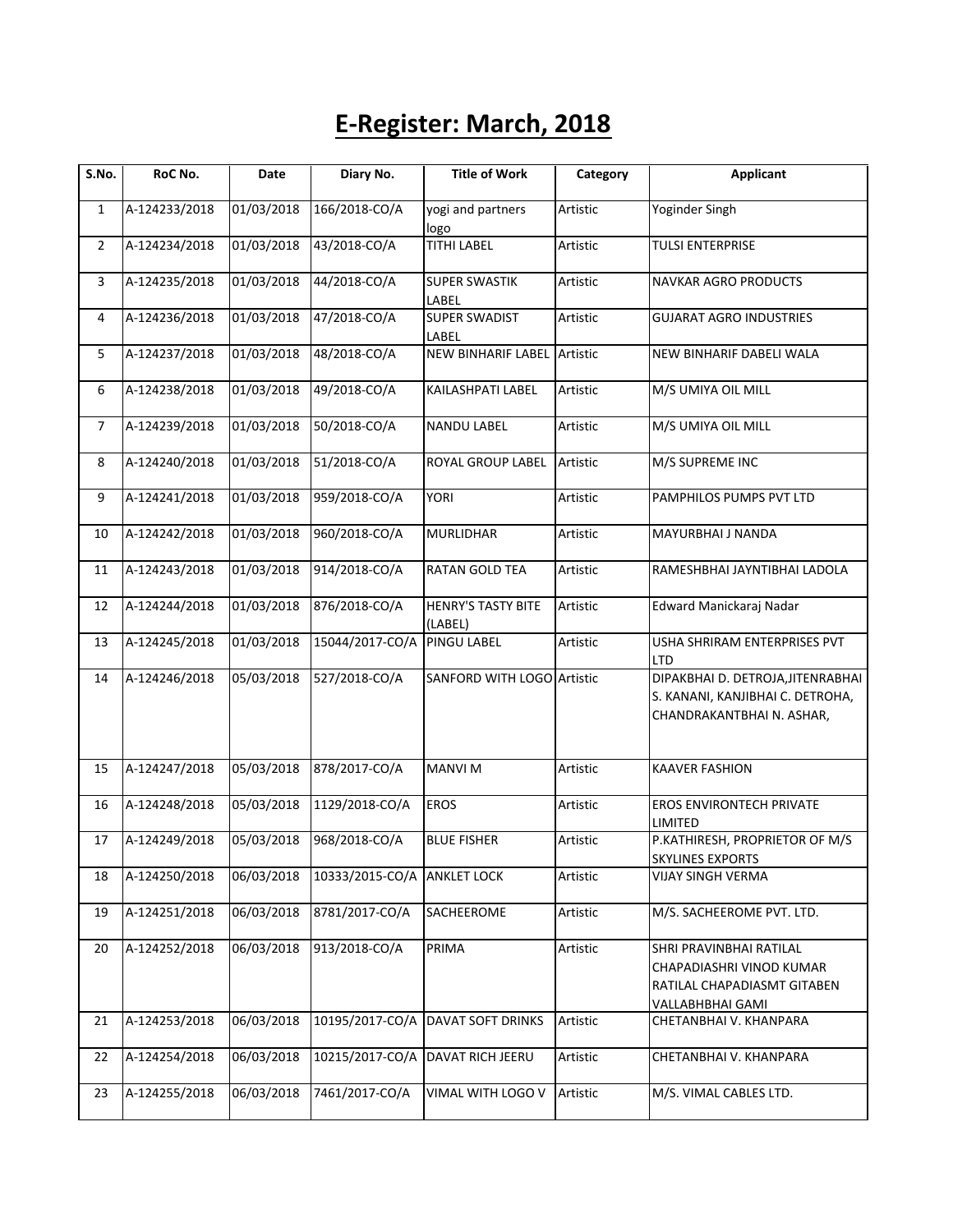| S.No. | RoC No.                                   | Date       | Diary No.                 | <b>Title of Work</b>                                                                             | Category | <b>Applicant</b>                                                                 |
|-------|-------------------------------------------|------------|---------------------------|--------------------------------------------------------------------------------------------------|----------|----------------------------------------------------------------------------------|
| 24    | A-124256/2018                             | 06/03/2018 | 10505/2017-CO/A           | <b>WAYFINDER</b>                                                                                 | Artistic | <b>WAYFINDER</b>                                                                 |
| 25    | A-124257/2018                             | 06/03/2018 | 7463/2017-CO/A            | <b>WESTERN PLY &amp;</b><br><b>BOARD</b>                                                         | Artistic | KAILASHBHAI PREMRAJBHAI<br>BADGUJAR, PROPRIETOR OF M/S.<br>GANESH PLYWOOD CENTRE |
| 26    | A-124258/2018                             | 07/03/2018 | 6195/2015-CO/A            | <b>ASSEMBLY DRAWING</b><br>OF TEETH CUTTING<br><b>MACHINE</b>                                    | Artistic | Kamit Mehra trading as M/s.<br>Jagdamba Impex                                    |
| 27    | A-124259/2018                             | 07/03/2018 | 15046/2017-CO/A E DEVICE  |                                                                                                  | Artistic | USHA SHIRIRAM ENTERPRISES PVT<br><b>LIMITED</b>                                  |
| 28    | A-124260/2018                             | 08/03/2018 | 17470/2017-CO/A           | DARUN TEA WITH<br>DEVICE OF CUP PLATE<br>AND TEA LEAVES                                          | Artistic | MD. USMAN GANI ANSARI                                                            |
| 29    | A-124261/2018                             | 08/03/2018 | 17472/2017-CO/A           | <b>ANGURI CHAND TARA Artistic</b><br>MAST GUL WITH<br>DEVICE OF CHAND<br><b>TARA</b>             |          | <b>USMAN GANI ANSARI</b>                                                         |
| 30    | A-124262/2018                             | 08/03/2018 | 17474/2017-CO/A BABA DHAM | <b>HUNDRED LABEL</b>                                                                             | Artistic | RADHE SHYAM PRASAD BARANWAL<br>AND SURESH KUMAR                                  |
| 31    | A-124263/2018                             | 08/03/2018 | 17475/2017-CO/A           | <b>RAMKIN SNACKS AND Artistic</b><br><b>SWEET ALONG WITH</b><br><b>DEVICE OF LEAVES</b><br>LABEL |          | <b>MURARI MAITY</b>                                                              |
| 32    | A-124264/2018                             | 08/03/2018 | 178/2018-CO/A             | LIL KIDZ                                                                                         | Artistic | M.GANESHAN, G.RUCKMANI, GN.<br>SELVAKUMAR AND GR.<br>ARUNPRAKASH                 |
| 33    | A-124265/2018                             | 08/03/2018 | 179/2018-CO/A             | <b>NEW DARLING</b>                                                                               | Artistic | V. GUNASEKARAN PROPRIETOR OF<br>M/s FASHION GATE                                 |
| 34    | A-124266/2018                             | 08/03/2018 | 177/2018-CO/A             | PRISMA                                                                                           | Artistic | R. GOPALAKRISHNAN, G. POONGODI,<br>R.DURAI ARUN AND R. SHARAN                    |
|       | 35 A-124267/2018 08/03/2018 180/2018-CO/A |            |                           | MABEL                                                                                            | Artistic | M. PALANISAMY PROPRIETOR OF<br>M/s THE FARMER KNITTING MILLS                     |
| 36    | A-124268/2018                             | 08/03/2018 | 10/2018-CO/A              | <b>IBE</b>                                                                                       | Artistic | MAULIK ASHOKBHAI GONDHIYA                                                        |
| 37    | A-124269/2018                             | 09/03/2018 | 26/2016-CO/A              | ZEBRA WAVES                                                                                      | Artistic | ELITE DÉCOR PRIVATE LIMITED                                                      |
| 38    | A-124270/2018                             | 09/03/2018 | 11902/2016-CO/A           | MM-MM GROUP<br>WITH DEVICE OF<br>TRIANGLE                                                        | Artistic | MOHAMMED MASROOR SHAIKH                                                          |
| 39    | A-124271/2018                             | 09/03/2018 | 8816/2016-CO/A            | <b>GEECAB WITH LOGO</b>                                                                          | Artistic | PRITI SHETH, RUCHI SHETH                                                         |
| 40    | A-124272/2018                             | 09/03/2018 | 1415/2018-CO/A            | THE RINGS                                                                                        | Artistic | MALAV RODHAN SHROFF                                                              |
| 41    | A-124273/2018                             | 09/03/2018 | 1528/2018-CO/A            | <b>DENCY</b>                                                                                     | Artistic | THAKARSHI NARANBHAI SANGHANI<br><b>SOLE PROPRIETOR</b>                           |
| 42    | A-124274/2018                             | 09/03/2018 | 1313/2018-CO/A            | CHAWLA LABEL                                                                                     | Artistic | VIKAS SWEETS AND BAKERY                                                          |
| 43    | A-124275/2018                             | 09/03/2018 | 1258/2018-CO/A            | <b>K KAMATH</b>                                                                                  | Artistic | New Kamath Tobacco Company<br>Private Limited                                    |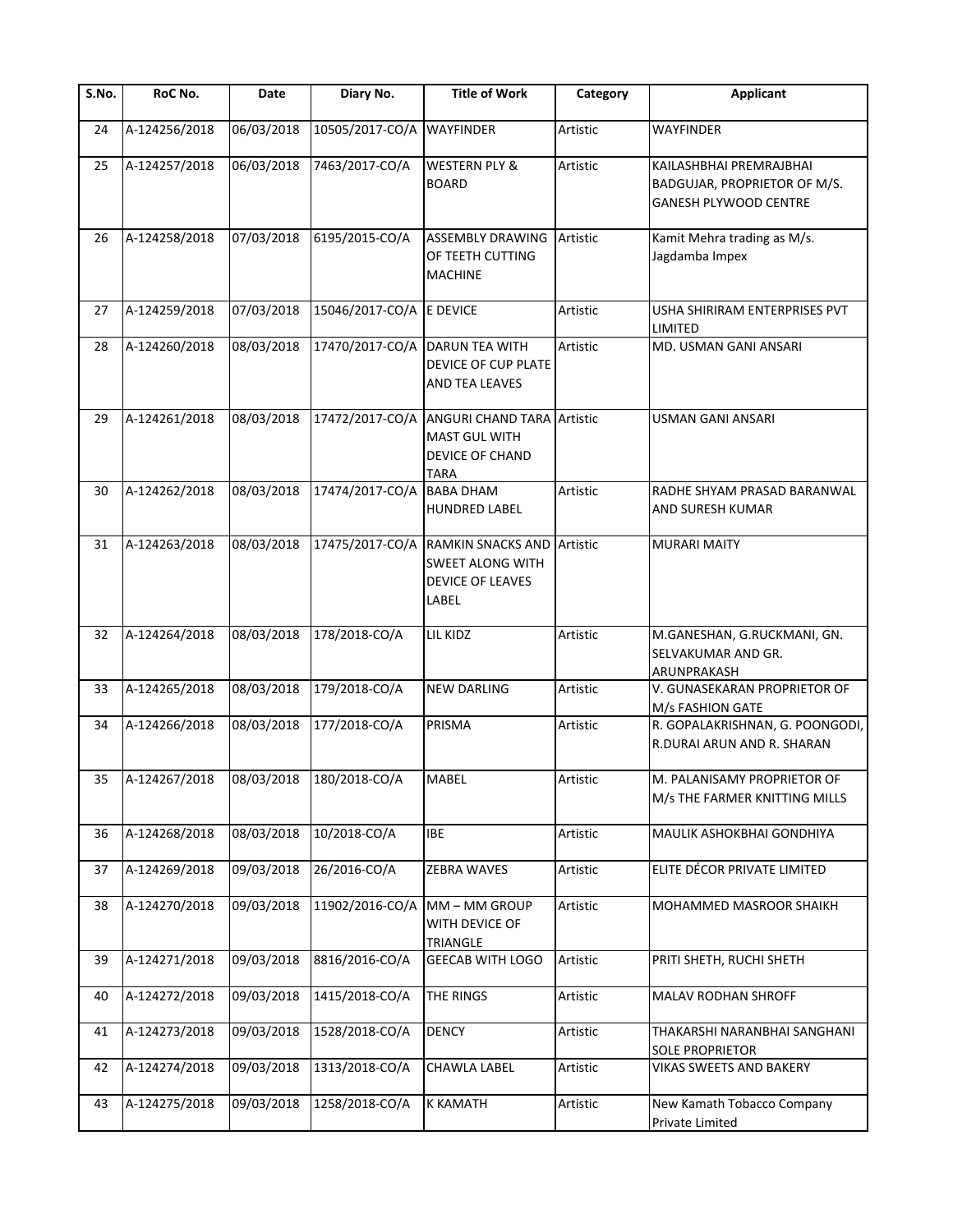| S.No. | RoC No.       | Date       | Diary No.      | <b>Title of Work</b>                                                                          | Category | <b>Applicant</b>                                                                                                            |
|-------|---------------|------------|----------------|-----------------------------------------------------------------------------------------------|----------|-----------------------------------------------------------------------------------------------------------------------------|
| 44    | A-124276/2018 | 09/03/2018 | 2835/2016-CO/A | <b>CHETAK BRAND</b>                                                                           | Artistic | M/S UNNAO ROLLER FLOUR MILLS<br>(P) LTD.,                                                                                   |
| 45    | A-124277/2018 | 09/03/2018 | 1239/2018-CO/A | <b>MAHARAJA</b>                                                                               | Artistic | <b>KASUNDRA TARUN KUMAR</b><br>RAMJIBHAI, KASUNDRA LALJIBHAI<br>MANJIBHAI, KAMARIYA JAYESHBHAI<br>NARANBHAI                 |
| 46    | A-124278/2018 | 09/03/2018 | 1232/2018-CO/A | <b>IDOL</b>                                                                                   | Artistic | <b>IDOL PLASTO PVT LTD</b>                                                                                                  |
| 47    | A-124279/2018 | 09/03/2018 | 1233/2018-CO/A | <b>GULSHAN PREMIUM</b>                                                                        | Artistic | SHABBIR A KHAMBHALIAWALA                                                                                                    |
| 48    | A-124280/2018 | 09/03/2018 | 1231/2018-CO/A | <b>CROWN PLUS</b>                                                                             | Artistic | MURTUZA ISMAIL KESHARIYA,<br>HUSSAIN ISMAIL KESHARIYA                                                                       |
| 49    | A-124281/2018 | 09/03/2018 | 1229/2018-CO/A | <b>KISHAN</b>                                                                                 | Artistic | ASHOK KUMAR PITAMBARBHAI<br>PATEL, HAPPY BHAI<br>PURSHOTAMBHAI PATEL<br>BIGEYKUMAR SHANTILAL, INDUBEN<br>PARSHOTAMBHAI ATEL |
| 50    | A-124282/2018 | 09/03/2018 | 1240/2018-CO/A | <b>BI BURGER WITH</b><br>DEVICE OF B                                                          | Artistic | SHREE YADUNANDAN FOODS PVT<br>LTD                                                                                           |
| 51    | A-124283/2018 | 10/03/2018 | 1483/2018-CO/A | <b>ANCIENT PRETTY</b><br><b>INDIAN WOMAN</b><br><b>STANDING BY</b><br>WINDOW                  | Artistic | <b>SEEMA GUPTA</b>                                                                                                          |
| 52    | A-124284/2018 | 10/03/2018 | 1488/2018-CO/A | <b>HISTORICAL LOVE</b><br>ROMANCE COUPLE<br><b>AT GARDEN</b>                                  | Artistic | SEEMA GUPTA                                                                                                                 |
| 53    | A-124285/2018 | 10/03/2018 | 1489/2018-CO/A | TWO INDIAN WOMEN Artistic<br><b>DOING HAIR -</b><br><b>DRESSING IN ANCIENT</b><br><b>TIME</b> |          | <b>SEEMA GUPTA</b>                                                                                                          |
| 54    | A-124286/2018 | 10/03/2018 | 1490/2018-CO/A | <b>INDIAN WOMAN</b><br><b>WATERING TULSI</b><br><b>PLANT</b>                                  | Artistic | <b>SEEMA GUPTA</b>                                                                                                          |
| 55    | A-124287/2018 | 10/03/2018 | 1491/2018-CO/A | <b>ANCIENT INDIAN</b><br>WOMAN HAVING<br><b>SHINGAAR</b>                                      | Artistic | <b>SEEMA GUPTA</b>                                                                                                          |
| 56    | A-124288/2018 | 10/03/2018 | 1299/2018-CO/A | <b>TIRUPATI POLYMERS</b><br>WITH TP LOGO                                                      | Artistic | YOGESHKUMAR MAFATLAL MISTRY                                                                                                 |
| 57    | A-124289/2018 | 10/03/2018 | 1300/2018-CO/A | ABC MY HOME LABEL Artistic                                                                    |          | ABDUL VAHEE KODIYIL, MUHAMMED<br>MADANI KODIYIL, JUNID K<br>NMUHAMMED JABIR K. N                                            |
| 58    | A-124290/2018 | 10/03/2018 | 1301/2018-CO/A | <b>THE LAB</b><br>LABORATORY<br>SPECIALIST LABEL                                              | Artistic | MUHAMMED MADANI KODIYIL                                                                                                     |
| 59    | A-124291/2018 | 10/03/2018 | 1302/2018-CO/A | <b>ROSSETTO WITH R</b><br><b>LOGO</b>                                                         | Artistic | 1. MAYURBHAI M. SAVSANI AND 2.<br>HIRENBHAI S. AMRUTIYA                                                                     |
| 60    | A-124292/2018 | 10/03/2018 | 1303/2018-CO/A | PROCTUS WITH P<br>LOGO                                                                        | Artistic | CHETANKUMAR M KORADIYA AND<br>VISHALKUMAR G BAVARAVA                                                                        |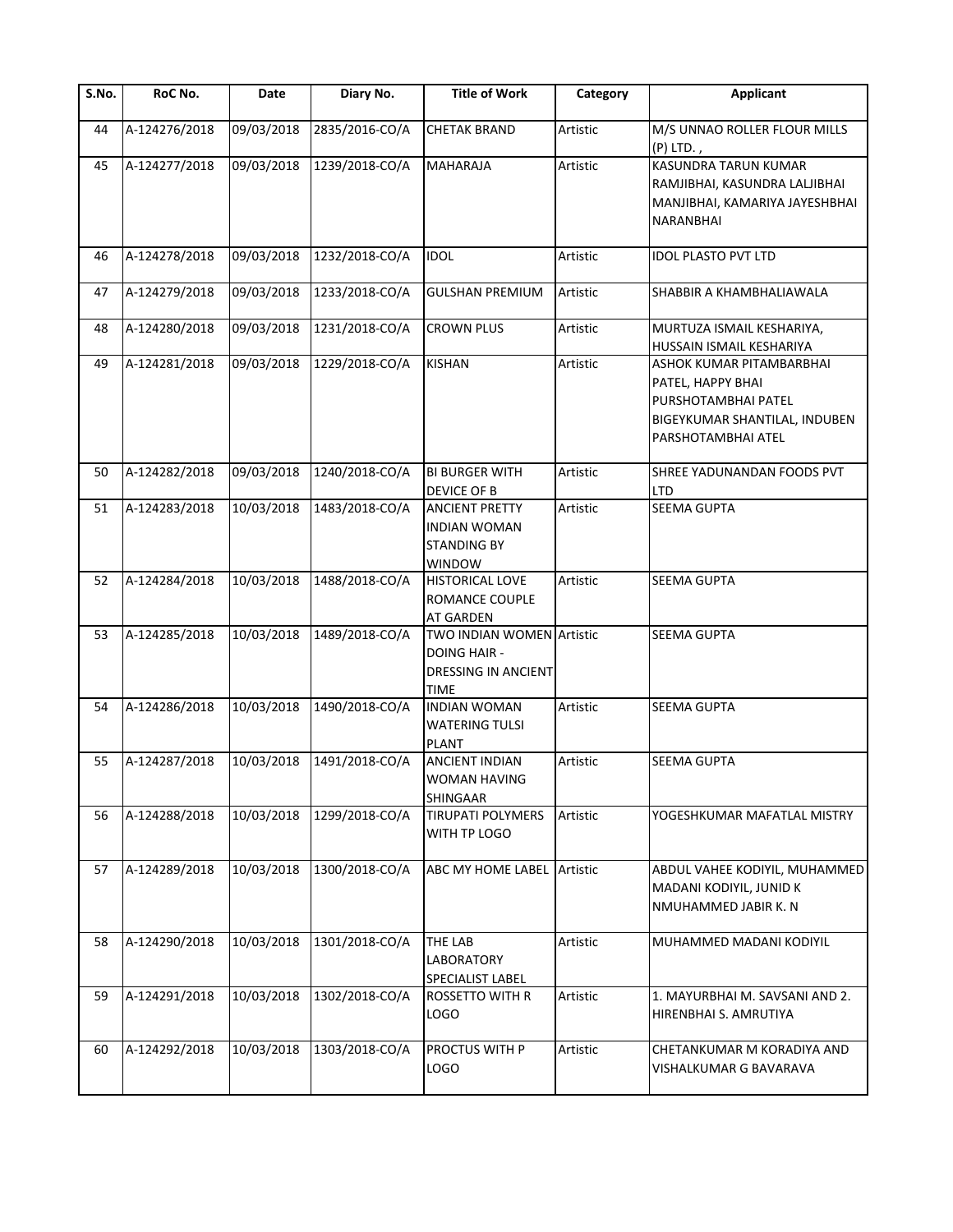| S.No. | RoC No.       | Date       | Diary No.      | <b>Title of Work</b>                                                                             | Category | <b>Applicant</b>                                                                         |
|-------|---------------|------------|----------------|--------------------------------------------------------------------------------------------------|----------|------------------------------------------------------------------------------------------|
| 61    | A-124293/2018 | 10/03/2018 | 1304/2018-CO/A | <b>CREAM BERRY LABEL</b>                                                                         | Artistic | SALIMBHAI I HAMIDANI, IRFANBHAI<br>HAMIDANI, IQBALBHAI DHOLIA,<br><b>HAMID S LAKHANI</b> |
| 62    | A-124294/2018 | 10/03/2018 | 1305/2018-CO/A | <b>PARCOS WITH P</b><br>LOGO                                                                     | Artistic | KALPESHBHAI R BHATIYA,<br>SANJAYBHAI M BHATIYA, JIMMYBHAI<br>S DORISURESHBHAI B DORI     |
| 63    | A-124295/2018 | 10/03/2018 | 4814/2016-CO/A | Artistic Model of<br>Human Life Size<br>Sexless Muscular<br><b>Torso Dissectable 39</b><br>Parts | Artistic | M/s TD Model & Scientific Co.<br>through its proprietor Sh. Dinesh Jain                  |
| 64    | A-124296/2018 | 12/03/2018 | 1094/2018-CO/A | <b>SUPER SIKKA</b>                                                                               | Artistic | M/S S.S.OILS,                                                                            |
| 65    | A-124297/2018 | 12/03/2018 | 1101/2018-CO/A | <b>COMFORT</b>                                                                                   | Artistic | M/S DHOOP CHAON & CO.,                                                                   |
| 66    | A-124298/2018 | 12/03/2018 | 1108/2018-CO/A | <b>ESPELHO</b>                                                                                   | Artistic | MR. BHAVIK DATTANI,                                                                      |
| 67    | A-124299/2018 | 12/03/2018 | 9784/2017-CO/A | <b>MURUGAR</b><br>KALYANAM                                                                       | Artistic | THANGAVELU KARTHIKEYAN,                                                                  |
| 68    | A-124300/2018 | 12/03/2018 | 9785/2017-CO/A | <b>THIRUPATHI</b><br>VENKATACHALAPATH<br>Y KALYANAM                                              | Artistic | THANGAVELU KARTHIKEYAN,                                                                  |
| 69    | A-124301/2018 | 12/03/2018 | 9786/2017-CO/A | PERUMAL KUDUMBA<br><b>ASHIRVADHA</b>                                                             | Artistic | THANGAVELU KARHTHIKEYAN,                                                                 |
| 70    | A-124302/2018 | 12/03/2018 | 1099/2018-CO/A | <b>DHARTI SHING</b>                                                                              | Artistic | DHARMENDRABHAI TRIBHUVANBHAI<br>JASAPARA,                                                |
| 71    | A-124303/2018 | 12/03/2018 | 9787/2017-CO/A | SHIVA KUDUMBA<br><b>ASHIRVADHA</b>                                                               | Artistic | THANGAVELU KARTHIKEYAN,                                                                  |
| 72    | A-124304/2018 | 12/03/2018 | 4490/2016-CO/A | Artistic Model of<br>Glomerulus and<br>Sections of Tubules in<br>Human Kidney                    | Artistic | M/s TD Model & Scientific Co.<br>through its proprietor Sh. Dinesh Jain                  |
| 73    | A-124305/2018 | 12/03/2018 | 4492/2016-CO/A | Artistic Model of<br>Human Endocrine<br>System                                                   | Artistic | M/s TD Model & Scientific Co.<br>through its proprietor Sh. Dinesh Jain                  |
| 74    | A-124306/2018 | 12/03/2018 | 4489/2016-CO/A | Artistic Model of<br>Human Heart - 7 Parts<br>Giant                                              | Artistic | M/s TD Model & Scientific Co.<br>through its proprietor Sh. Dinesh Jain                  |
| 75    | A-124307/2018 | 12/03/2018 | 4484/2016-CO/A | Artistic Model of<br>Human Brain With<br>Arteries -8 Parts                                       | Artistic | M/s TD Model & Scientific Co.<br>through its proprietor Sh. Dinesh Jain                  |
| 76    | A-124308/2018 | 12/03/2018 | 4371/2016-CO/A | Three Dimensional<br>Artistic Model of<br>Animal Cell Mounted<br>On Stand                        | Artistic | M/s TD Model & Scientific Co.<br>through its proprietor Sh. Dinesh Jain                  |
| 77    | A-124309/2018 | 12/03/2018 | 4372/2016-CO/A | Artistic Model of The<br>Structure of The<br>Cerebellum                                          | Artistic | M/s TD Model & Scientific Co.<br>through its proprietor Sh. Dinesh Jain                  |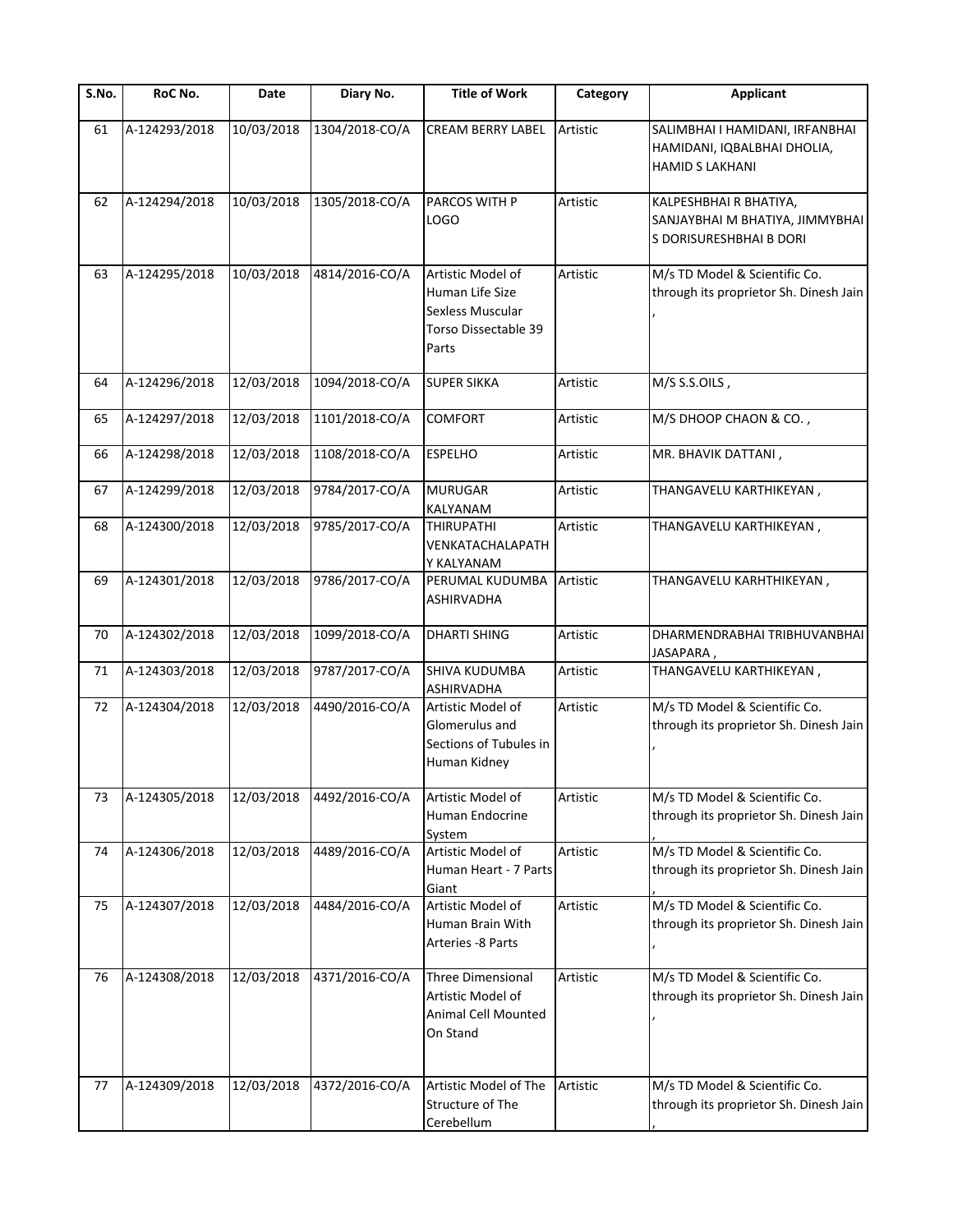| S.No. | RoC No.       | Date       | Diary No.       | <b>Title of Work</b>                                                                                        | Category | <b>Applicant</b>                                                         |
|-------|---------------|------------|-----------------|-------------------------------------------------------------------------------------------------------------|----------|--------------------------------------------------------------------------|
| 78    | A-124310/2018 | 12/03/2018 | 4373/2016-CO/A  | Artistic Model of<br>Tonsils                                                                                | Artistic | M/s TD Model & Scientific Co.<br>through its proprietor Sh. Dinesh Jain  |
| 79    | A-124311/2018 | 12/03/2018 | 4374/2016-CO/A  | <b>Three Dimensional</b><br>Artistic Model of<br>Human Eye - 7 Parts<br>Mounted On Stand                    | Artistic | M/s TD Model & Scientific Co.<br>through its proprietor Sh. Dinesh Jain  |
| 80    | A-124312/2018 | 12/03/2018 | 11850/2015-CO/A | <b>ANKUR SINGLE SUPER Artistic</b><br>PHOSPHATE                                                             |          | INDIAN PHOSPHATE LTD,                                                    |
| 81    | A-124313/2018 | 13/03/2018 | 2965/2016-CO/A  | <b>Two Dimensional</b><br>Artistic Model of<br><b>Oriental Liver Fluke</b>                                  | Artistic | M/s TD Model & Scientific Co.<br>through its proprietor Sh. Dinesh Jain  |
| 82    | A-124314/2018 | 13/03/2018 | 2861/2016-CO/A  | <b>Two Dimensional</b><br>Artistic Model of<br>Monocot Flower                                               | Artistic | M/s TD Model & Scientific Co.<br>through its proprietor Sh. Dinesh Jain  |
| 83    | A-124315/2018 | 13/03/2018 | 2967/2016-CO/A  | <b>Three Dimensional</b><br>Artistic Model of Corn<br>Seed Model- 2 Parts                                   | Artistic | M/s TD Model & Scientific Co.<br>through its proprietor Sh. Dinesh Jain  |
| 84    | A-124316/2018 | 13/03/2018 | 2908/2016-CO/A  | <b>Three Dimensional</b><br>Artistic Model of<br>Structure of The<br><b>Herpesvirus Virion</b>              | Artistic | M/s TD Model & Scientific Co.<br>through its proprietor Sh. Dinesh Jain  |
| 85    | A-124317/2018 | 13/03/2018 | 597/2018-CO/A   | <b>KYAJAWAB</b>                                                                                             | Artistic | HARJEET SATWANI proprietor of<br>M/s. Satwani Group Industries,          |
| 86    | A-124318/2018 | 13/03/2018 | 598/2018-CO/A   | RASRANG SWEETS                                                                                              | Artistic | CHUNILAL C.CHOUDHARY proprietor<br>of M/s. Rasrang Sweets,               |
| 87    | A-124319/2018 | 13/03/2018 | 599/2018-CO/A   | <b>PLAXO</b>                                                                                                | Artistic | Khushboo Sawal, Director on behalf<br>of PLAXO PIPES AND FILMS PVT. LTD. |
| 88    | A-124320/2018 | 13/03/2018 | 2858/2016-CO/A  | <b>Two Dimensional</b><br>Artistic Model of Piazi<br>V.S.                                                   | Artistic | M/s TD Model & Scientific Co.<br>through its proprietor Sh. Dinesh Jain  |
| 89    | A-124321/2018 | 13/03/2018 | 2957/2016-CO/A  | Two Dimensional<br>Artistic Model of<br>Human Intestinal<br>Jejunum Cutaway                                 | Artistic | M/s TD Model & Scientific Co.<br>through its proprietor Sh. Dinesh Jain  |
| 90    | A-124322/2018 | 13/03/2018 | 2959/2016-CO/A  | <b>Three Dimensional</b><br>Artistic Model of<br>Human Pancreas,<br>Spleen & Duodenum<br>(Mounted on Stand) | Artistic | M/s TD Model & Scientific Co.<br>through its proprietor Sh. Dinesh Jain  |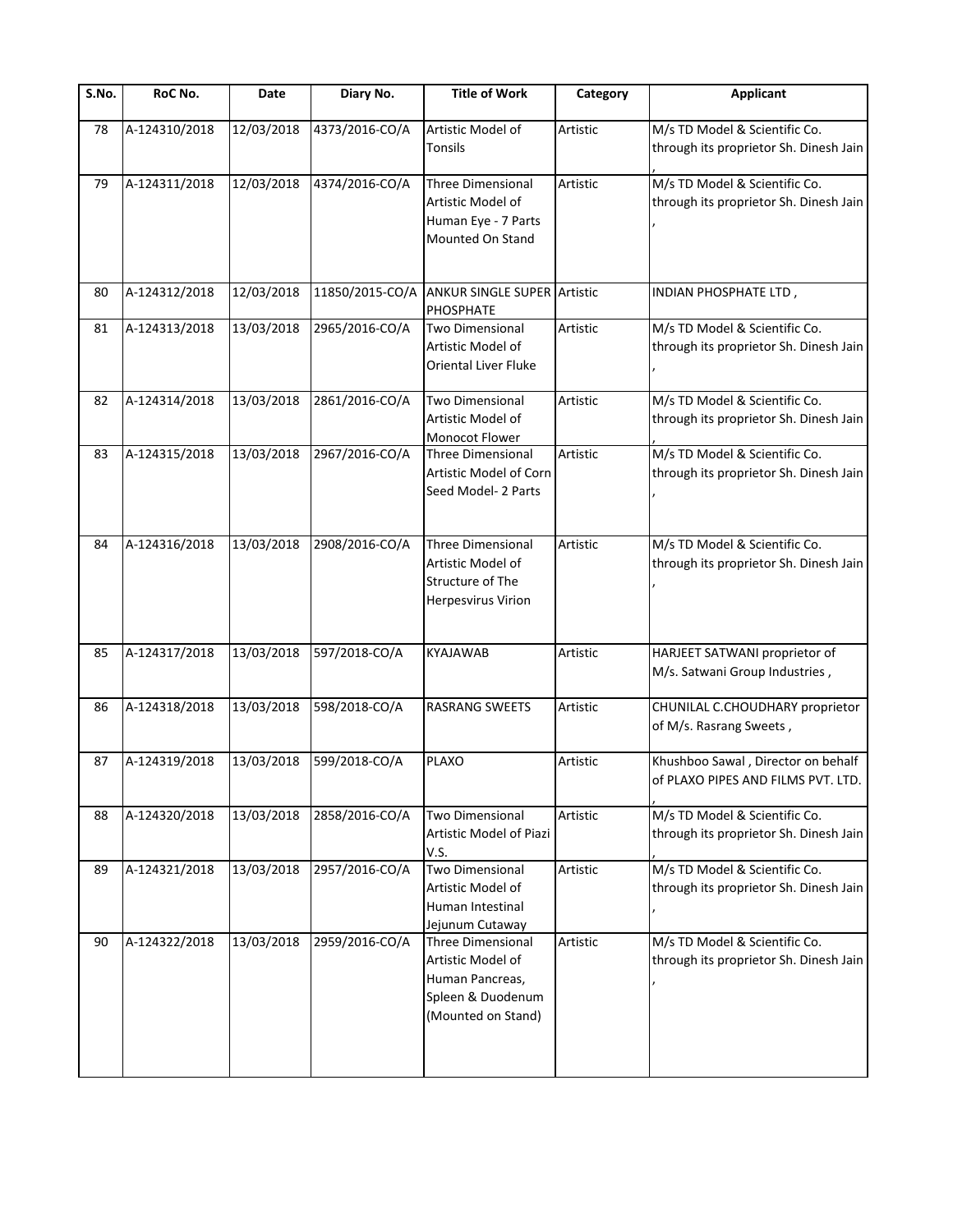| S.No. | RoC No.       | Date                    | Diary No.                | <b>Title of Work</b>                                                                                       | Category | <b>Applicant</b>                                                        |
|-------|---------------|-------------------------|--------------------------|------------------------------------------------------------------------------------------------------------|----------|-------------------------------------------------------------------------|
| 91    | A-124323/2018 | 13/03/2018              | 2963/2016-CO/A           | <b>Two Dimensional</b><br>Artistic Model of<br>Human Vasectomy                                             | Artistic | M/s TD Model & Scientific Co.<br>through its proprietor Sh. Dinesh Jain |
| 92    | A-124324/2018 | 13/03/2018              | 2863/2016-CO/A           | <b>Three Dimensional</b><br>Artistic Model of<br>Human Immuno<br>Deficiency Virus                          | Artistic | M/s TD Model & Scientific Co.<br>through its proprietor Sh. Dinesh Jain |
| 93    | A-124325/2018 | $\overline{13}/03/2018$ | 2870/2016-CO/A           | <b>Two Dimensional</b><br>Artistic Model of<br>Human Skin                                                  | Artistic | M/s TD Model & Scientific Co.<br>through its proprietor Sh. Dinesh Jain |
| 94    | A-124326/2018 | 13/03/2018              | 2878/2016-CO/A           | <b>Three Dimensional</b><br>Artistic Model of<br>Human Heart- 7 Parts<br>(Mounted on Stand)                | Artistic | M/s TD Model & Scientific Co.<br>through its proprietor Sh. Dinesh Jain |
| 95    | A-124327/2018 | 13/03/2018              | 2882/2016-CO/A           | <b>Three Dimensional</b><br>Artistic Model of<br>Human Lungs With<br>Larynx- 3 Parts<br>(Mounted on Stand) | Artistic | M/s TD Model & Scientific Co.<br>through its proprietor Sh. Dinesh Jain |
| 96    | A-124328/2018 | 13/03/2018              | 2885/2016-CO/A           | <b>Three Dimensional</b><br>Artistic Model of Leaf<br>Structure (Mounted<br>on Stand)                      | Artistic | M/s TD Model & Scientific Co.<br>through its proprietor Sh. Dinesh Jain |
| 97    | A-124329/2018 | 13/03/2018              | 2886/2016-CO/A           | <b>Three Dimensional</b><br>Artistic Model of Ultra<br><b>Structure of Cell</b>                            | Artistic | M/s TD Model & Scientific Co.<br>through its proprietor Sh. Dinesh Jain |
| 98    | A-124330/2018 |                         | 13/03/2018 537/2018-CO/A | HELLOSAARTHI<br><b>MASON LEARNING</b><br>SIMULATOR MLS                                                     | Artistic |                                                                         |
| 99    | A-124331/2018 | 13/03/2018              | 10974/2017-CO/A          | PATEL PERFUMERY<br><b>PRODUCTS</b>                                                                         | Artistic | INDUBEN GHANSHYAMBHAI<br>MALAVIYA, PROPRIETOR,                          |
| 100   | A-124332/2018 | 13/03/2018              | 2897/2016-CO/A           | <b>Three Dimensional</b><br>Artistic Model of<br><b>Hepatitis B Virus</b>                                  | Artistic | M/s TD Model & Scientific Co.<br>through its proprietor Sh. Dinesh Jain |
| 101   | A-124333/2018 | 13/03/2018              | 2916/2016-CO/A           | <b>Two Dimensional</b><br>Artistic Model of<br>Human Skin Burn &<br>Normal Skin                            | Artistic | M/s TD Model & Scientific Co.<br>through its proprietor Sh. Dinesh Jain |
| 102   | A-124334/2018 | 14/03/2018              | 4375/2016-CO/A           | Artistic Model of<br>Human Skin                                                                            | Artistic | M/s TD Model & Scientific Co.<br>through its proprietor Sh. Dinesh Jain |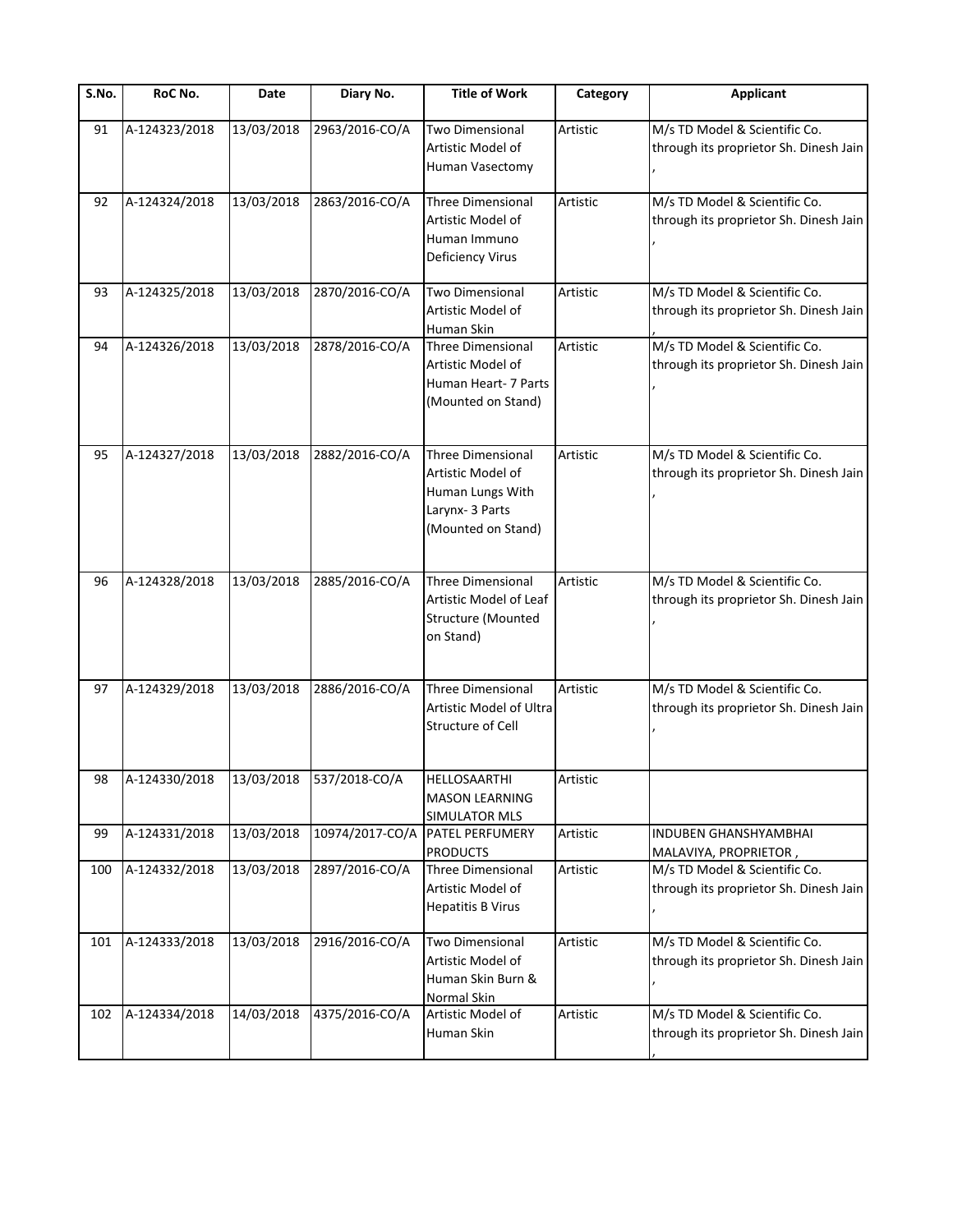| S.No. | RoC No.           | Date       | Diary No.       | <b>Title of Work</b>                                                                 | Category | <b>Applicant</b>                                                        |
|-------|-------------------|------------|-----------------|--------------------------------------------------------------------------------------|----------|-------------------------------------------------------------------------|
| 103   | A-124335/2018     | 14/03/2018 | 4376/2016-CO/A  | <b>Three Dimensional</b><br>Artistic Model of<br>Human Tubectomy<br>Mounted On Stand | Artistic | M/s TD Model & Scientific Co.<br>through its proprietor Sh. Dinesh Jain |
| 104   | A-124336/2018     | 14/03/2018 | 4377/2016-CO/A  | Artistic Model of<br>Human Urinary Organ<br>- 3 Parts                                | Artistic | M/s TD Model & Scientific Co.<br>through its proprietor Sh. Dinesh Jain |
| 105   | A-124337/2018     | 14/03/2018 | 4378/2016-CO/A  | Artistic Model of<br>Human Kidney L.S.<br>With Adrenal Gland                         | Artistic | M/s TD Model & Scientific Co.<br>through its proprietor Sh. Dinesh Jain |
| 106   | A-124338/2018     | 14/03/2018 | 4380/2016-CO/A  | <b>Three Dimensional</b><br>Artistic Model of DNA<br>Model Kit Mounted<br>On Stand   | Artistic | M/s TD Model & Scientific Co.<br>through its proprietor Sh. Dinesh Jain |
| 107   | A-124339/2018     | 14/03/2018 | 4382/2016-CO/A  | Artistic Model of<br>Onion Epidermal Cell                                            | Artistic | M/s TD Model & Scientific Co.<br>through its proprietor Sh. Dinesh Jain |
| 108   | A-124340/2018     | 14/03/2018 | 4383/2016-CO/A  | Artistic Model of Cell<br>Structure of Root Tip<br>V.S.                              | Artistic | M/s TD Model & Scientific Co.<br>through its proprietor Sh. Dinesh Jain |
| 109   | A-124341/2018     | 14/03/2018 | 4385/2016-CO/A  | <b>Three Dimensional</b><br>Artistic Model of<br>Dicotyledon Plant<br>Stem           | Artistic | M/s TD Model & Scientific Co.<br>through its proprietor Sh. Dinesh Jain |
| 110   | A-124342/2018     | 14/03/2018 | 4427/2016-CO/A  | <b>3D SCULPTURE</b>                                                                  | Artistic | Lovely Professional University,                                         |
| 111   | A-124343/2018     | 14/03/2018 | 11936/2017-CO/A | O OLIVIA STUDIO<br>PROFESSIONAL<br><b>MAKEUP LABEL</b>                               | Artistic | M/S. HERBS DE OLIVIA,                                                   |
|       | 112 A-124344/2018 | 14/03/2018 | 14795/2017-CO/A | <b>GANPATI'S RAJESH</b><br>LABEL                                                     | Artistic | RAJESH KUMAR AGARWAL,                                                   |
| 113   | A-124345/2018     | 14/03/2018 | 1204/2018-CO/A  | <b>OCULUS</b><br>PHARMACEUTICALS<br>(P) LTD. (LABEL)                                 | Artistic | Oculus Pharmaceuticals Pvt. Ltd.,                                       |
| 114   | A-124346/2018     | 14/03/2018 | 1200/2018-CO/A  | MEGA-SPAS (LABEL)                                                                    | Artistic | Karnani Pharmaceuticals Pvt. Ltd.,                                      |
| 115   | A-124347/2018     | 14/03/2018 | 4387/2016-CO/A  | Artistic Model of<br>Typical Flower V.S.                                             | Artistic | M/s TD Model & Scientific Co.<br>through its proprietor Sh. Dinesh Jain |
| 116   | A-124348/2018     | 14/03/2018 | 4386/2016-CO/A  | <b>Three Dimensional</b><br>Artistic Model of<br>Dicot Leaf                          | Artistic | M/s TD Model & Scientific Co.<br>through its proprietor Sh. Dinesh Jain |
| 117   | A-124349/2018     | 14/03/2018 | 4388/2016-CO/A  | Artistic Model of<br>Hydra L.S.                                                      | Artistic | M/s TD Model & Scientific Co.<br>through its proprietor Sh. Dinesh Jain |
| 118   | A-124350/2018     | 14/03/2018 | 5258/2015-CO/A  | M. B. Nasale<br>Company                                                              | Artistic | M. B. Nasale Company,                                                   |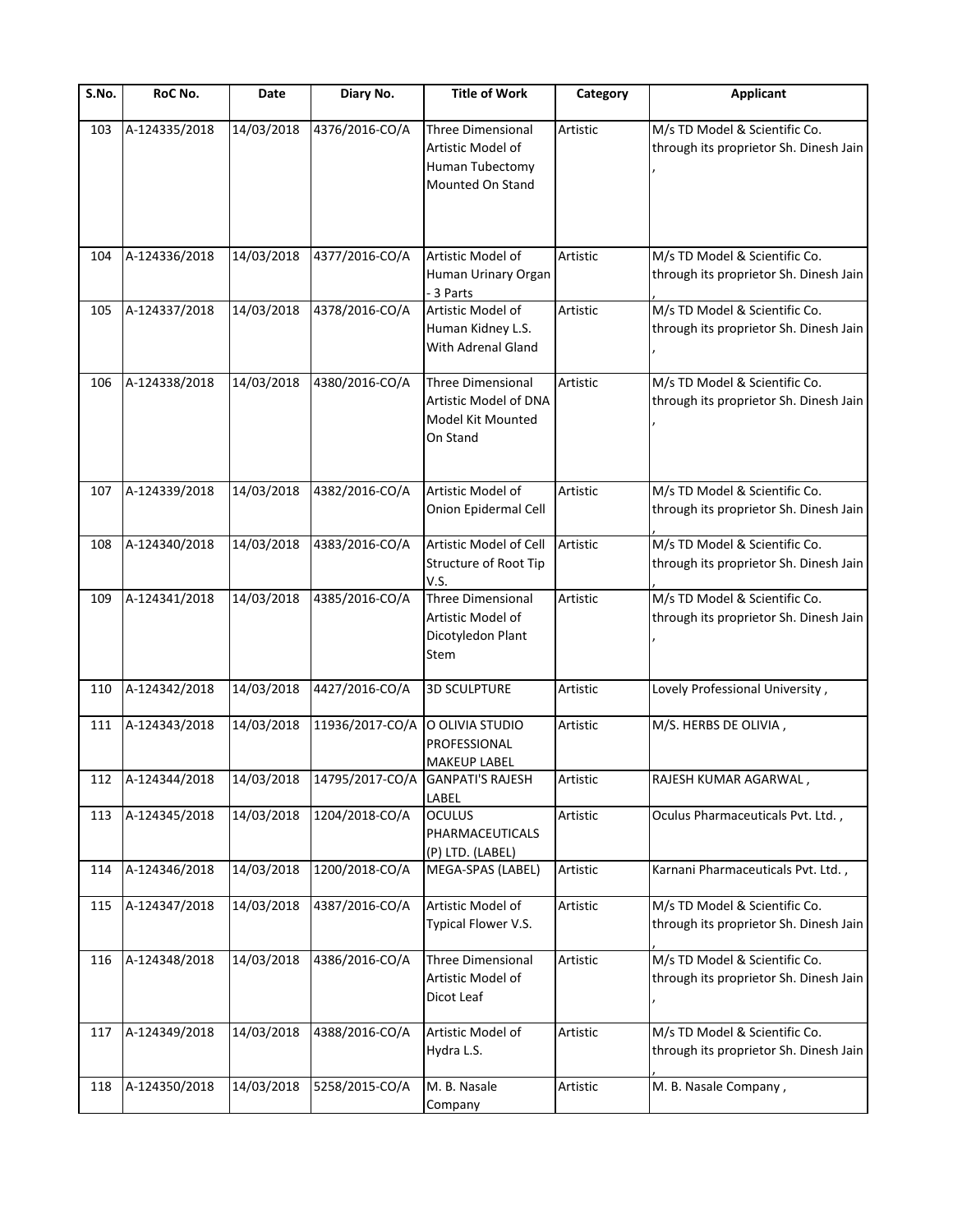| S.No. | RoC No.       | Date       | Diary No.       | <b>Title of Work</b>                                                                 | Category | <b>Applicant</b>                                                        |
|-------|---------------|------------|-----------------|--------------------------------------------------------------------------------------|----------|-------------------------------------------------------------------------|
| 119   | A-124351/2018 | 14/03/2018 | 5262/2015-CO/A  | Four fox                                                                             | Artistic | Four Fox Enterprises,                                                   |
| 120   | A-124352/2018 | 14/03/2018 | 5484/2015-CO/A  | T-Seb                                                                                | Artistic | K.G.N. Furniture,                                                       |
| 121   | A-124353/2018 | 14/03/2018 | 4389/2016-CO/A  | Artistic Model of<br>Hydra and Fresh<br>Water Pulp                                   | Artistic | M/s TD Model & Scientific Co.<br>through its proprietor Sh. Dinesh Jain |
| 122   | A-124354/2018 | 14/03/2018 | 1058/2018-CO/A  | Sparkle web                                                                          | Artistic | Lovely Professional University,                                         |
| 123   | A-124355/2018 | 14/03/2018 | 4390/2016-CO/A  | Artistic Model of<br>Planarian                                                       | Artistic | M/s TD Model & Scientific Co.<br>through its proprietor Sh. Dinesh Jain |
| 124   | A-124356/2018 | 14/03/2018 | 9822/2015-CO/A  | SAPNA KI NONU-STAR Artistic                                                          |          | SMT. MEENA BAJAJ W/O. SH.<br>NARENDRA KUMAR BAJAJ,                      |
| 125   | A-124357/2018 | 14/03/2018 | 9812/2015-CO/A  | <b>JAY JINENDRA</b>                                                                  | Artistic | RIKHAB CHAND JAIN S/O. SH. BABU<br>LAL JI,                              |
| 126   | A-124358/2018 | 14/03/2018 | 9811/2015-CO/A  | <b>ROZA</b>                                                                          | Artistic | DINESH KUMAR GUPTA S/o. SH.<br>RAMAVTAR GUPTA,                          |
| 127   | A-124359/2018 | 14/03/2018 | 9737/2015-CO/A  | STYLE 'N' SCISSORS                                                                   | Artistic | MRS. RITU DESWAL,                                                       |
| 128   | A-124360/2018 | 14/03/2018 | 1002/2018-CO/A  | <b>GOLDEN COLOR</b><br>PLAIN MALA<br><b>NECKLACE SET WITH</b><br><b>SMALL JHUMKI</b> | Artistic | MANGESH MADHUKAR SHINDE,                                                |
| 129   | A-124361/2018 | 14/03/2018 | 849/2018-CO/A   | PLAIN GOLDEN<br><b>COLOR HARAM</b><br>NECKLACE SET                                   | Artistic | MANGESH MADHUKAR SHINDE,                                                |
| 130   | A-124362/2018 | 14/03/2018 | 847/2018-CO/A   | <b>BEST DESIGNER</b><br><b>SHORT OVAL</b><br><b>NECKLACE SET</b>                     | Artistic | MANGESH MADHUKAR SHINDE,                                                |
| 131   | A-124363/2018 | 14/03/2018 | 846/2018-CO/A   | PEARLS SHORT<br><b>NECKLACE SET</b>                                                  | Artistic | MANGESH MADHUKAR SHINDE,                                                |
| 132   | A-124364/2018 | 14/03/2018 | 2545/2015-CO/A  | HI-FERT+                                                                             | Artistic | B & B Agro Products,                                                    |
| 133   | A-124365/2018 | 14/03/2018 | 316/2018-CO/A   | PLAIN GOLDEN<br><b>COLOR PAPULAR</b><br><b>HARAM NECKLACE</b><br><b>SET DESIGN</b>   | Artistic | MANGESH MADHUKAR SHINDE,                                                |
| 134   | A-124366/2018 | 14/03/2018 | 308/2018-CO/A   | PEACOCK HEART TYPE Artistic<br>MALA NECKLACE SET                                     |          | MANGESH MADHUKAR SHINDE,                                                |
| 135   | A-124367/2018 | 14/03/2018 | 702/2018-CO/A   | <b>FLOWER HARAM</b><br><b>NECKLACE SET</b>                                           | Artistic | MANGESH MADHUKAR SHINDE,                                                |
| 136   | A-124368/2018 | 14/03/2018 | 325/2018-CO/A   | <b>CHAKRI LONG PLAIN</b><br><b>NECKLACE SET</b>                                      | Artistic | MANGESH MADHUKAR SHINDE,                                                |
| 137   | A-124369/2018 | 14/03/2018 | 4304/2016-CO/A  | Artistic Model of<br><b>Pigeon Dissection</b>                                        | Artistic | M/s TD Model & Scientific Co.<br>through its proprietor Sh. Dinesh Jain |
| 138   | A-124370/2018 | 14/03/2018 | 554/2015-CO/A   | <b>Bharat Beedi</b>                                                                  | Artistic | Special Bharat Beedi,                                                   |
| 139   | A-124371/2018 | 14/03/2018 | 11550/2015-CO/A | Salasar Agro Traders                                                                 | Artistic | Salasar Agro Traders,                                                   |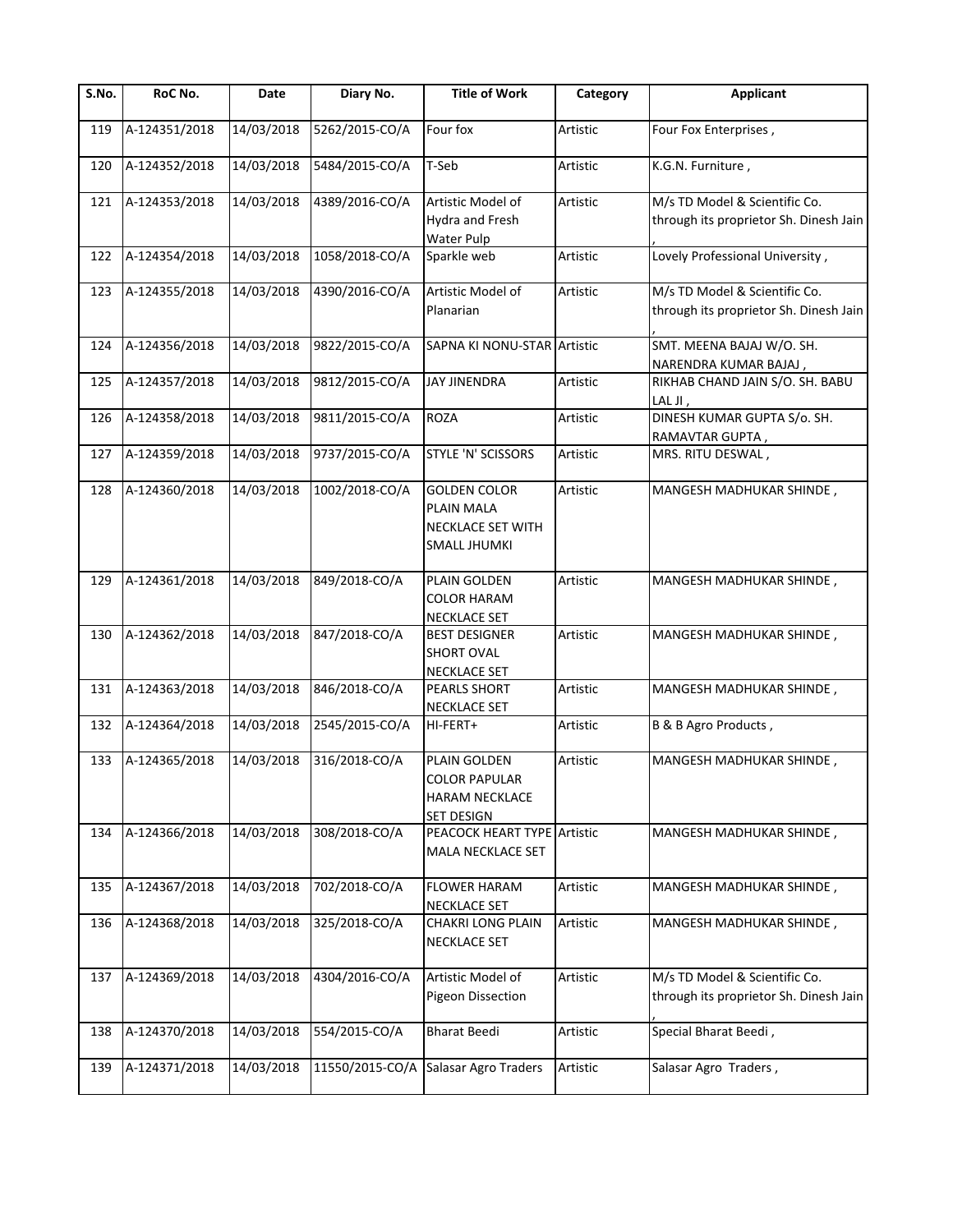| S.No. | RoC No.       | Date       | Diary No.       | <b>Title of Work</b>                                                                                             | Category | <b>Applicant</b>                                                        |
|-------|---------------|------------|-----------------|------------------------------------------------------------------------------------------------------------------|----------|-------------------------------------------------------------------------|
| 140   | A-124372/2018 | 14/03/2018 | 946/2018-CO/A   | <b>BUILDCARE</b><br><b>SOLUTIONS TILE</b><br><b>BOND</b>                                                         | Artistic | Buildcare Solutions,                                                    |
| 141   | A-124373/2018 | 14/03/2018 | 4391/2016-CO/A  | Artistic Model of<br><b>Bilharzia Male and</b><br>Female                                                         | Artistic | M/s TD Model & Scientific Co.<br>through its proprietor Sh. Dinesh Jain |
| 142   | A-124374/2018 | 14/03/2018 | 4469/2016-CO/A  | Artistic Model of<br>Human Full Muscle<br>Torso With Dual Sex<br>Organs and Open<br>Back 24 Parts                | Artistic | M/s TD Model & Scientific Co.<br>through its proprietor Sh. Dinesh Jain |
| 143   | A-124375/2018 | 15/03/2018 | 18146/2017-CO/A | SAKHI (LABEL)                                                                                                    | Artistic | Saroj Bala,                                                             |
| 144   | A-124376/2018 | 15/03/2018 | 8810/2017-CO/A  | NEELKANTH<br><b>POLYMERS</b>                                                                                     | Artistic | Neelkanth polymers,                                                     |
| 145   | A-124377/2018 | 15/03/2018 | 2927/2016-CO/A  | Three Dimensional<br>Artistic Model of<br>Rectum (Mounted on<br>Stand)                                           | Artistic | M/s TD Model & Scientific Co.<br>through its proprietor Sh. Dinesh Jain |
| 146   | A-124378/2018 | 15/03/2018 | 2918/2016-CO/A  | <b>Two Dimensional</b><br>Artistic Model of<br><b>Human Meninges</b>                                             | Artistic | M/s TD Model & Scientific Co.<br>through its proprietor Sh. Dinesh Jain |
| 147   | A-124379/2018 | 15/03/2018 | 2915/2016-CO/A  | Two Dimensional<br>Artistic Model of<br>Histology of The<br><b>Human Pancreas</b>                                | Artistic | M/s TD Model & Scientific Co.<br>through its proprietor Sh. Dinesh Jain |
| 148   | A-124380/2018 | 15/03/2018 | 2925/2016-CO/A  | <b>Three Dimensional</b><br>Artistic Model of<br>Human Shoulder<br><b>Bone With Muscle</b><br>(Mounted on Stand) | Artistic | M/s TD Model & Scientific Co.<br>through its proprietor Sh. Dinesh Jain |
| 149   | A-124381/2018 | 16/03/2018 | 6687/2017-CO/A  | SHABARI SALEM -<br>LOGO                                                                                          | Artistic | M. SANTHI,                                                              |
| 150   | A-124382/2018 | 16/03/2018 | 6683/2017-CO/A  | <b>WINHMS</b>                                                                                                    | Artistic | M/S. WINSAR INFOSOFT PVT LTD,                                           |
| 151   | A-124383/2018 | 16/03/2018 | 6143/2017-CO/A  | <b>AMERICA EXPORT</b><br><b>COURIERS - LOGO</b>                                                                  | Artistic | P.VARA PRASAD,                                                          |
| 152   | A-124384/2018 | 16/03/2018 | 13568/2017-CO/A | CORPORATE LOGO OF Artistic<br><b>LAMIFABS &amp; PAPERS</b><br>PRIVATE LIMITED                                    |          | LAMIFABS & PAPERS PRIVATE<br>LIMITED,                                   |
| 153   | A-124385/2018 | 19/03/2018 | 2919/2016-CO/A  | Three Dimensional<br>Artistic Model of<br>Human Pathology<br>Brain (Mounted on<br>Stand)                         | Artistic | M/s TD Model & Scientific Co.<br>through its proprietor Sh. Dinesh Jain |
| 154   | A-124386/2018 | 19/03/2018 | 2856/2016-CO/A  | Two Dimensional<br>Artistic Model of L.H.<br>of Angiosperm                                                       | Artistic | M/s TD Model & Scientific Co.<br>through its proprietor Sh. Dinesh Jain |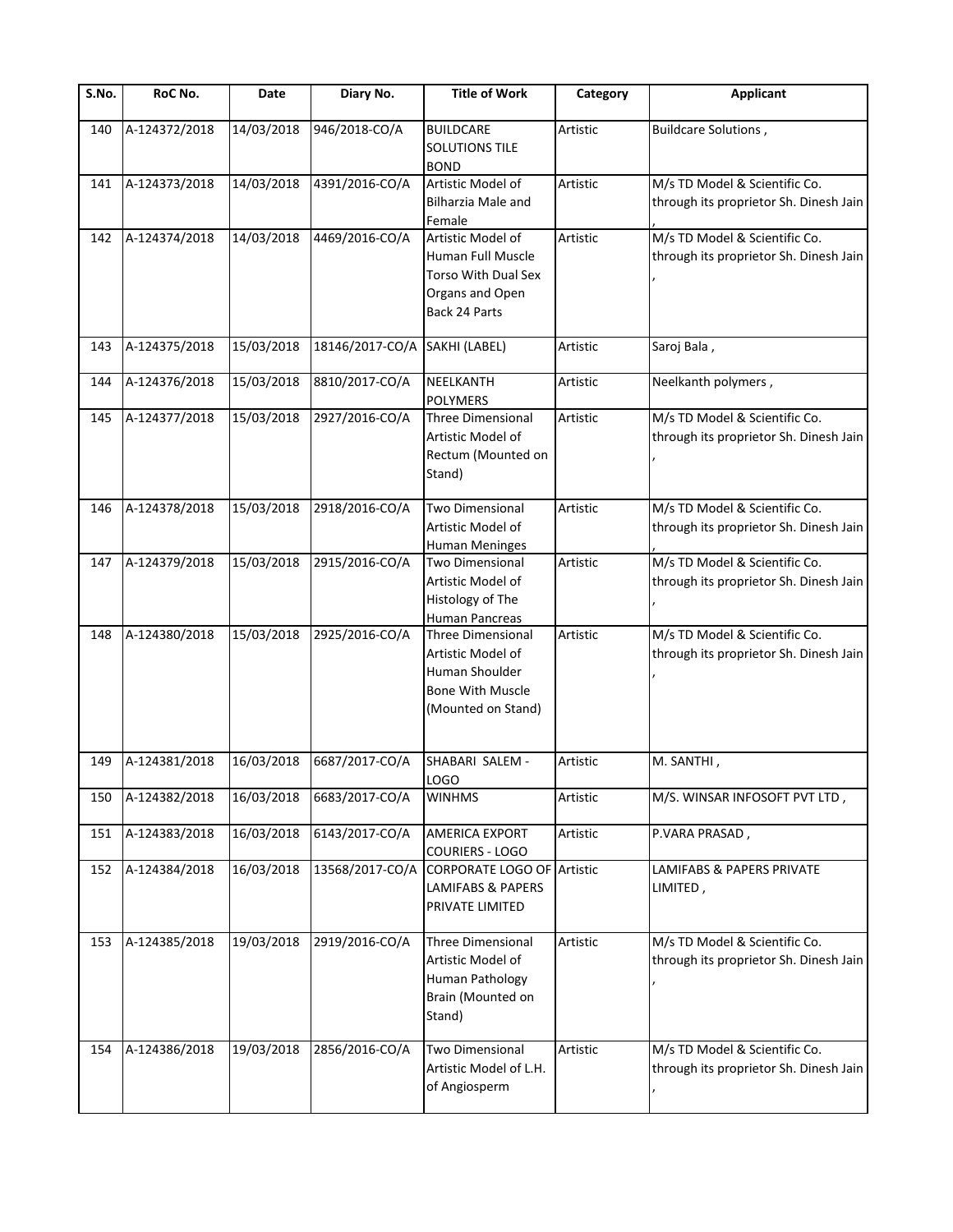| S.No. | RoC No.       | Date       | Diary No.       | <b>Title of Work</b>                                                                                                              | Category | <b>Applicant</b>                                                        |
|-------|---------------|------------|-----------------|-----------------------------------------------------------------------------------------------------------------------------------|----------|-------------------------------------------------------------------------|
| 155   | A-124387/2018 | 19/03/2018 | 2964/2016-CO/A  | <b>Two Dimensional</b><br>Artistic Model of<br><b>Human Pituitary</b><br>Gland Hypothalamus                                       | Artistic | M/s TD Model & Scientific Co.<br>through its proprietor Sh. Dinesh Jain |
| 156   | A-124388/2018 | 19/03/2018 | 2961/2016-CO/A  | Three Dimensional<br>Artistic Model of<br>Human Cerebro-<br><b>Spinal Fluid</b><br><b>Circulation Model</b><br>(Mounted on Stand) | Artistic | M/s TD Model & Scientific Co.<br>through its proprietor Sh. Dinesh Jain |
| 157   | A-124389/2018 | 19/03/2018 | 2960/2016-CO/A  | <b>Three Dimensional</b><br>Artistic Model of<br>Cholesterol (Mounted<br>on Stand)                                                | Artistic | M/s TD Model & Scientific Co.<br>through its proprietor Sh. Dinesh Jain |
| 158   | A-124390/2018 | 19/03/2018 | 2958/2016-CO/A  | Three Dimensional<br>Artistic Model of<br>Human Gallbladder,<br>Pancreas &<br>Duodenum (Mounted<br>on Stand)                      | Artistic | M/s TD Model & Scientific Co.<br>through its proprietor Sh. Dinesh Jain |
| 159   | A-124391/2018 | 19/03/2018 | 2956/2016-CO/A  | <b>Two Dimensional</b><br>Artistic Model of<br>Human Muscle                                                                       | Artistic | M/s TD Model & Scientific Co.<br>through its proprietor Sh. Dinesh Jain |
| 160   | A-124392/2018 | 19/03/2018 | 11898/2017-CO/A | Structure<br><b>NBF LABEL</b>                                                                                                     | Artistic | NEW BENGAL FOOTWEARS PVT<br>LIMITED                                     |
| 161   | A-124393/2018 | 19/03/2018 | 11895/2017-CO/A | P3 GRAND WITH<br><b>DEVICE OF WATER</b><br><b>TANK</b>                                                                            | Artistic | <b>BALAJI ROTOMOULDERS PVT</b><br>LIMITED,                              |
| 162   | A-124394/2018 | 19/03/2018 | 11894/2017-CO/A | K KHANDAN HAWAI                                                                                                                   | Artistic | SONALIE INDIA PRODUCTS,                                                 |
| 163   | A-124395/2018 | 19/03/2018 | 9487/2017-CO/A  | <b>GOLDEN</b>                                                                                                                     | Artistic | HARPAL SINGH PASSRICHA,<br>DIRECTOR,                                    |
| 164   | A-124396/2018 | 19/03/2018 | 2860/2016-CO/A  | <b>Two Dimensional</b><br>Artistic Model of<br>Solanum Nigrum V.S.                                                                | Artistic | M/s TD Model & Scientific Co.<br>through its proprietor Sh. Dinesh Jain |
| 165   | A-124397/2018 | 19/03/2018 | 852/2018-CO/A   | APOYO (LABEL)                                                                                                                     | Artistic | Apoyo Sales Pvt. Ltd.,                                                  |
| 166   | A-124398/2018 | 19/03/2018 | 2859/2016-CO/A  | Two Dimensional<br>Artistic Model of<br>China Rose                                                                                | Artistic | M/s TD Model & Scientific Co.<br>through its proprietor Sh. Dinesh Jain |
| 167   | A-124399/2018 | 19/03/2018 | 2864/2016-CO/A  | Two Dimensional<br>Artistic Model of Flu<br><b>Virus</b>                                                                          | Artistic | M/s TD Model & Scientific Co.<br>through its proprietor Sh. Dinesh Jain |
| 168   | A-124400/2018 | 19/03/2018 | 1237/2018-CO/A  | DROLIA'S<br>MAHADARSHAN                                                                                                           | Artistic |                                                                         |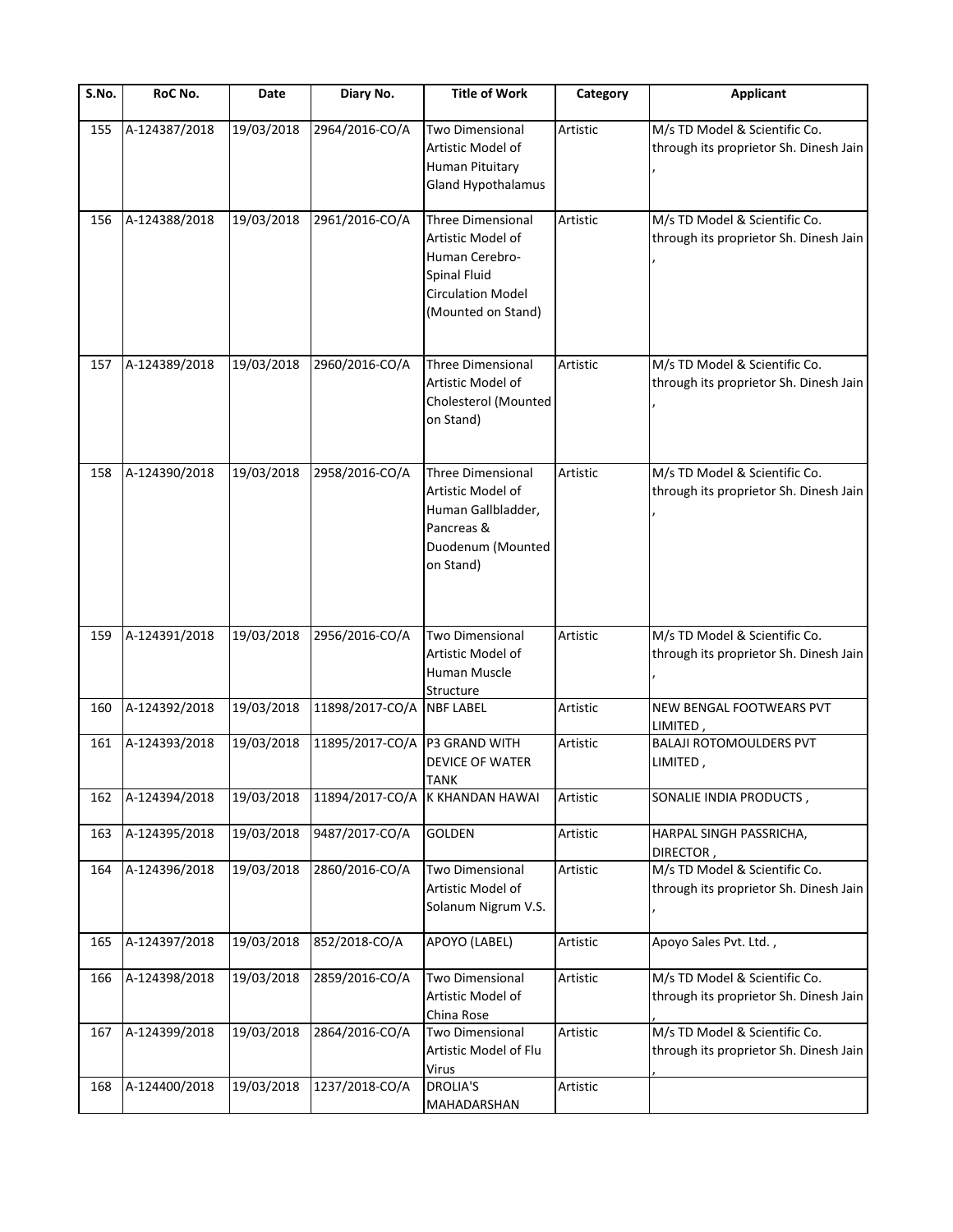| S.No. | RoC No.       | Date       | Diary No.      | <b>Title of Work</b>                                                                                        | Category | <b>Applicant</b>                                                                                                     |
|-------|---------------|------------|----------------|-------------------------------------------------------------------------------------------------------------|----------|----------------------------------------------------------------------------------------------------------------------|
| 169   | A-124401/2018 | 19/03/2018 | 1238/2018-CO/A | <b>JCB SMART VALUE</b><br><b>EXCHANGE</b>                                                                   | Artistic |                                                                                                                      |
| 170   | A-124402/2018 | 19/03/2018 | 2866/2016-CO/A | Two Dimensional<br>Artistic Model of<br><b>Measles Virus</b>                                                | Artistic | M/s TD Model & Scientific Co.<br>through its proprietor Sh. Dinesh Jain                                              |
| 171   | A-124403/2018 | 19/03/2018 | 1959/2018-CO/A | OMNI CYCLE ROUND<br>LOGO                                                                                    | Artistic | UNIPATCH RUBBER LIMITED,                                                                                             |
| 172   | A-124404/2018 | 19/03/2018 | 1960/2018-CO/A | <b>OMNI MEDIUM</b><br>ROUND LOGO                                                                            | Artistic | UNIPATCH RUBBER LIMITED<br>KHEMKA HOUSE,                                                                             |
| 173   | A-124405/2018 | 19/03/2018 | 2872/2016-CO/A | Three Dimensional<br>Artistic Model of<br>Human Regional Brain<br>2 Parts                                   | Artistic | M/s TD Model & Scientific Co.<br>through its proprietor Sh. Dinesh Jain                                              |
| 174   | A-124406/2018 | 19/03/2018 | 1364/2018-CO/A | PRI LABEL                                                                                                   | Artistic | SUBHASH CHANDER GUPTA,<br>PROPRIETOR OF M/S ADITYA PLASTIC<br>INDUSTRIES,                                            |
| 175   | A-124407/2018 | 19/03/2018 | 1363/2018-CO/A | PRI LABEL                                                                                                   | Artistic | SUBHASH CHANDER GUPTA,<br>PROPRIETOR OF M/S ADITYA PLASTIC<br>INDUSTRIES,                                            |
| 176   | A-124408/2018 | 19/03/2018 | 1961/2018-CO/A | <b>OMNI TINI ROUND</b><br>LOGO                                                                              | Artistic | UNIPATCH RUBBER LIMITED,                                                                                             |
| 177   | A-124409/2018 | 19/03/2018 | 1962/2018-CO/A | OMNI V LINE LOGO                                                                                            | Artistic | UNIPATCH RUBBER LIMITED<br>KHEMKA HOUSE,                                                                             |
| 178   | A-124410/2018 | 19/03/2018 | 1963/2018-CO/A | OMNI SMALL OVAL<br><b>LOGO</b>                                                                              | Artistic | UNIPATCH RUBBER LIMITED<br>KHEMAK HOUSE,                                                                             |
| 179   | A-124411/2018 | 19/03/2018 | 1964/2018-CO/A | <b>OMNI MINI ROUND</b><br>LOGO                                                                              | Artistic | UNIPATCH RUBBER LIMITED,                                                                                             |
| 180   | A-124412/2018 | 19/03/2018 | 2883/2016-CO/A | <b>Two Dimensional</b><br>Artistic Model of<br>Spinal Cord                                                  | Artistic | M/s TD Model & Scientific Co.<br>through its proprietor Sh. Dinesh Jain                                              |
| 181   | A-124413/2018 | 19/03/2018 | 2884/2016-CO/A | <b>Three Dimensional</b><br>Artistic Model of<br><b>Typical Flower</b><br>Dissectable (Mounted<br>on Stand) | Artistic | M/s TD Model & Scientific Co.<br>through its proprietor Sh. Dinesh Jain                                              |
| 182   | A-124414/2018 | 19/03/2018 | 2896/2016-CO/A | <b>Three Dimensional</b><br>Artistic Model of<br>Chicken Pox                                                | Artistic | M/s TD Model & Scientific Co.<br>through its proprietor Sh. Dinesh Jain                                              |
| 183   | A-124415/2018 | 19/03/2018 | 2898/2016-CO/A | <b>Three Dimensional</b><br>Artistic Model of HIV<br>Virus                                                  | Artistic | M/s TD Model & Scientific Co.<br>through its proprietor Sh. Dinesh Jain                                              |
| 184   | A-124416/2018 | 19/03/2018 | 1102/2018-CO/A | <b>MILLION LABEL</b>                                                                                        | Artistic | ASHWINBHAI K. PATEL, HANSABEN<br>P. PATEL, JYOTSANABEN A. PATEL<br>AND, KHIMJIBHAI S. PATEL,<br>PARESHBHAI K. PATEL, |
| 185   | A-124417/2018 | 19/03/2018 | 1105/2018-CO/A | LAXMI PAPAD LABEL                                                                                           | Artistic | SHREE DINESHBHAI S.SARGARA,<br>SHREE GOPALBHAI S. SARGARA,                                                           |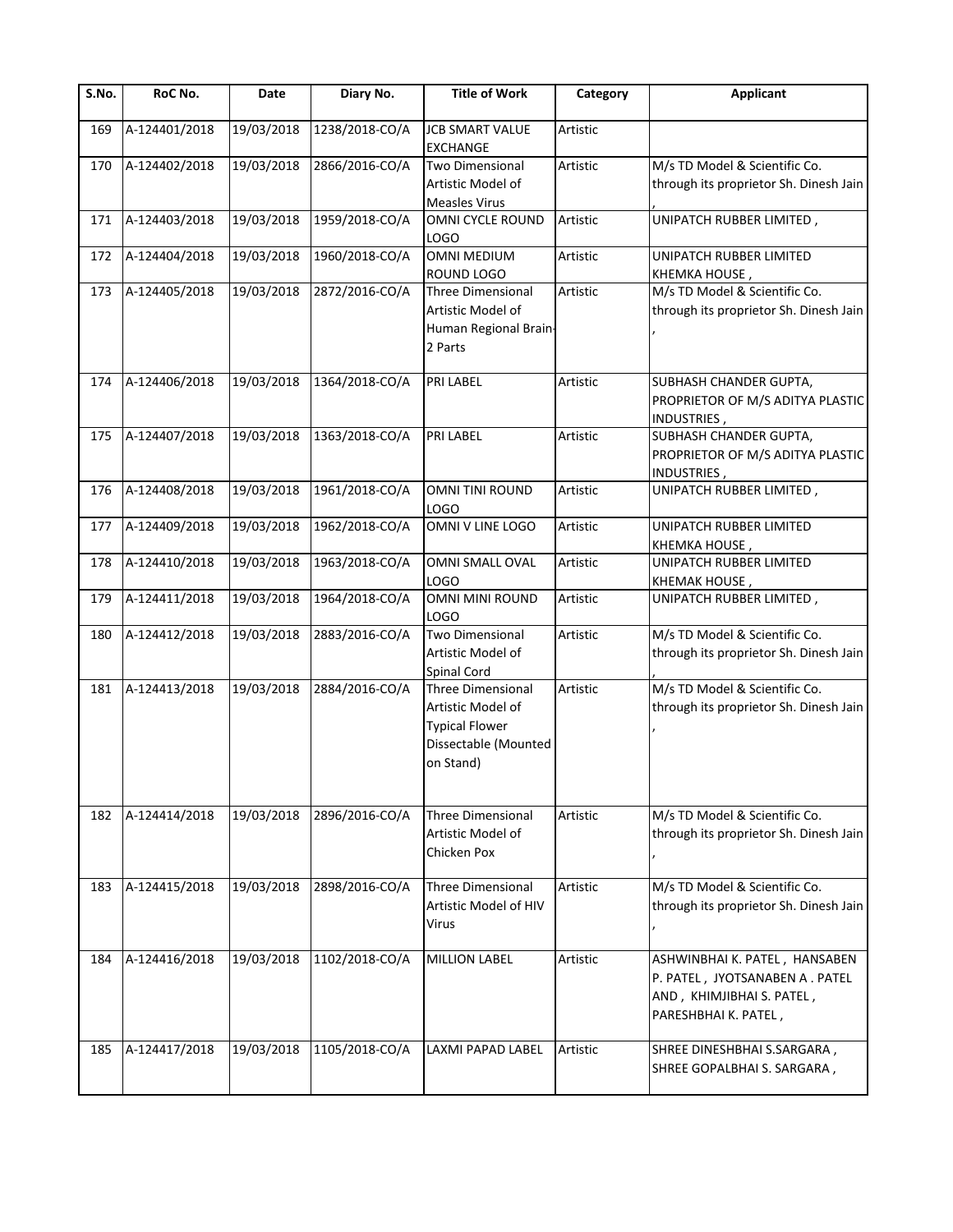| S.No. | RoC No.       | Date       | Diary No.      | <b>Title of Work</b>                                                                         | Category | <b>Applicant</b>                                                                                                                                 |
|-------|---------------|------------|----------------|----------------------------------------------------------------------------------------------|----------|--------------------------------------------------------------------------------------------------------------------------------------------------|
| 186   | A-124418/2018 | 19/03/2018 | 1106/2018-CO/A | UTTAM TOYS WITH<br>UT LOGO                                                                   | Artistic | HASMUKHLKAL N. AONDHIYA,<br>JANAKBHAI N. AONDHIYA,<br>NAVNITLAL N. AONDHIYA,<br>UTTAMBHAI H. AONDHIYA AND,                                       |
| 187   | A-124419/2018 | 19/03/2018 | 1107/2018-CO/A | <b>CLASSY</b><br>SANITARYWARES<br>LABEL                                                      | Artistic | ASHOK K.DETROJA, DINESHBHAI K.<br>GHODASARA, KANTILAL R.<br>GHODASARA, SANJAY P.KASUNDRA<br>VASANT K. DETROJA,<br>ZAKIRHUSSEN A . MATHAKIYA AND, |
| 188   | A-124420/2018 | 19/03/2018 | 2901/2016-CO/A | <b>Two Dimensional</b><br>Artistic Model of<br>Human Immuno<br>Deficiency Virus (HIV)        | Artistic | M/s TD Model & Scientific Co.<br>through its proprietor Sh. Dinesh Jain                                                                          |
| 189   | A-124421/2018 | 19/03/2018 | 2904/2016-CO/A | <b>Two Dimensional</b><br>Artistic Model of<br>Influenza Virus                               | Artistic | M/s TD Model & Scientific Co.<br>through its proprietor Sh. Dinesh Jain                                                                          |
| 190   | A-124422/2018 | 19/03/2018 | 2921/2016-CO/A | <b>Two Dimensional</b><br>Artistic Model of<br>Human Half Head &<br><b>Neck With Muscles</b> | Artistic | M/s TD Model & Scientific Co.<br>through its proprietor Sh. Dinesh Jain                                                                          |
| 191   | A-124423/2018 | 19/03/2018 | 2923/2016-CO/A | <b>Three Dimensional</b><br>Artistic Model of<br>Artery, Vein &<br>Capillary Structure       | Artistic | M/s TD Model & Scientific Co.<br>through its proprietor Sh. Dinesh Jain                                                                          |
| 192   | A-124424/2018 | 19/03/2018 | 2913/2016-CO/A | <b>Two Dimensional</b><br>Artistic Model of<br>Human Skin                                    | Artistic | M/s TD Model & Scientific Co.<br>through its proprietor Sh. Dinesh Jain                                                                          |
| 193   | A-124425/2018 | 19/03/2018 | 7022/2016-CO/A | RAINBOW RADHA<br><b>KRISHAN</b>                                                              | Artistic | MR. VIKAS GARG,                                                                                                                                  |
| 194   | A-124426/2018 | 19/03/2018 | 2910/2016-CO/A | Two Dimensional<br>Artistic Model of The<br>Ebola Virus                                      | Artistic | M/s TD Model & Scientific Co.<br>through its proprietor Sh. Dinesh Jain                                                                          |
| 195   | A-124427/2018 | 19/03/2018 | 2968/2016-CO/A | Three Dimensional<br>Artistic Model of<br>Starfish- 3 Parts<br>(Mounted on Stand)            | Artistic | M/s TD Model & Scientific Co.<br>through its proprietor Sh. Dinesh Jain                                                                          |
| 196   | A-124428/2018 | 19/03/2018 | 1817/2016-CO/A | Sumeera                                                                                      | Artistic | Sumeera Food Products Pvt. Ltd.,                                                                                                                 |
| 197   | A-124429/2018 | 19/03/2018 | 853/2018-CO/A  | <b>FLYON</b>                                                                                 | Artistic | Divyesh Rasikbhai Kapupara,                                                                                                                      |
| 198   | A-124430/2018 | 19/03/2018 | 9644/2017-CO/A | SAMRAT + MASK -<br>Packaging label                                                           | Artistic | Smt. Indra Kanwar Dangi,                                                                                                                         |
| 199   | A-124431/2018 | 19/03/2018 | 9645/2017-CO/A | <b>AROBYTE -</b><br>PACKAGING LABEL                                                          | Artistic | Smt. Indra Kanwar Dangi,                                                                                                                         |
| 200   | A-124432/2018 | 20/03/2018 | 7023/2016-CO/A | <b>SHRINGAR RAAS</b>                                                                         | Artistic | MR. VIKAS GARG,                                                                                                                                  |
| 201   | A-124433/2018 | 20/03/2018 | 7024/2016-CO/A | <b>KAVI GANESH</b>                                                                           | Artistic | MR. VIKAS GARG,                                                                                                                                  |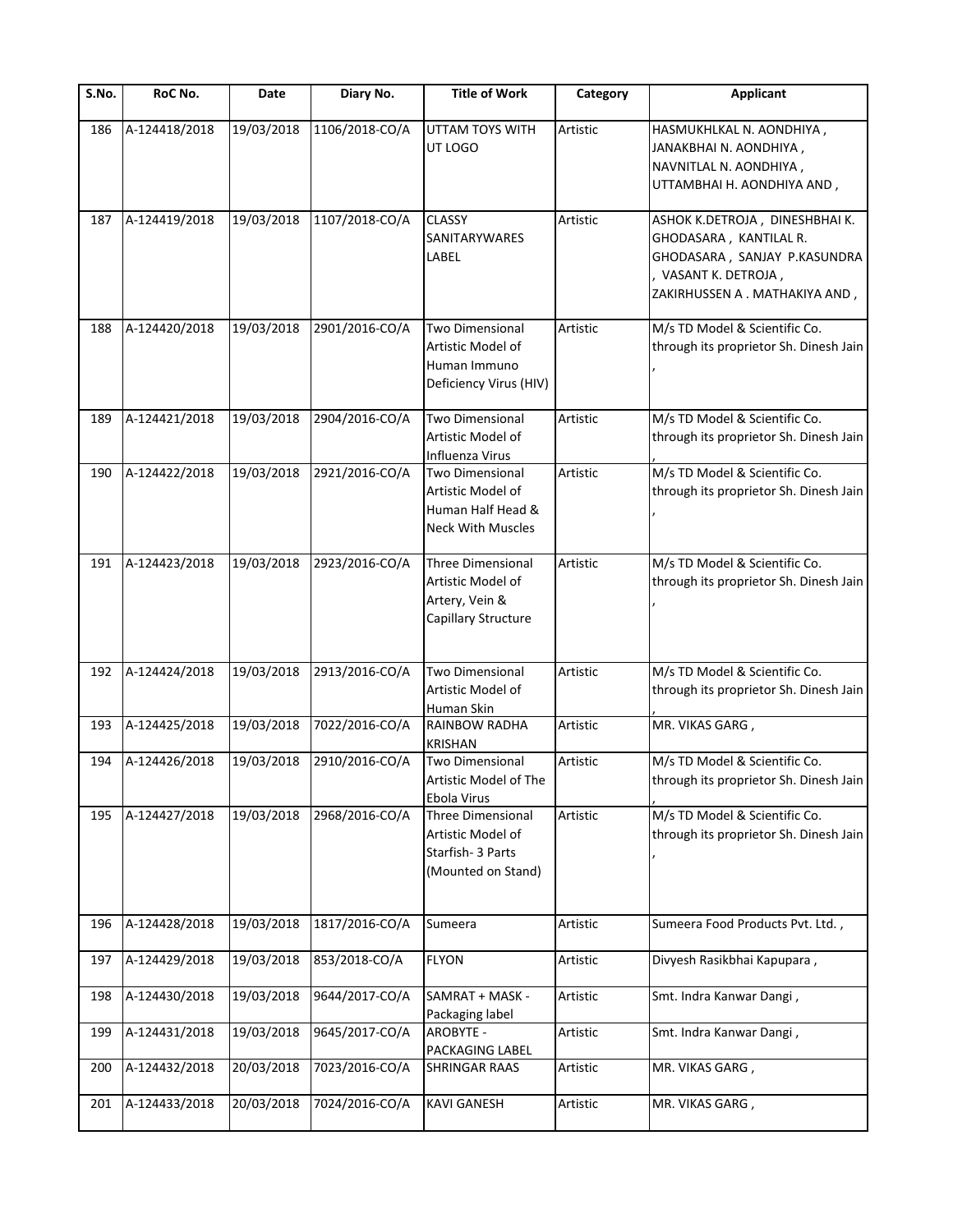| S.No. | RoC No.           | Date       | Diary No.       | <b>Title of Work</b>                                                                                     | Category | <b>Applicant</b>                                     |
|-------|-------------------|------------|-----------------|----------------------------------------------------------------------------------------------------------|----------|------------------------------------------------------|
| 202   | A-124434/2018     | 20/03/2018 | 7025/2016-CO/A  | PANGHAT KI LEELA                                                                                         | Artistic | MR. VIKAS GARG,                                      |
| 203   | A-124435/2018     | 20/03/2018 | 7026/2016-CO/A  | MADHUBAN KI LEELA                                                                                        | Artistic | MR. VIKAS GARG,                                      |
| 204   | A-124436/2018     | 20/03/2018 | 19/2016-CO/A    | LAKSHMIBAI                                                                                               | Artistic | M/S. AGRICULTURE INSURANCE<br>COMPANY OF INDIA LTD., |
| 205   | A-124437/2018     | 20/03/2018 | 10414/2016-CO/A | <b>EIP PDSS</b>                                                                                          | Artistic | Larsen and Toubro Limited,                           |
| 206   | A-124438/2018     | 20/03/2018 | 1336/2018-CO/A  | <b>SHANTI BIDI</b>                                                                                       | Artistic | SHANTI BIDI,                                         |
| 207   | A-124439/2018     | 20/03/2018 | 1306/2018-CO/A  | CAE                                                                                                      | Artistic | FRACTAL ANALYTICS PRIVATE<br>LIMITED,                |
| 208   | A-124440/2018     | 20/03/2018 | 18145/2017-CO/A | <b>G AVENUES (LABEL)</b>                                                                                 | Artistic | Gagandeep Singh,                                     |
| 209   | A-124441/2018     | 20/03/2018 | 18157/2017-CO/A | <b>TESTO (LABEL)</b>                                                                                     | Artistic | Vishal Agrifood Ventures Pvt. Ltd.,                  |
| 210   | A-124442/2018     | 21/03/2018 | 8645/2017-CO/A  | <b>ANUPAM LITE</b>                                                                                       | Artistic | M/S. SHREE GOBIND UDYOG PVT.<br>$LTD.$ ,             |
| 211   | A-124443/2018     | 21/03/2018 | 14642/2016-CO/A | Chatrapati Shivaji<br>Maharaj                                                                            | Artistic | Anil Ram Sutar, Ram Vanji Sutar,                     |
| 212   | A-124444/2018     | 21/03/2018 | 3787/2018-CO/A  | AL-KHAIR logo<br><b>[FOREIGN WORK]</b>                                                                   | Artistic | SAMBA FINANCIAL GROUP CR<br>10110035319,             |
| 213   | A-124445/2018     | 21/03/2018 | 1966/2018-CO/A  | <b>VINGAJOY PRIME</b>                                                                                    | Artistic | OM PARKASH ARORA,                                    |
| 214   | A-124446/2018     | 21/03/2018 | 1967/2018-CO/A  | <b>UBON PRIME</b>                                                                                        | Artistic | RAVINDER MALIK,                                      |
| 215   | A-124447/2018     | 21/03/2018 | 1968/2018-CO/A  | <b>UBON PRIME</b>                                                                                        | Artistic | RAVINDER MALIK,                                      |
| 216   | A-124448/2018     | 21/03/2018 | 1969/2018-CO/A  | <b>HANS</b>                                                                                              | Artistic | M/S LIPUL CONSTRUCTION PVT LTD,                      |
| 217   | A-124449/2018     | 21/03/2018 | 1970/2018-CO/A  | <b>INDOSTAR</b>                                                                                          | Artistic |                                                      |
| 218   | A-124450/2018     | 21/03/2018 | 1975/2018-CO/A  | <b>GRAHLAKSHMI</b>                                                                                       | Artistic | M/S RAMKISHAN AND COMPANY,                           |
| 219   | A-124451/2018     | 21/03/2018 | 1971/2018-CO/A  | <b>SMOKESTACK</b>                                                                                        | Artistic | M/S CGS APPAREL PVT LTD,                             |
|       | 220 A-124452/2018 | 21/03/2018 | 1974/2018-CO/A  | <b>BODYACRE</b>                                                                                          | Artistic | M/S BODYCARE CREATIONS LIMITED                       |
| 221   | A-124453/2018     | 21/03/2018 | 1973/2018-CO/A  | <b>SUPER JUGNI</b>                                                                                       | Artistic | M/S SUPER SEEDS PRIVATE LIMITED,                     |
| 222   | A-124454/2018     | 21/03/2018 | 84/2016-CO/A    | KAILASH BRAND                                                                                            | Artistic | M/S VEE GEE CHEMICALS (P) LTD.,                      |
| 223   | A-124455/2018     | 21/03/2018 | 12322/2016-CO/A | <b>INTERNATIONAL</b><br><b>INSTITUTE OF</b><br><b>COSMETIC SURGERY</b><br>& AESTHETIC<br><b>MEDICINE</b> | Artistic | SATYA KUMAR SARASWAT,                                |
| 224   | A-124456/2018     | 21/03/2018 | 12321/2016-CO/A | <b>IICSAM</b>                                                                                            | Artistic | SATYA KUMAR SARASWAT,                                |
| 225   | A-124457/2018     | 21/03/2018 | 11821/2016-CO/A | M Mishrilal<br>Labhchand                                                                                 | Artistic | MISHRILAL LABHCHAND,                                 |
| 226   | A-124458/2018     | 21/03/2018 | 11190/2017-CO/A | <b>Recalling Memories</b>                                                                                | Artistic | Lovely Professional University,                      |
| 227   | A-124459/2018     | 21/03/2018 | 6457/2017-CO/A  | <b>EGON LABEL</b>                                                                                        | Artistic | Trixie Impex Pvt. Ltd.,                              |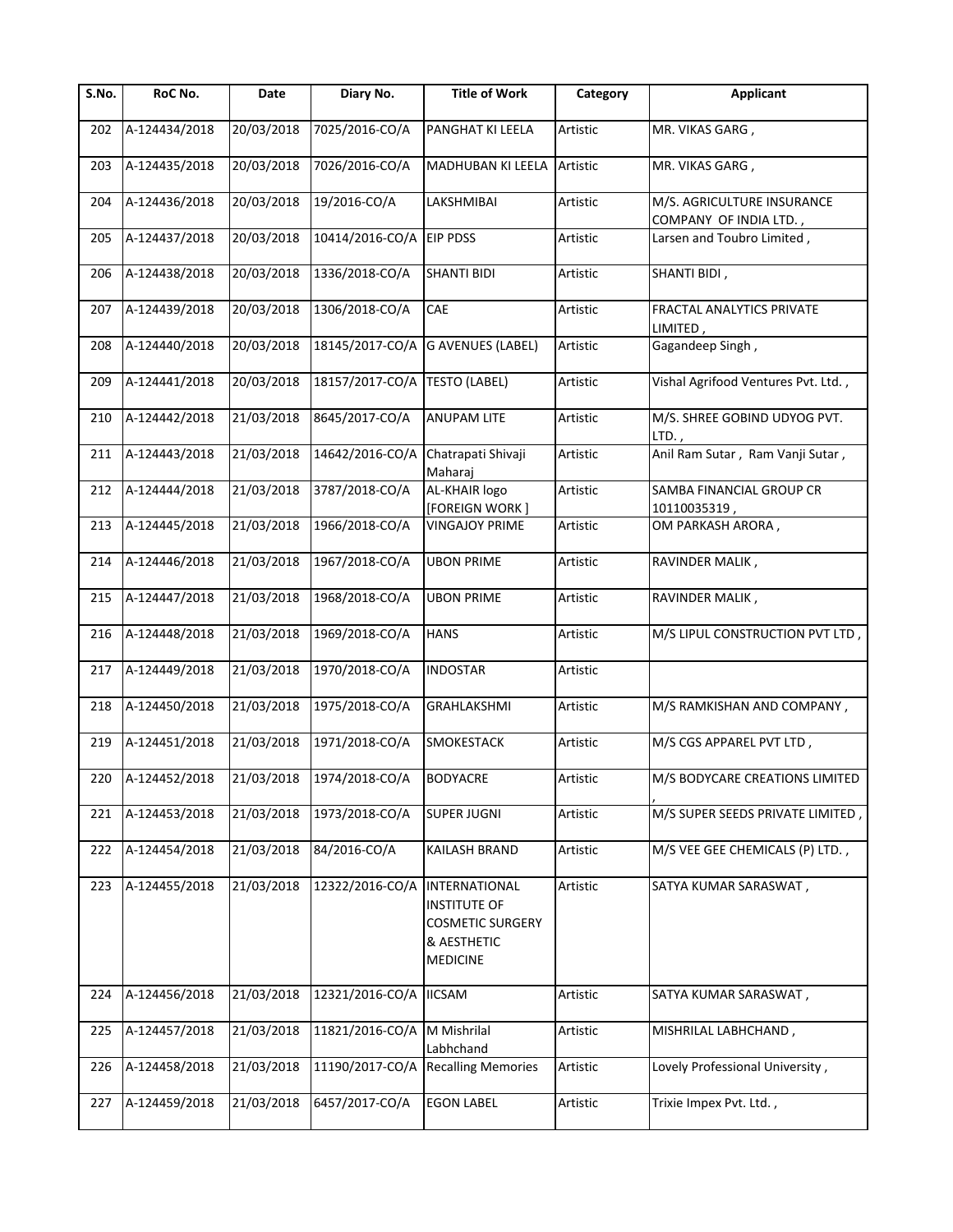| S.No. | RoC No.       | Date       | Diary No.                 | <b>Title of Work</b>                                                         | Category | Applicant                                                    |
|-------|---------------|------------|---------------------------|------------------------------------------------------------------------------|----------|--------------------------------------------------------------|
| 228   | A-124460/2018 | 22/03/2018 | 2184/2018-CO/A            | <b>IBIS SMART MARBLE</b><br>WITH DEVICE OF BIRD                              | Artistic | IBIS SMART MARBLE PVT LTD,                                   |
| 229   | A-124461/2018 | 22/03/2018 | 13216/2016-CO/A DREAMLAND |                                                                              | Artistic | YAGNESH PREMJIBHAI BAVARVA<br>, HARDIKKUMAR SUKHLAL BAVARVA, |
| 230   | A-124462/2018 | 22/03/2018 | 2132/2018-CO/A            | <b>3 STAR ADVERTISING</b><br>LABEL                                           | Artistic | DHARMESHBHAI PARSHOTTAMBHAI<br>VEKARIYA,                     |
| 231   | A-124463/2018 | 22/03/2018 | 2134/2018-CO/A            | SHREEJI CHARAN                                                               | Artistic | DILIPSINH G VANAR,                                           |
| 232   | A-124464/2018 | 22/03/2018 | 100/2018-CO/A             | SHAKTIMAN                                                                    | Artistic | RAMESHBHAI D PATEL,                                          |
| 233   | A-124465/2018 | 22/03/2018 | 2135/2018-CO/A            | <b>TEENS LABEL</b>                                                           | Artistic | JATINKUMAR HARGOVANBHAI DARJI                                |
| 234   | A-124466/2018 | 22/03/2018 | 6134/2016-CO/A            | WELLGAIN                                                                     | Artistic | VISHAL AGGARWAL PROPRIETOR OF<br>VISHAL METALS,              |
| 235   | A-124467/2018 | 22/03/2018 | 2136/2018-CO/A            | <b>RADHE WITH DEVICE</b><br>OF EAGLE                                         | Artistic | RAJESH BABUBHAI VAGHASIYA,                                   |
| 236   | A-124468/2018 | 22/03/2018 | 101/2018-CO/A             | <b>FEVANCE</b>                                                               | Artistic | AVANCE HEALTHCARE PVT LTD,                                   |
| 237   | A-124469/2018 | 22/03/2018 | 2137/2018-CO/A            | <b>S.N.C DONALD LABEL</b>                                                    | Artistic | SIRAJALI SHAHBUDIN CHUNARA,                                  |
| 238   | A-124470/2018 | 22/03/2018 | 1825/2018-CO/A            | <b>LONGTHARAI Guro</b><br>Masla Rannay<br>Tomake Chai' [ Label ]             | Artistic | M/S- ANNADA SPICES INDUSTRY<br>RATAN DEB NATH [PROP],        |
| 239   | A-124471/2018 | 22/03/2018 | 1817/2018-CO/A            | <b>DADA BOUDIR TOUR</b><br>& TRAVELS' with<br>device of Dolphin [<br>Label 1 | Artistic | ANKIT RANA [ Proprietor ],                                   |
| 240   | A-124472/2018 | 22/03/2018 | 1815/2018-CO/A            | 'KWALITY' (Label)                                                            | Artistic | M/S. PRAMOD TEXTILE THROUGH<br>OM PRAKASH RUNGTA PROP.,      |
| 241   | A-124473/2018 | 22/03/2018 | 1814/2018-CO/A            | M BAAZAR' (Label).                                                           | Artistic | SANJAY SARAF,                                                |
| 242   | A-124474/2018 | 22/03/2018 | 159/2018-CO/A             | <b>TEMPLE COIN</b><br><b>NECKLACE SET</b><br><b>DESIGNS</b>                  | Artistic | MANGESH MADHUKAR SHINDE,                                     |
| 243   | A-124475/2018 | 22/03/2018 | 1810/2018-CO/A            | 'S. K. SARKAR ROYAL<br>PAN MASALA' (Label)                                   | Artistic | SANJAY MANSINGKA,                                            |
| 244   | A-124476/2018 | 22/03/2018 | 1809/2018-CO/A            | 'Special KAMDHENU<br>NAMKEEN' with<br>device of Namkeen<br>(Label).          | Artistic | SANTOSH KUMAR KESHRI,                                        |
| 245   | A-124477/2018 | 22/03/2018 | 1870/2018-CO/A            | <b>IMC FILMS</b>                                                             | Artistic | INTERNATIONAL MARKETING<br>CORPORATION PVT. LTD.,            |
| 246   | A-124478/2018 | 22/03/2018 | 12648/2016-CO/A           | Label mark dmart                                                             | Artistic | DOLPHIN MART PVT. LTD.,                                      |
| 247   | A-124479/2018 | 22/03/2018 | 12074/2016-CO/A R-MARTIN  |                                                                              | Artistic | DINESH KESWANI,                                              |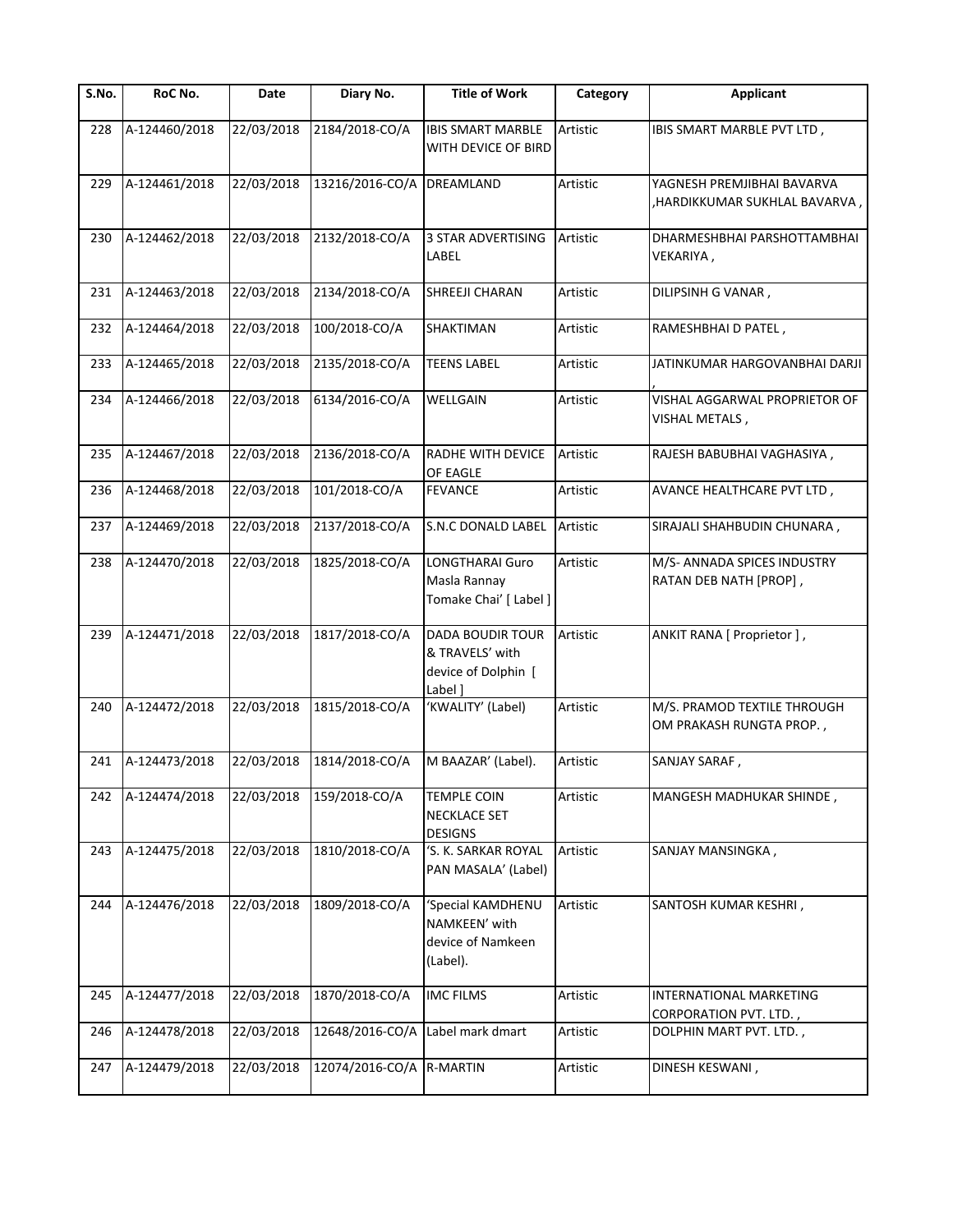| S.No. | RoC No.           | Date       | Diary No.       | <b>Title of Work</b>                                                             | Category | <b>Applicant</b>                                                                                              |
|-------|-------------------|------------|-----------------|----------------------------------------------------------------------------------|----------|---------------------------------------------------------------------------------------------------------------|
| 248   | A-124480/2018     | 22/03/2018 | 155/2018-CO/A   | <b>GOLDEN COLOR</b><br><b>HARAM NECKLACE</b><br>SET                              | Artistic | MANGESH MADHUKAR SHINDE,                                                                                      |
| 249   | A-124481/2018     | 22/03/2018 | 2138/2018-CO/A  | SHIVAM TRAVELS<br>LABEL                                                          | Artistic | KAMLESHBHAI RAVJIBHAI RAJPARA,                                                                                |
| 250   | A-124482/2018     | 22/03/2018 | 2139/2018-CO/A  | <b>VENEER WORLD</b><br>WITH VW LOGO                                              | Artistic | DEVENDRAKUMAR B PATEL AND<br>JIGNASHABEN D PATEL,                                                             |
| 251   | A-124483/2018     | 22/03/2018 | 7940/2016-CO/A  | A Logo                                                                           | Artistic | Matrix Cellular (International)<br>Services Pvt. Ltd.,                                                        |
| 252   | A-124484/2018     | 22/03/2018 | 1803/2018-CO/A  | ORIGINAL SUMAN                                                                   | Artistic | SUDHAKAR ARORA, PROPRIETOR OF<br><b>GEETA ENTERPRISES,</b>                                                    |
| 253   | A-124485/2018     | 22/03/2018 | 6776/2016-CO/A  | <b>SKYLINE LABEL</b>                                                             | Artistic | VAIBHAV JAIN,                                                                                                 |
| 254   | A-124486/2018     | 22/03/2018 | 6775/2016-CO/A  | <b>ESKAY</b>                                                                     | Artistic | VAIBHAV JAIN,                                                                                                 |
| 255   | A-124487/2018     | 22/03/2018 | 2140/2018-CO/A  | <b>NILKANTH TOURS</b><br><b>AND TRAVELS</b>                                      | Artistic | MAHESHBHAI KANJIBHAI KALATHIYA                                                                                |
| 256   | A-124488/2018     | 22/03/2018 | 2142/2018-CO/A  | YABOO LABEL                                                                      | Artistic | SALIM SHAHBUDIN PANJVANI,                                                                                     |
| 257   | A-124489/2018     | 22/03/2018 | 2143/2018-CO/A  | <b>REDIX LABEL</b>                                                               | Artistic | ANJANABEN ASHOKBHAI RANGANI,<br>KANCHANBEN NAINESH GAJERA,                                                    |
| 258   | A-124490/2018     | 22/03/2018 | 2144/2018-CO/A  | <b>CARA LABEL</b>                                                                | Artistic | PRAGNESH BHARATBHAI SHAH,<br>KINAL BHARATBHAI SHAH,                                                           |
| 259   | A-124491/2018     | 22/03/2018 | 7120/2016-CO/A  | From Resource to<br>Root                                                         | Artistic | JAIN IRRIGATION SYSTEMS LIMITED,                                                                              |
| 260   | A-124492/2018     | 22/03/2018 | 14231/2016-CO/A | <b>SARB HERB HEALTH</b><br>CARE                                                  | Artistic | RASHID AHMAD [DIRECTOR],                                                                                      |
| 261   | A-124493/2018     | 22/03/2018 | 1227/2018-CO/A  | <b>INFINIA WITH</b><br>TAGLINE WHERE<br>LOVE FINDS INFINITY<br>WITH PRESENTATION | Artistic | INFINIA JEWEL DESIGNS LLP HAVING<br>PARTNERS NIKHIL I. KHANDWALA,<br>MEERA N. KHANDWALA & SHIVANI<br>FOTEDAR, |
| 262   | A-124494/2018     | 23/03/2018 | 11640/2015-CO/A | <b>FOOTBALL PLAY GUM Artistic</b>                                                |          | MURLI RUPANI PROPRIETOR OF M/S<br>VANILA FOOD PRODUCTS,                                                       |
|       | 263 A-124495/2018 |            |                 | 23/03/2018 15046/2016-CO/A TATA TEA TEAVEDA<br>(label) as enclosed.              | Artistic | TATA GLOBAL BEVERAGES LIMITED,                                                                                |
| 264   | A-124496/2018     | 23/03/2018 | 15051/2016-CO/A | <b>TATA TEA TEAVEDA</b><br>PRO ENERGY (label)<br>as enclosed.                    | Artistic | TATA GLOBAL BEVERAGES LIMITED,                                                                                |
| 265   | A-124497/2018     | 23/03/2018 | 15057/2016-CO/A | <b>TATA TEA TEAVEDA</b><br>PRO WOMAN (label)<br>as enclosed.                     | Artistic | TATA GLOBAL BEVERAGES LIMITED,                                                                                |
| 266   | A-124498/2018     | 23/03/2018 | 1806/2018-CO/A  | STEP BY STEP SCHOOL Artistic                                                     |          | MAMTA ARORA, PRESIDENT OF STEP<br>BY STEP SANSTHAN,                                                           |
| 267   | A-124499/2018     | 23/03/2018 | 1529/2018-CO/A  | SARDAR                                                                           | Artistic |                                                                                                               |
| 268   | A-124500/2018     | 23/03/2018 | 1478/2018-CO/A  | MASICO BEEJ (LABEL)                                                              | Artistic | M/s. Mahalaxmi Seeds Company A<br>Partnership Concern,                                                        |
| 269   | A-124501/2018     | 23/03/2018 | 1472/2018-CO/A  | SAMAY (LABEL)                                                                    | Artistic | M/s. Samay A Partnership Concern,                                                                             |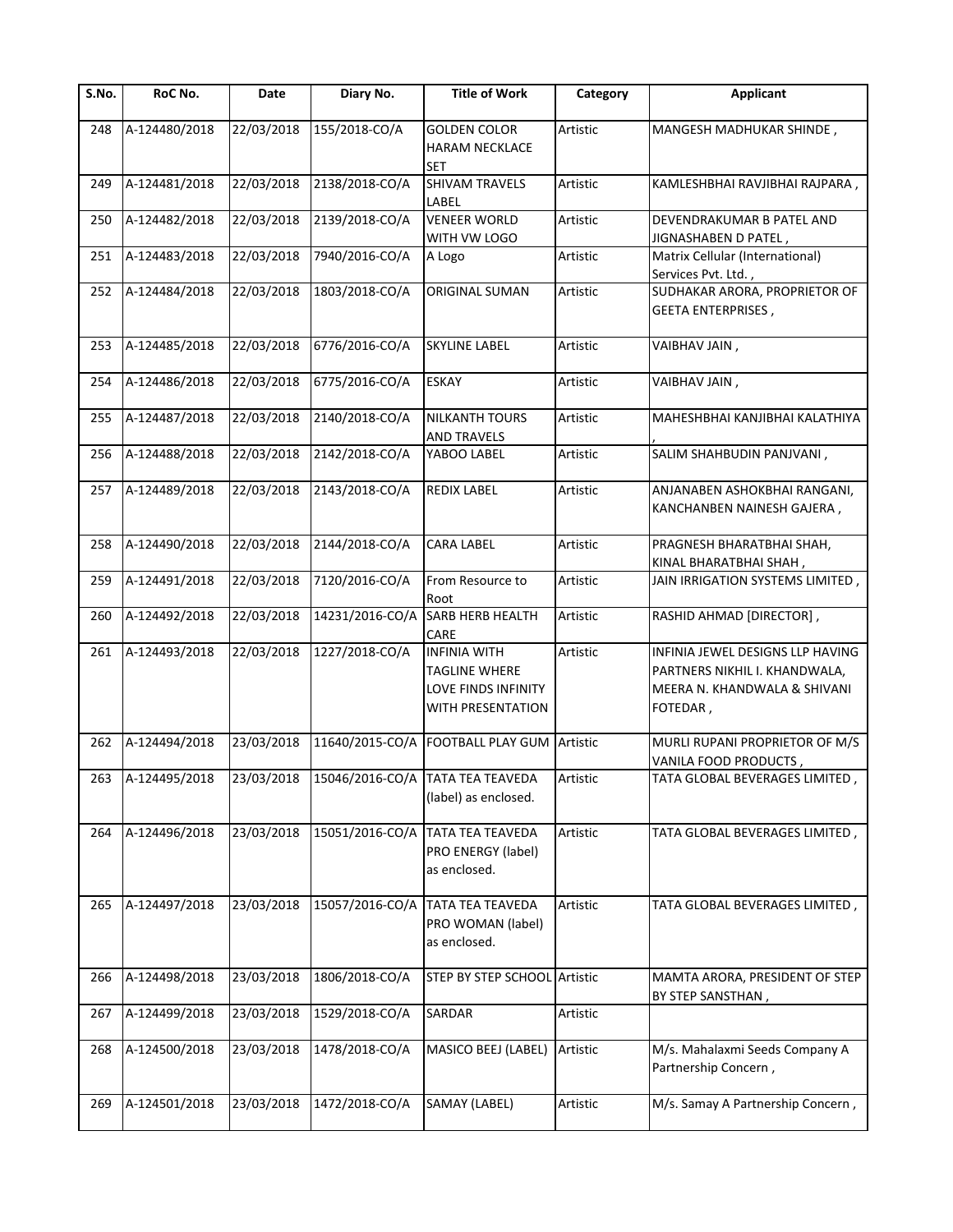| S.No. | RoC No.           | Date       | Diary No.      | <b>Title of Work</b>                            | Category | <b>Applicant</b>                                           |
|-------|-------------------|------------|----------------|-------------------------------------------------|----------|------------------------------------------------------------|
| 270   | A-124502/2018     | 23/03/2018 | 1476/2018-CO/A | AL CHANDNI (LABEL)                              | Artistic | Ganga Prasad trading as M/s. Ganga<br>Prasad Puneet Kumar, |
| 271   | A-124503/2018     | 23/03/2018 | 1470/2018-CO/A | <b>RAIN BUBBLE</b>                              | Artistic |                                                            |
| 272   | A-124504/2018     | 23/03/2018 | 1467/2018-CO/A | <b>ENJOY HAPPINESS</b>                          | Artistic |                                                            |
| 273   | A-124505/2018     | 23/03/2018 | 1469/2018-CO/A | EAT AND TREAT                                   | Artistic |                                                            |
| 274   | A-124506/2018     | 26/03/2018 | 1574/2018-CO/A | NEW JEERU JEERA<br>MASALA                       | Artistic | M/s. Xotik Frujus Pvt. Ltd.,                               |
| 275   | A-124507/2018     | 26/03/2018 | 1525/2018-CO/A | AMDAVADI                                        | Artistic |                                                            |
| 276   | A-124508/2018     | 26/03/2018 | 1586/2018-CO/A | ARIGEL                                          | Artistic |                                                            |
| 277   | A-124509/2018     | 26/03/2018 | 2183/2018-CO/A | PRIYA PLUS                                      | Artistic | M/S SUNITA UDYOG,                                          |
| 278   | A-124510/2018     | 28/03/2018 | 5285/2016-CO/A | LALITHAA                                        | Artistic | M/S LALITHAA JEWELLERY MART<br>PRIVATE LIMITED,            |
| 279   | A-124511/2018     | 28/03/2018 | 7757/2016-CO/A | <b>MEETHA PAAN</b>                              | Artistic | MR PRAVEEN GUPTA,                                          |
| 280   | A-124512/2018     | 28/03/2018 | 1844/2016-CO/A | <b>GAYATRI</b>                                  | Artistic | TSR Holdings Private Limited,                              |
| 281   | A-124513/2018     | 28/03/2018 | 1845/2016-CO/A | SHIVASAIS                                       | Artistic | Shivasais Oil Palm Pvt.Ltd.,                               |
| 282   | A-124514/2018     | 28/03/2018 | 1939/2018-CO/A | KANIKA HOME SLICE<br><b>BREAD</b>               | Artistic |                                                            |
| 283   | A-124515/2018     | 28/03/2018 | 9468/2016-CO/A | <b>GOLDEN COIN WITH</b><br>DEVICE OF QUEEN      | Artistic | MUKESH JAIN, NITESH JAIN,                                  |
| 284   | A-124516/2018     | 28/03/2018 | 9469/2016-CO/A | COBRA CHHAAP                                    | Artistic | MUKESH JAIN, NITESH JAIN,                                  |
| 285   | A-124517/2018     | 28/03/2018 | 1938/2018-CO/A | <b>STEM WORLD</b><br><b>SCHOOL LABEL</b>        | Artistic |                                                            |
| 286   | A-124518/2018     | 28/03/2018 | 1861/2018-CO/A | Landscape Of Bridge<br>With Arches              | Artistic | B. M. ANAND FOUNDATION LLP,                                |
|       | 287 A-124519/2018 | 28/03/2018 | 1906/2018-CO/A | <b>SIBARITA The</b><br>Pleasure Principle       | Artistic | SIBARITA LIFE PRIVATE LIMITED                              |
| 288   | A-124520/2018     | 28/03/2018 | 1891/2018-CO/A | <b>BAJAJ FLIGHT 21</b><br>LABEL                 | Artistic | MS BAJAJ GAMES,                                            |
| 289   | A-124521/2018     | 28/03/2018 | 1890/2018-CO/A | <b>ARROW S GOLD</b><br><b>BENSON GOLD LABEL</b> | Artistic | MS BAJAJ GAMES,                                            |
| 290   | A-124522/2018     | 28/03/2018 | 1936/2018-CO/A | SNB                                             | Artistic |                                                            |
| 291   | A-124523/2018     | 28/03/2018 | 3856/2017-CO/A | STAR 555 Premium<br>Soan Papdi                  | Artistic | Sanjay Ghodawat,                                           |
| 292   | A-124524/2018     | 28/03/2018 | 1886/2018-CO/A | RABDIWALA LABEL                                 | Artistic | ANURAG MUNDRA,                                             |
| 293   | A-124525/2018     | 28/03/2018 | 1887/2018-CO/A | JADDU S FOOD FIELD<br>WITH JFF LOGO             | Artistic | PADMINIBA JADEJA,                                          |
| 294   | A-124526/2018     | 28/03/2018 | 1869/2018-CO/A | <b>GAYATRI RUB TECH</b><br>LABEL                | Artistic | SANJAYBHAI P PATEL,                                        |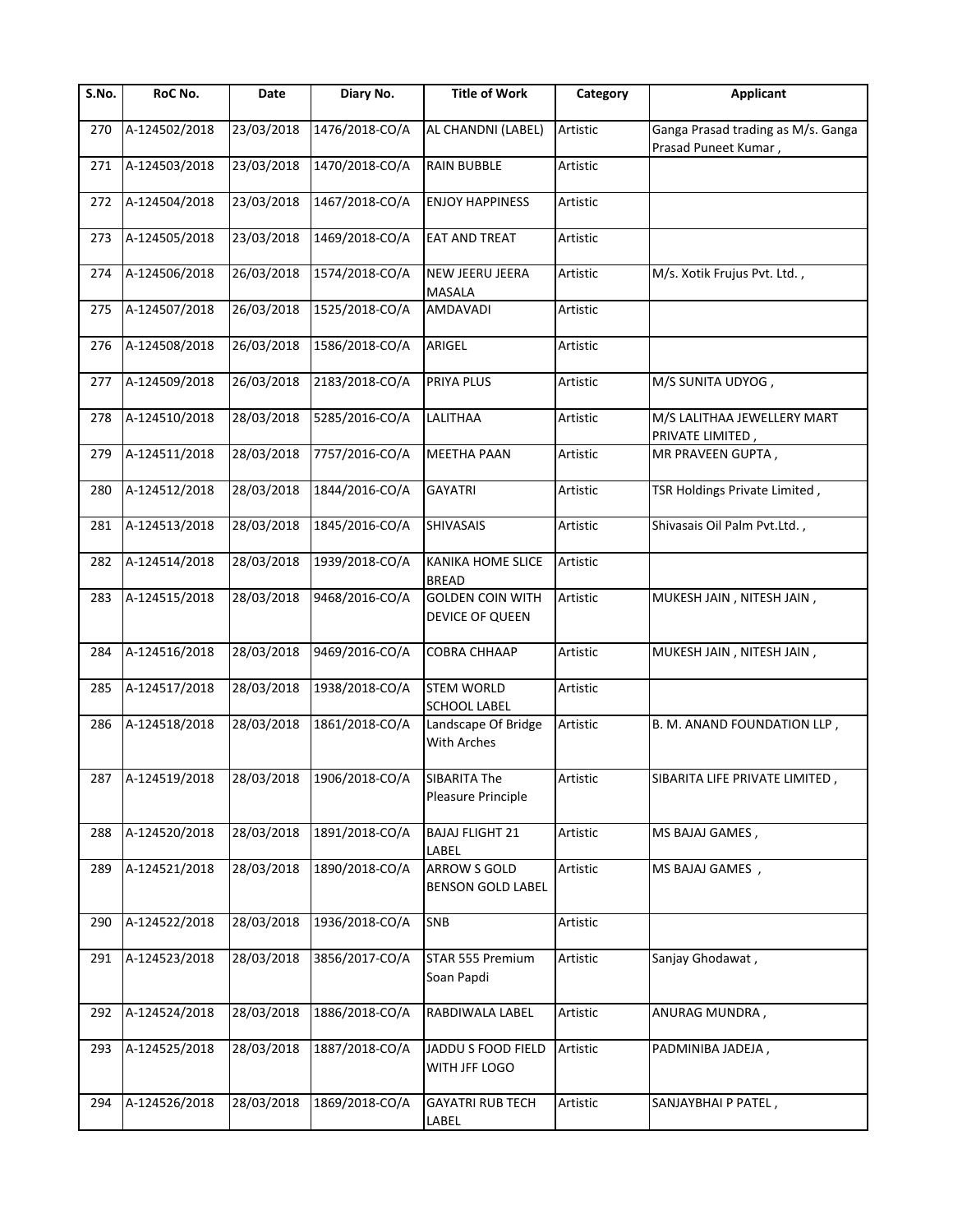| S.No. | RoC No.           | Date       | Diary No.                       | <b>Title of Work</b>                                           | Category | <b>Applicant</b>                                                                                        |
|-------|-------------------|------------|---------------------------------|----------------------------------------------------------------|----------|---------------------------------------------------------------------------------------------------------|
| 295   | A-124527/2018     | 28/03/2018 | 1888/2018-CO/A                  | PRIME ROTO WITH<br>PR LOGO                                     | Artistic | GHANSHYAM VINODBHAI LAKKAD<br>JITENDRA VINUBHAI LAKKAD<br>AVANESHKUMAR JAYANTIBHAI<br>RADADIYA,         |
| 296   | A-124528/2018     | 28/03/2018 | 1878/2018-CO/A                  | SHREENATHJI<br><b>BUILDERS WITH RS</b><br><b>LOGO</b>          | Artistic | DAXESH D.SHAH,                                                                                          |
| 297   | A-124529/2018     | 28/03/2018 | 1894/2018-CO/A                  | NINIS KITCHEN LABEL Artistic                                   |          | NAVNEET GILL,                                                                                           |
| 298   | A-124530/2018     | 28/03/2018 | 1879/2018-CO/A                  | <b>MASTER TOUR AND</b><br><b>TRAVELLS WITH MTT</b><br>LOGO     | Artistic | JIGNESH BHAWANDAS ANAJWALA,                                                                             |
| 299   | A-124531/2018     | 28/03/2018 | 1880/2018-CO/A                  | <b>AIRA LABEL</b>                                              | Artistic | MOHAMMED KAGDI TEHSEEN<br>MOHAMMED ASAD KAGDI<br>GULAMUSSAIN MOHAMMEDESMAIL<br>KERIWALA,                |
| 300   | A-124532/2018     | 28/03/2018 | 1882/2018-CO/A                  | <b>AIRMAX LABEL</b>                                            | Artistic | MOHAMMED KAGDI SARAH ASLAM<br>KAGDI MOHAMMEDISMAIL<br>GULAMHUSEIN KERIWALA IBRAHIM<br>MOHAMMED KAGDI,   |
| 301   | A-124533/2018     | 28/03/2018 | 1884/2018-CO/A                  | <b>SALIENT CERAMIC</b><br>LABEL                                | Artistic | DAYALJI BHAI T. KHOKHANI<br>HITENDRABHAI T KHOKHANI<br>ALPESHBHAI G KHOKHANI AND<br>RABIBHAI S. AGHARA, |
| 302   | A-124534/2018     | 28/03/2018 | 1885/2018-CO/A                  | <b>ACROSS WITH A</b><br>LOGO                                   | Artistic | BAKULBHAI R THUMAR RIMABEN B.<br>THUMAR JAYESH R THUMAR<br>NISHABEN J THUMAR HANSABEN M<br>RAIYANI,     |
| 303   | A-124535/2018     | 28/03/2018 |                                 | 14917/2017-CO/A SEPIA - 5 FORCES OF<br><b>GROWTH</b>           | Artistic | Arun Jain, Polaris Banyan Holding<br>Private Ltd.,                                                      |
| 304   | A-124536/2018     | 28/03/2018 | 14916/2017-CO/A VAL-3 Catalysts |                                                                | Artistic | Arun Jain, Polaris Banyan Holding<br>Private Ltd.,                                                      |
| 305   | A-124537/2018     | 28/03/2018 | 14914/2017-CO/A 5 Step Design   | <b>Thinking Process</b>                                        | Artistic | Arun Jain, Polaris Banyan Holding<br>Private Ltd.,                                                      |
|       | 306 A-124538/2018 |            |                                 | 28/03/2018 14915/2017-CO/A DCAFE-5 FRICTIONAL<br><b>FORCES</b> | Artistic | Arun Jain, Polaris Banyan Holding<br>Private Ltd,                                                       |
| 307   | A-124539/2018     | 28/03/2018 | 2022/2018-CO/A                  | <b>REAL HERBAL AMLA</b><br>HAIR OIL (LABEL)                    | Artistic | Kuldeep Gupta trading as M/s. Real<br>Herbal Cosmetics,                                                 |
| 308   | A-124540/2018     | 28/03/2018 | 2023/2018-CO/A                  | <b>HEVIT LONDON</b><br>(LABEL)                                 | Artistic | GTB Hevit London Limited,                                                                               |
| 309   | A-124541/2018     | 28/03/2018 | 1867/2018-CO/A                  | <b>SRILABEL</b>                                                | Artistic | 1. VISHALBHAI BHIMJIBHAI<br>VANPARIYA AND 2. AMITBHAI<br>BHIMJIBHAI VANPARIYA,                          |
| 310   | A-124542/2018     | 28/03/2018 | 1773/2018-CO/A                  | <b>ADMILI</b>                                                  | Artistic | UTSAV DINESHKUMAR PATEL,                                                                                |
| 311   | A-124543/2018     | 28/03/2018 | 1774/2018-CO/A                  | <b>AJANTA</b>                                                  | Artistic | ASHOKBHAI K SHIYANI,                                                                                    |
| 312   | CF-4018/2018      | 12/03/2018 | 384/2018-CO/CF                  | <b>NANI TERI MORNI</b>                                         | Film     | Cinematograph CRAZY CUB ANIMATION STUDIO PVT.<br>LTD,                                                   |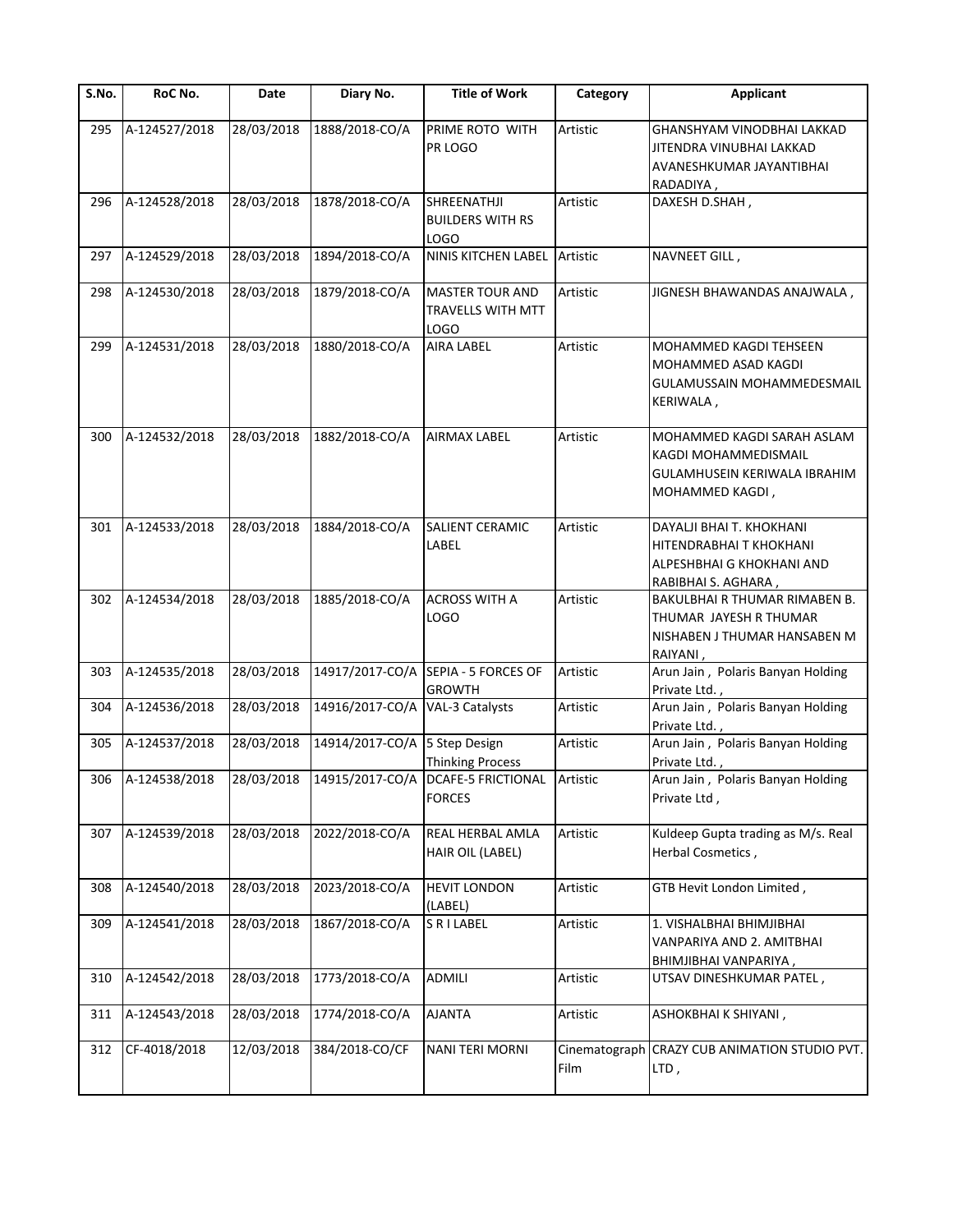| S.No. | RoC No.      | Date       | Diary No.                   | <b>Title of Work</b>                                                                                                                                                                                                                                                                                                                                                                                                                                                                                                                                                                      | Category                     | <b>Applicant</b>                                     |
|-------|--------------|------------|-----------------------------|-------------------------------------------------------------------------------------------------------------------------------------------------------------------------------------------------------------------------------------------------------------------------------------------------------------------------------------------------------------------------------------------------------------------------------------------------------------------------------------------------------------------------------------------------------------------------------------------|------------------------------|------------------------------------------------------|
| 313   | CF-4019/2018 | 14/03/2018 | 1365/2018-CO/CF             | <b>WORLDS GREAT</b><br>ASTROLOGER'S IN<br>THIS SHOW INDIA<br>AND WORLD'S GREAT<br><b>ASTROLOGERS</b><br><b>WOULD BE CHOSEN</b><br>THROUGH A TEST.<br>THEY WILL BE CALLED<br>TO A SHOW AND<br><b>SOME LUCKY</b><br><b>CUSTOMERS WILL BE</b><br><b>ALSO CHOSEN FROM</b><br>THE WORLD WHO<br><b>CAN QUESTION TO</b><br>THE ASTROLOGERS<br><b>AND ASTROLOGERS</b><br>WILL ANSWER TO<br><b>THEIR QUESTIONS</b><br><b>FROM WHOLE</b><br><b>WORLD SOME LUCKY</b><br>ASTROLOGER'S WILL<br><b>BE ONLY CHOSEN</b><br><b>WHOSE PREDICTION'S</b><br>WILL BE 100% TRUE<br>OR WHOSE<br><b>PREDICTIO</b> | Film                         | Cinematograph AMANJEET SINGH SIDHU,                  |
| 314   | CF-4020/2018 | 22/03/2018 | 1829/2018-CO/CF WORLD GREAT | <b>ASTROLOGER</b>                                                                                                                                                                                                                                                                                                                                                                                                                                                                                                                                                                         | Film                         | Cinematograph AMANJEET SINGH SIDHU,                  |
| 315   | L-73807/2018 | 01/03/2018 | 204/2018-CO/L               | <b>Bokul Katha</b>                                                                                                                                                                                                                                                                                                                                                                                                                                                                                                                                                                        | Literary/<br>Dramatic        | Zee Entertainment Enterprises<br>Limited,            |
| 316   | L-73808/2018 | 01/03/2018 | 14182/2016-CO/L SHAURYA     |                                                                                                                                                                                                                                                                                                                                                                                                                                                                                                                                                                                           | Literary/<br><b>Dramatic</b> | Zee Entertainment Enterprises<br>Limited,            |
| 317   | L-73809/2018 | 01/03/2018 | 5570/2016-CO/L              | MY HANDWRITING<br>Jump to Cursive                                                                                                                                                                                                                                                                                                                                                                                                                                                                                                                                                         | Literary/<br>Dramatic        | Naveen Choudhary,                                    |
| 318   | L-73810/2018 | 01/03/2018 | 148/2018-CO/L               | eProject Guide - Open Literary/<br>Source Technologies                                                                                                                                                                                                                                                                                                                                                                                                                                                                                                                                    | Dramatic                     | APTECH LIMITED,                                      |
| 319   | L-73811/2018 | 01/03/2018 | 137/2018-CO/A               | <b>IBTEDAYEE NISAB 01</b>                                                                                                                                                                                                                                                                                                                                                                                                                                                                                                                                                                 | Literary/<br>Dramatic        | DEENIYAT EDUCATIONAL AND<br><b>CHARITABLE TRUST,</b> |
| 320   | L-73812/2018 | 01/03/2018 | 2/2018-CO/L                 | Mechaincs Of<br>Material                                                                                                                                                                                                                                                                                                                                                                                                                                                                                                                                                                  | Literary/<br>Dramatic        | Mr. A.C.Gawande, Mr.Tushar<br>Karhale,               |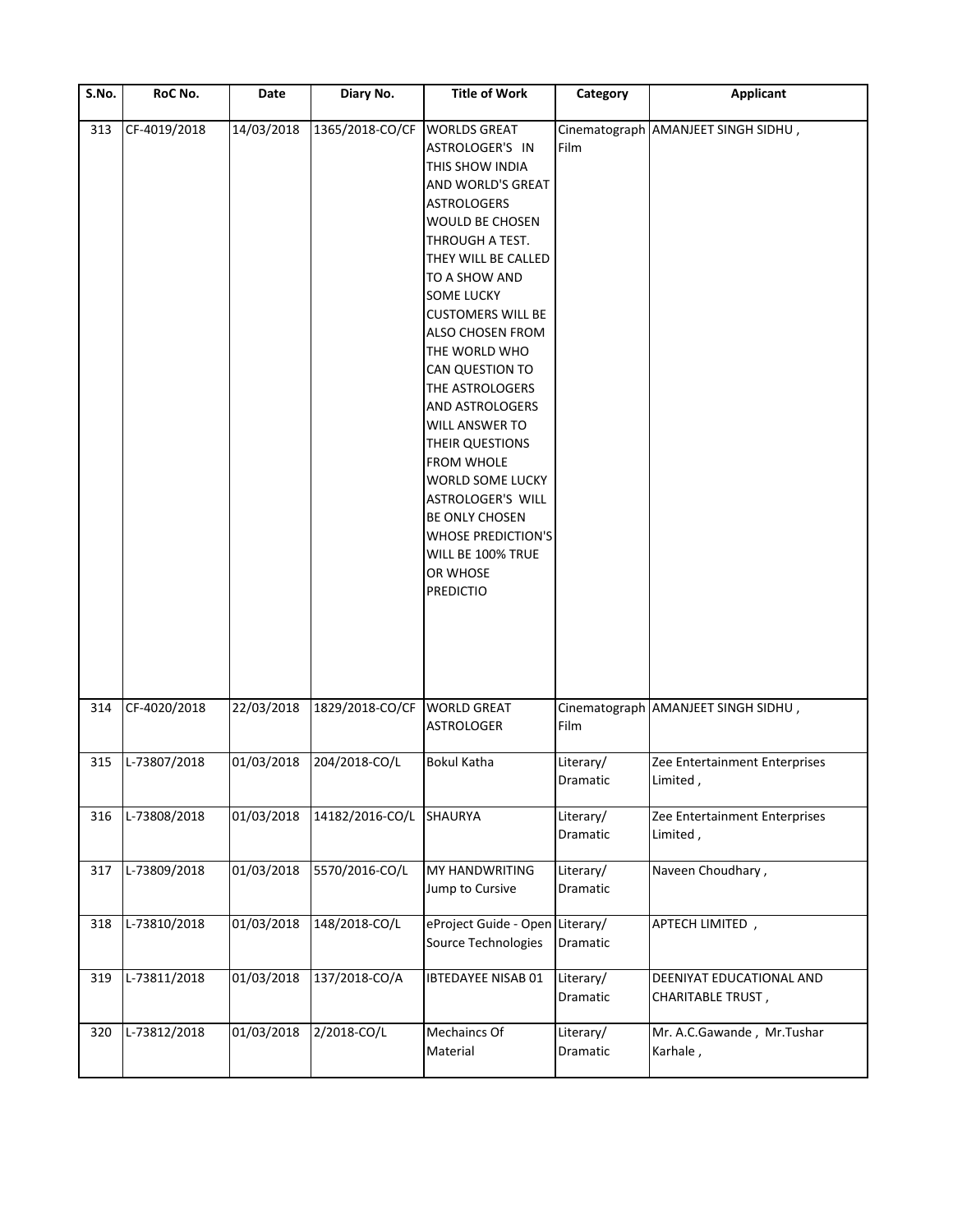| S.No. | RoC No.      | Date       | Diary No.                 | <b>Title of Work</b>                                                                                                                                      | Category                     | <b>Applicant</b>                           |
|-------|--------------|------------|---------------------------|-----------------------------------------------------------------------------------------------------------------------------------------------------------|------------------------------|--------------------------------------------|
| 321   | L-73813/2018 | 01/03/2018 | 16387/2017-CO/L           | YOURS FINANCIALLY<br>lifefinanceand<br>films!                                                                                                             | Literary/<br>Dramatic        | KALPESH ASHAR,                             |
| 322   | L-73814/2018 | 01/03/2018 | 5725/2017-CO/L            | A FRAMEWORK OF<br>THWARTING THE<br><b>DISCOVERY OF</b><br><b>ASSOCIATION RULES</b><br>IN TRANSACTION<br><b>DATABASE FROM</b><br>UNAUTHORIZED<br>PERSONNEL | Literary/<br>Dramatic        | MRS. GEETA SAJJAN NAVALE,                  |
| 323   | L-73815/2018 | 01/03/2018 | 12660/2017-CO/L           | i Hola Español !                                                                                                                                          | Literary/<br>Dramatic        | Parvin Kaur Ahuja,                         |
| 324   | L-73816/2018 | 01/03/2018 | 8685/2016-CO/L            | <b>CHEMISTRY</b><br><b>LABORATORY</b><br>MANUAL                                                                                                           | Literary/<br><b>Dramatic</b> | IFET COLLEGE OF ENGINEERING,               |
| 325   | L-73817/2018 | 01/03/2018 | 105/2018-CO/L             | YESHU KHRISTACHA<br>UPDESH BHAG 1<br>(SAINT JOHN)                                                                                                         | Literary/<br>Dramatic        | RADHA SOAMI SATSANG BEAS,                  |
| 326   | L-73818/2018 | 01/03/2018 | 8686/2016-CO/L            | <b>PHYSICS</b><br><b>LABORATORY</b><br><b>MANUAL</b>                                                                                                      | Literary/<br>Dramatic        | IFET COLLEGE OF ENGINEERING,               |
| 327   | L-73819/2018 | 01/03/2018 | 6051/2016-CO/L            | <b>STATISTICAL</b><br><b>INFORMATION</b><br>THEORY AND<br><b>CONSCIOUSNESS</b><br><b>THEOREM</b>                                                          | Literary/<br><b>Dramatic</b> | Dr. Swati Nigam D/o Sri Anil Nigam,        |
| 328   | L-73820/2018 | 01/03/2018 | 6420/2017-CO/L            | CATALOGUE-<br>POLYMED MEDICAL<br><b>DEVICES</b> innovation<br>safety quality                                                                              | Literary/<br>Dramatic        | POLY MEDICURE LIMITED,                     |
| 329   | L-73821/2018 |            | 01/03/2018 6471/2016-CO/L | <b>JYOTHISHA</b><br>MARGADEEOAM                                                                                                                           | Literary/<br>Dramatic        | PRESSANNAN NAIR,                           |
| 330   | L-73822/2018 | 01/03/2018 | 6229/2015-CO/L            | SRIMAD<br><b>BHAGAVATAM -</b><br><b>FOURTH CANTO</b><br>(PART TWO)                                                                                        | Literary/<br>Dramatic        | The Bhaktivedanta Book Trust,              |
| 331   | L-73823/2018 | 01/03/2018 | 6249/2015-CO/L            | SRIMAD<br>BHAGAVATAM-<br><b>EIGHTH CANTO</b>                                                                                                              | Literary/<br>Dramatic        | The Bhaktivedanta Book Trust,              |
| 332   | L-73824/2018 | 01/03/2018 | 957/2018-CO/L             | Adventures of Tibu                                                                                                                                        | Literary/<br>Dramatic        | Magic Elements Studios Private<br>Limited, |
| 333   | L-73825/2018 | 01/03/2018 | 904/2018-CO/L             | <b>MY SENTIMENTAL</b><br><b>THOUGHTS (</b><br>COLLECTION OF 11<br>GAZALS)                                                                                 | Literary/<br>Dramatic        | DINESH MAHOBIYA,                           |
| 334   | L-73826/2018 | 01/03/2018 | 16651/2017-CO/L           | NTHANMEI BAIBAL                                                                                                                                           | Literary/<br>Dramatic        | BIBLE SOCIETY OF INDIA,                    |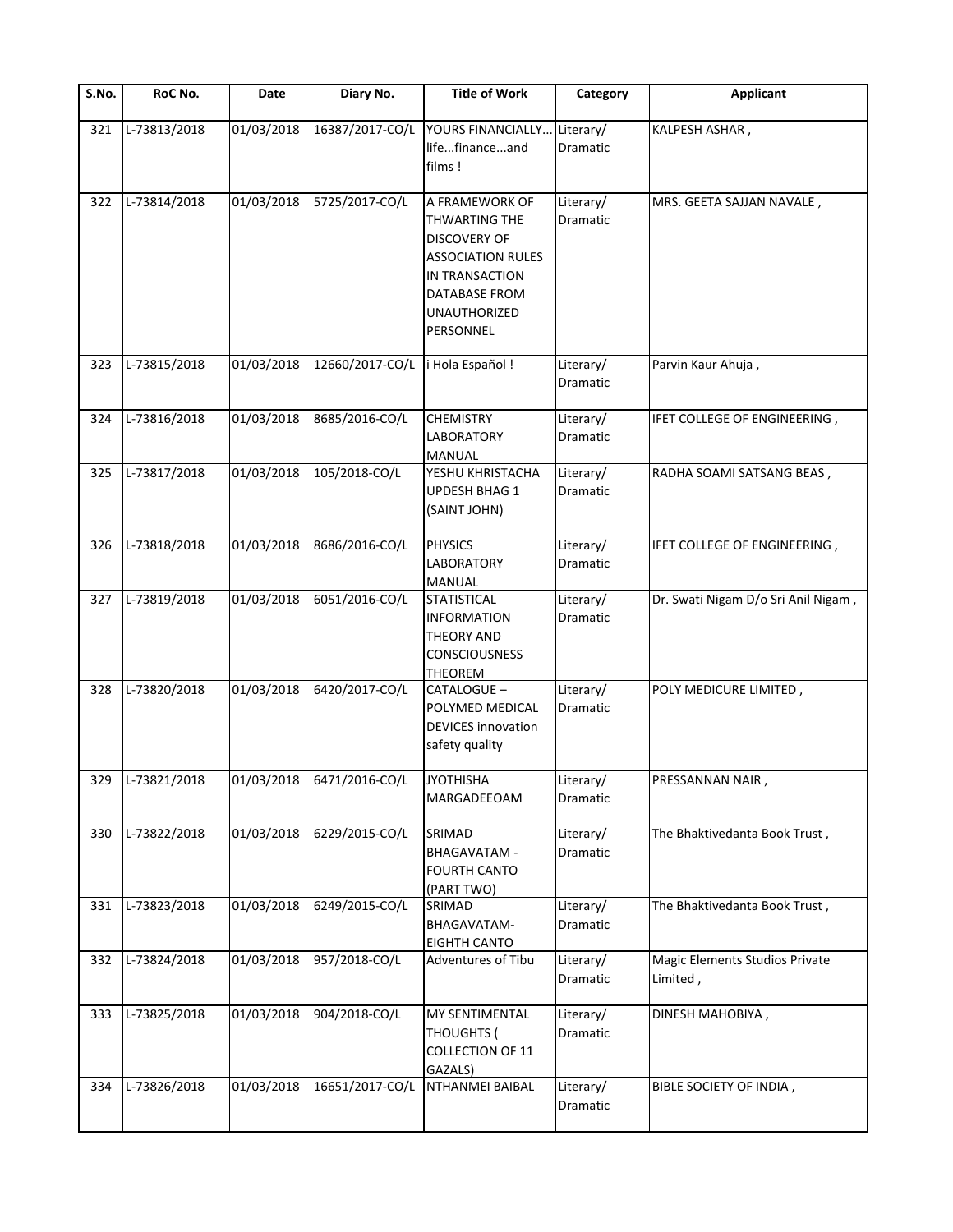| S.No. | RoC No.      | Date       | Diary No.       | <b>Title of Work</b>                                                                                                                         | Category              | <b>Applicant</b>                                                                            |
|-------|--------------|------------|-----------------|----------------------------------------------------------------------------------------------------------------------------------------------|-----------------------|---------------------------------------------------------------------------------------------|
| 335   | L-73827/2018 | 05/03/2018 | 983/2018-CO/L   | <b>POSTER FOR</b><br><b>ESTIMATION OF</b><br><b>STRESS AND STRAIN</b><br><b>FOR A STEAM</b><br><b>TURBINE SHAFT BY</b><br>USING FEM ANALYSIS | Literary/<br>Dramatic | Mrs. Sujata Kimmatkar,                                                                      |
| 336   | L-73828/2018 | 05/03/2018 | 991/2018-CO/L   | <b>HOW MANY ARE</b><br><b>THESE</b>                                                                                                          | Literary/<br>Dramatic | Dr Kalyan C Kankanala,                                                                      |
| 337   | L-73829/2018 | 05/03/2018 | 12471/2015-CO/L | Sacha Lok Tantra                                                                                                                             | Literary/<br>Dramatic | Daya Prakash Sharma,                                                                        |
| 338   | L-73830/2018 | 05/03/2018 | 11508/2016-CO/L | MY DREAM PENSION                                                                                                                             | Literary/<br>Dramatic | 1. NARENDRA JAIN 2. USHA JAIN 3.<br>TARUN JAIN 4.ANKUR JAIN 5. NIKITA<br>JAIN 6.SHWETA JAIN |
| 339   | L-73831/2018 | 05/03/2018 | 1424/2018-CO/L  | Bhaja Govindam                                                                                                                               | Literary/<br>Dramatic | JAYAKUMAR J.,                                                                               |
| 340   | L-73832/2018 | 05/03/2018 | 16676/2017-CO/L | A STOLEN SECOND                                                                                                                              | Literary/<br>Dramatic | Pooja Wadhwa,                                                                               |
| 341   | L-73833/2018 | 05/03/2018 | 945/2018-CO/L   | <b>NOBLE MEGA</b><br><b>SAMPURNA</b><br><b>SAMANYA DNYAN</b>                                                                                 | Literary/<br>Dramatic | Noble Publications,                                                                         |
| 342   | L-73834/2018 | 05/03/2018 | 936/2018-CO/L   | Turn -to- turn fault<br>detection scheme for<br>transformers using<br>digital realy                                                          | Literary/<br>Dramatic | Devashree Vivek Joshi, Somnath S<br>Hadpe,                                                  |
| 343   | L-73835/2018 | 05/03/2018 | 993/2018-CO/L   | <b>DISCOVERY OF IDEAS</b>                                                                                                                    | Literary/<br>Dramatic | Dr Kalyan C Kankanala,                                                                      |
| 344   | L-73836/2018 | 06/03/2018 | 7697/2016-CO/M  | <b>MAA</b>                                                                                                                                   | Literary/<br>Dramatic | AMAN RAJ SINGH,                                                                             |
| 345   | L-73837/2018 | 06/03/2018 | 7698/2016-CO/M  | <b>TERI SOHN</b>                                                                                                                             | Literary/<br>Dramatic | AMAN RAJ SINGH,                                                                             |
| 346   | L-73838/2018 | 06/03/2018 | 7701/2016-CO/M  | <b>DIMPLE</b>                                                                                                                                | Literary/<br>Dramatic | AMAN RAJ SINGH,                                                                             |
| 347   | L-73839/2018 | 06/03/2018 | 7702/2016-CO/M  | THODI WAALA TILL                                                                                                                             | Literary/<br>Dramatic | AMAN RAJ SINGH,                                                                             |
| 348   | L-73840/2018 | 06/03/2018 | 7699/2016-CO/M  | AALU WAALA BAMB                                                                                                                              | Literary/<br>Dramatic | AMAN RAJ SINGH RANA,                                                                        |
| 349   | L-73841/2018 | 06/03/2018 | 7695/2016-CO/M  | <b>TEENAGE GIRL</b>                                                                                                                          | Literary/<br>Dramatic | AMAN RAJ SINGH,                                                                             |
| 350   | L-73842/2018 | 06/03/2018 | 7696/2016-CO/M  | <b>KANDHAH</b>                                                                                                                               | Literary/<br>Dramatic | AMAN RAJ SINGH,                                                                             |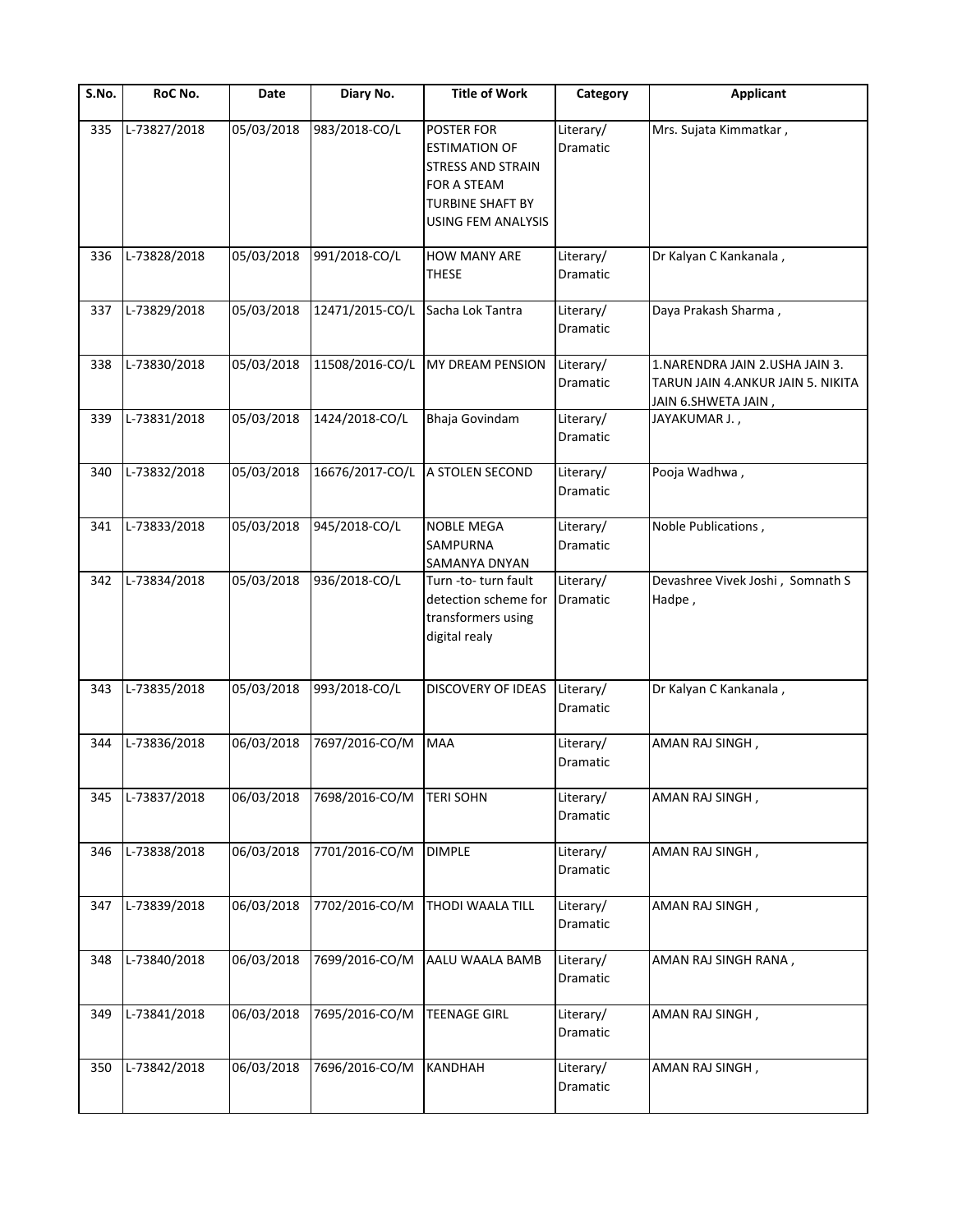| $\overline{\mathsf{S}}$ . No. | RoC No.          | Date       | Diary No.       | <b>Title of Work</b>                                                                      | Category                     | <b>Applicant</b>                          |
|-------------------------------|------------------|------------|-----------------|-------------------------------------------------------------------------------------------|------------------------------|-------------------------------------------|
| 351                           | L-73843/2018     | 06/03/2018 | 4304/2015-CO/L  | SAAT COMMANDO<br><b>GANTANTRA DIWAS</b>                                                   | Literary/<br>Dramatic        | Nayab Khan,                               |
| 352                           | L-73844/2018     | 06/03/2018 | 351/2015-CO/L   | <b>AMRIT VACHAN</b>                                                                       | Literary/<br>Dramatic        | RADHA SOAMI SATSANG BEAS,                 |
| 353                           | L-73845/2018     | 06/03/2018 | 27410/2012-CO/L | OM SHRI SHANTA<br>RAM BAPIRAO<br><b>JANORKAR YAANI</b>                                    | Literary/<br>Dramatic        | SANTARAM BAPURAO JANORKAR,                |
| 354                           | L-73846/2018     | 06/03/2018 | 8806/2017-CO/L  | HOSABELAKU<br>SADHANA                                                                     | Literary/<br><b>Dramatic</b> | Manjunath R.C S/o Chennaveere<br>Gowda,   |
| 355                           | L-73847/2018     | 06/03/2018 | 5369/2017-CO/L  | KULDEEPAK                                                                                 | Literary/<br>Dramatic        | ZEE ENTERTAINMENT ENTERPRISES<br>LIMITED, |
| 356                           | L-73848/2018     | 06/03/2018 | 6499/2017-CO/L  | Microprocessor Based Literary/<br>System Design                                           | Dramatic                     | GANESH KESHAORAO YENURKAR,                |
| 357                           | L-73849/2018     | 06/03/2018 | 14549/2017-CO/L | <b>BUSINESS LAW FOR</b><br>MANAGEMENT                                                     | Literary/<br>Dramatic        | Kamal R Bulchandani,                      |
| 358                           | L-73850/2018     | 06/03/2018 | 8750/2017-CO/L  | Kahur                                                                                     | Literary/<br>Dramatic        | Chinmay Kiran Moghe,                      |
| 359                           | L-73851/2018     | 06/03/2018 | 18083/2017-CO/L | YE POORVA<br>PUNYAMO - YE<br>DAANA BALAMO                                                 | Literary/<br>Dramatic        | Kotrakona. Ananda. Harinatha Reddy        |
| 360                           | L-73852/2018     | 07/03/2018 | 16492/2017-CO/M | Dil Tanha.                                                                                | Literary/<br>Dramatic        | Shubham Suresh Jadhav,                    |
| 361                           | L-73853/2018     | 07/03/2018 | 1254/2018-CO/L  | <b>BIOLOGY FOR CLASS</b><br>IX                                                            | Literary/<br>Dramatic        | VIDYA PRAKASHAN MANDIR PVT LTD            |
| 362                           | L-73854/2018     | 07/03/2018 | 1251/2018-CO/L  | <b>CHEMISTRY FOR</b><br><b>CLASS IX</b>                                                   | Literary/<br>Dramatic        | VIDYA PRAKASHAN MANDIR PVT LTD            |
|                               | 363 L-73855/2018 |            |                 | 08/03/2018 17564/2017-CO/L SATSANG SANGREH<br>VOLUME 6                                    | Literary/<br>Dramatic        | RADHA SOAMI SATSANG BEAS,                 |
| 364                           | L-73856/2018     | 08/03/2018 | 17350/2017-CO/L | SUZHI KOLANGAL 1-3-<br>$5 - 3 - 1$                                                        | Literary/<br>Dramatic        | A BRUNDA,                                 |
| 365                           | L-73857/2018     | 08/03/2018 | 17304/2017-CO/L | haan na khahai                                                                            | Literary/<br>Dramatic        | Rakesh Kumar,                             |
| 366                           | L-73858/2018     | 08/03/2018 | 17429/2017-CO/L | <b>NEET SYLLABUS AND</b><br><b>TIME TABLE</b><br><b>DURATION &amp;</b><br>COACHING METHOD | Literary/<br>Dramatic        | A.Mohamed Tahir hussain,                  |
| 367                           | L-73859/2018     | 08/03/2018 | 17565/2017-CO/L | <b>BASICS OF ENERGY &amp;</b><br>ENVIRONMENT                                              | Literary/<br>Dramatic        | IES MASTER PUBLICATION,                   |
| 368                           | L-73860/2018     | 08/03/2018 | 17567/2017-CO/L | <b>BASICS OF MATERIAL</b><br><b>SCIENCE &amp;</b><br>ENGINEERING                          | Literary/<br>Dramatic        | IES MASTER PUBLICATION,                   |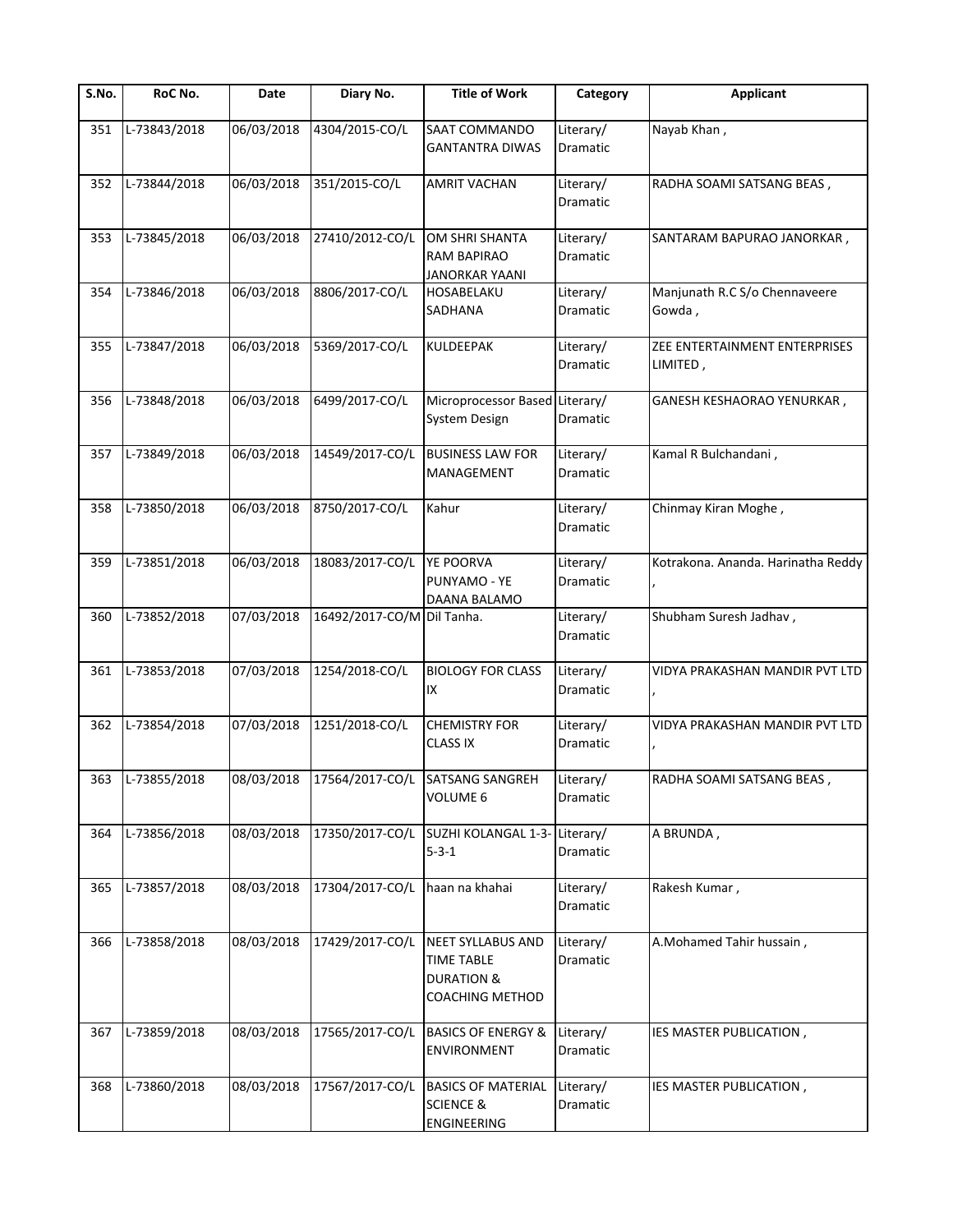| S.No. | RoC No.      | Date       | Diary No.       | <b>Title of Work</b>                                                         | Category              | <b>Applicant</b>              |
|-------|--------------|------------|-----------------|------------------------------------------------------------------------------|-----------------------|-------------------------------|
| 369   | L-73861/2018 | 08/03/2018 | 17367/2017-CO/L | <b>RAMCHARITMANAS</b><br>KA SANDESH                                          | Literary/<br>Dramatic | RADHA SOAMI SATSANG BEAS,     |
| 370   | L-73862/2018 | 08/03/2018 | 17568/2017-CO/L | THE NOBEL CHASE                                                              | Literary/<br>Dramatic | SAMRAT MITRA/ SAM MIT,        |
| 371   | L-73863/2018 | 08/03/2018 | 1412/2018-CO/L  | YOGA PARSHANA<br>SANGRAHA - 2                                                | Literary/<br>Dramatic | SATPAL KHICHER,               |
| 372   | L-73864/2018 | 08/03/2018 | 1530/2018-CO/L  | Diffusion and Osmosis Literary/                                              | Dramatic              | HumbleSchool Private Limited, |
| 373   | L-73865/2018 | 08/03/2018 | 249/2018-CO/L   | Clinical/Practical<br>Record for<br>PSYCHIATRIC/MENTA<br>L HEALTH NURSING    | Literary/<br>Dramatic | NEELAM KUMAR,                 |
| 374   | L-73866/2018 | 08/03/2018 | 1550/2018-CO/L  | Solubility                                                                   | Literary/<br>Dramatic | HumbleSchool Private Limited, |
| 375   | L-73867/2018 | 08/03/2018 | 1402/2018-CO/L  | Swayam ki Khoj-<br>Vichar Niyam ka<br>Aadhaar                                | Literary/<br>Dramatic | Tejgyan Global Foundation,    |
| 376   | L-73868/2018 | 08/03/2018 | 1403/2018-CO/L  | Samasya Kasha<br>Sodwal-Samasyet<br>Dadalele Samaadhaan<br>Kasa Shodhaal     | Literary/<br>Dramatic | Tejgyan Global Foundation,    |
| 377   | L-73869/2018 | 08/03/2018 | 1404/2018-CO/L  | Apli Nokri Kinva<br>Vyavasayatil Pratyek<br>Karyat Anand Kasa<br>Prapt Karal | Literary/<br>Dramatic | Tejgyan Global Foundation,    |
| 378   | L-73870/2018 | 08/03/2018 | 1405/2018-CO/L  | Aalochana Niyamalu<br>Kshama Mahatyam                                        | Literary/<br>Dramatic | Tejgyan Global Foundation,    |
| 379   | L-73871/2018 | 08/03/2018 | 1487/2018-CO/L  | Antarik Shodh<br>Swatacha, Vichar<br>Niyamcha Aadhaar                        | Literary/<br>Dramatic | Tejgyan Global Foundation,    |
| 380   | L-73872/2018 | 08/03/2018 | 1536/2018-CO/L  | NISHKARASH                                                                   | Literary/<br>Dramatic | Parvesh Maan,                 |
| 381   | L-73873/2018 | 08/03/2018 | 1538/2018-CO/L  | Na Jaiyo Chod Kar                                                            | Literary/<br>Dramatic | Krishna Ullikashi,            |
| 382   | L-73874/2018 | 08/03/2018 | 1505/2018-CO/L  | Amit Punjabi's<br>Consultation<br>Framework                                  | Literary/<br>Dramatic | Amit Punjabi,                 |
| 383   | L-73875/2018 | 08/03/2018 | 1564/2018-CO/L  | GRAND STEP TO HIGH Literary/<br>SCHOOL SCIENCE                               | Dramatic              | Kamal Narayan Mishra,         |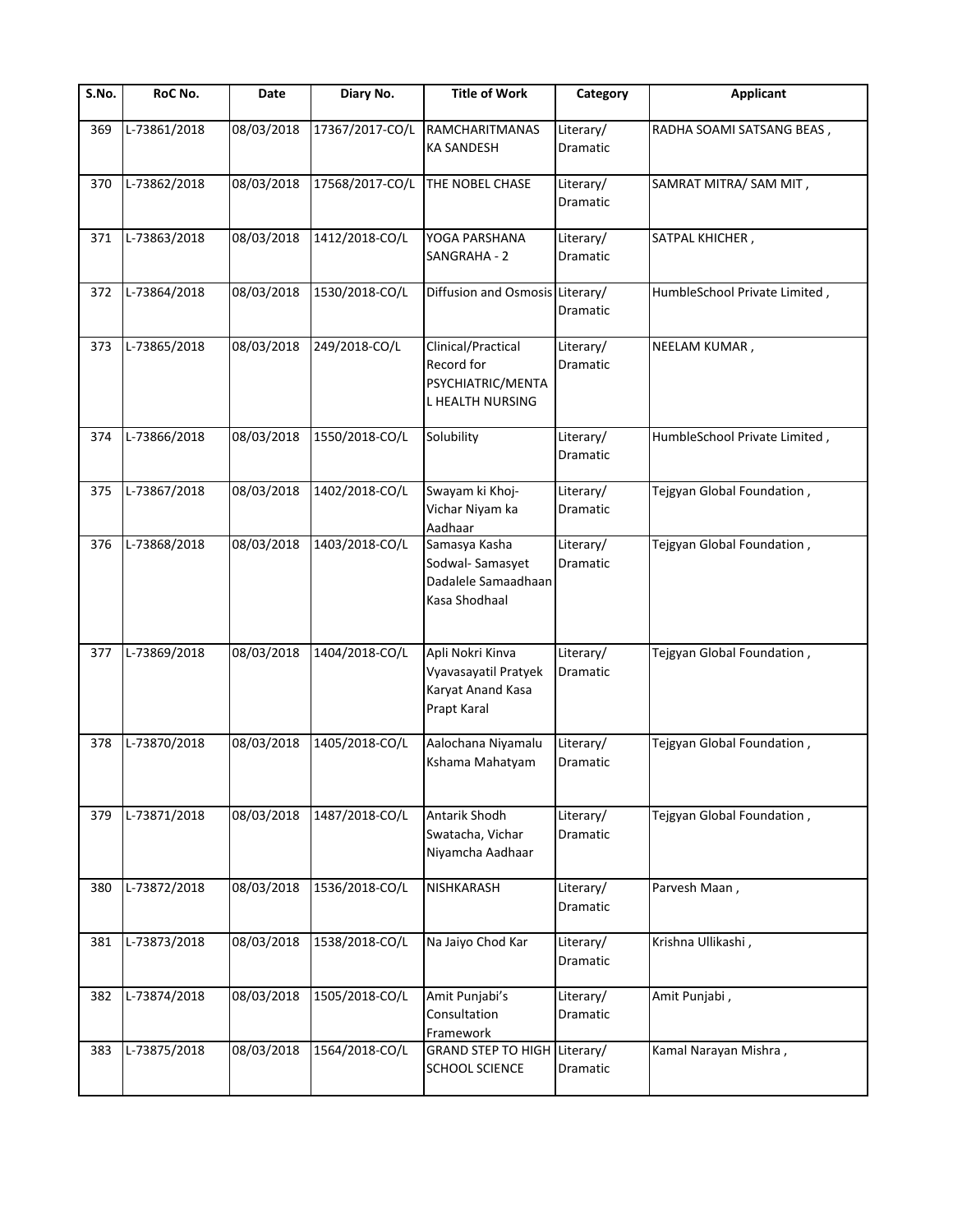| S.No. | RoC No.      | Date       | Diary No.       | <b>Title of Work</b>                                                                                                 | Category                     | <b>Applicant</b>                                                                                                                                                                                                                 |
|-------|--------------|------------|-----------------|----------------------------------------------------------------------------------------------------------------------|------------------------------|----------------------------------------------------------------------------------------------------------------------------------------------------------------------------------------------------------------------------------|
| 384   | L-73876/2018 | 08/03/2018 | 194/2016-CO/L   | VILLAGE NO 1                                                                                                         | Literary/<br>Dramatic        | NAVINDER OBEROI,                                                                                                                                                                                                                 |
| 385   | L-73877/2018 | 08/03/2018 | 200/2016-CO/L   | PAPA NO <sub>1</sub>                                                                                                 | Literary/<br>Dramatic        | NAVINDER OBEROI,                                                                                                                                                                                                                 |
| 386   | L-73878/2018 | 08/03/2018 | 201/2016-CO/L   | NEED OF THE HOUR<br><b>HOSPITAL</b>                                                                                  | Literary/<br><b>Dramatic</b> | NAVINDER OBEROI,                                                                                                                                                                                                                 |
| 387   | L-73879/2018 | 08/03/2018 | 1581/2018-CO/L  | <b>SHORELINES</b>                                                                                                    | Literary/<br><b>Dramatic</b> | KARAN GOYAL,                                                                                                                                                                                                                     |
| 388   | L-73880/2018 | 08/03/2018 | 1497/2018-CO/L  | Diploma in Digital<br>Journalism and Short<br>Film Making.                                                           | Literary/<br>Dramatic        | Rajesh Goyal,                                                                                                                                                                                                                    |
| 389   | L-73881/2018 | 08/03/2018 | 1295/2018-CO/L  | Kids Prodigy Book -<br><b>UKG</b> - Learning 2                                                                       | Literary/<br>Dramatic        | Sapience Publications,                                                                                                                                                                                                           |
| 390   | L-73882/2018 | 08/03/2018 | 1456/2018-CO/L  | PROJECTPLS.COM                                                                                                       | Literary/<br>Dramatic        | M/S ROCKET ECOM, A SOLE<br>PROPRIETOR CONCERN,                                                                                                                                                                                   |
| 391   | L-73883/2018 | 08/03/2018 | 1457/2018-CO/L  | <b>ANUBHAVIYA YAUN</b><br>SAMBANDHI TANAV<br><b>MAPAK</b>                                                            | Literary/<br>Dramatic        | RUBY AIKAT, VIDYA AANERI,                                                                                                                                                                                                        |
| 392   | L-73884/2018 | 08/03/2018 | 1463/2018-CO/L  | MAYA MILI NA RAM                                                                                                     | Literary/<br>Dramatic        | AMIT KUMAR,                                                                                                                                                                                                                      |
| 393   | L-73885/2018 | 08/03/2018 | 1465/2018-CO/L  | SAMOSA THE GREAT                                                                                                     | Literary/<br>Dramatic        | AMIT KUMAR,                                                                                                                                                                                                                      |
| 394   | L-73886/2018 | 08/03/2018 | 1372/2018-CO/L  | CHINTAN DHARA                                                                                                        | Literary/<br>Dramatic        | Deoki Nandan Bisht,                                                                                                                                                                                                              |
| 395   | L-73887/2018 | 08/03/2018 | 1220/2018-CO/L  | FiMa - Film Internet<br>Media Awards                                                                                 | Literary/<br>Dramatic        | Gravity Zero Entertainment LLP,                                                                                                                                                                                                  |
| 396   | L-73888/2018 | 09/03/2018 | 174/2018-CO/L   | <b>CANCER AWARENESS</b><br><b>CUM SPONSOR</b><br><b>FORMS ASSAMESE</b><br>PICTORIAL                                  | Literary/<br>Dramatic        | DR.Piyush Gupta,                                                                                                                                                                                                                 |
| 397   | L-73889/2018 | 09/03/2018 | 21/2018-CO/L    | <b>IVRI PASHU</b><br>PRAJANAN APP IN<br>PUNJABI LANGUAGE<br>FOR THE USE IN<br><b>ANDROID MOBILE</b><br><b>PHONES</b> | Literary/<br>Dramatic        | J K PRASAD, PUTAN SINGH, K<br>MAHENDRAN, BABLU KUMAR,<br>AMANDEEP SINGH,, RUPASI<br>TIWARI, TRIVENI DUTT, MAHESH<br>CHANDER, SANJAY KUMAR,<br>AMARPAL, BINA MISHRA, B.H.M<br>PATEL, SUDEEP MARWAHA,<br>MUKESH KUMAR, SOUMEN PAL, |
| 398   | L-73890/2018 | 09/03/2018 | 14183/2016-CO/L | <b>KHULATA KALI</b><br>KHULENA                                                                                       | Literary/<br>Dramatic        | Zee Entertainment Enterprises<br>Limited,                                                                                                                                                                                        |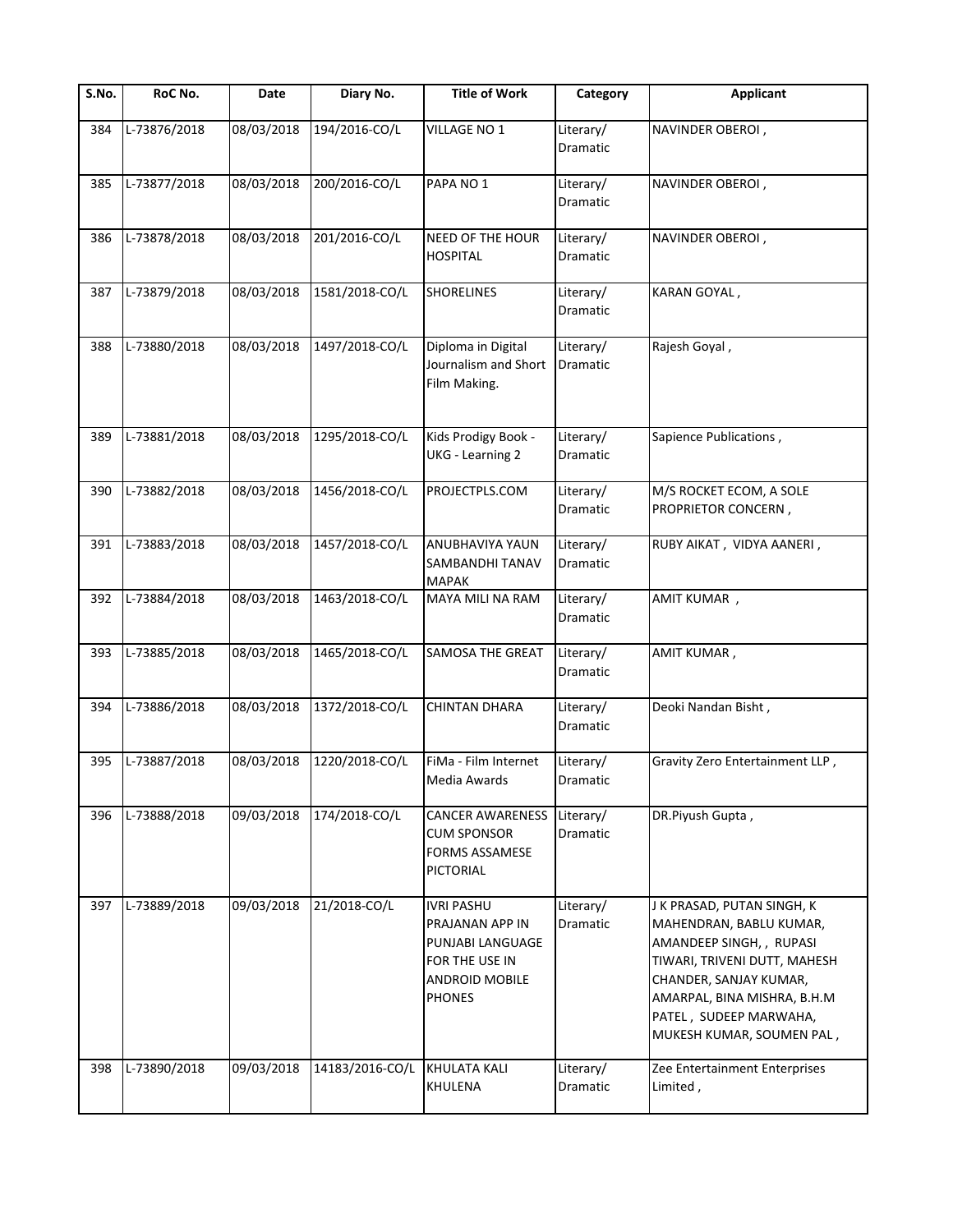| S.No. | RoC No.      | Date       | Diary No.       | <b>Title of Work</b>                                                                                                             | Category              | <b>Applicant</b>                      |
|-------|--------------|------------|-----------------|----------------------------------------------------------------------------------------------------------------------------------|-----------------------|---------------------------------------|
| 399   | L-73891/2018 | 09/03/2018 | 7064/2016-CO/L  | Sprint: MCQs CSIR-<br><b>UGC NET Life Sciences Dramatic</b><br>(JRF & LS)                                                        | Literary/             | Orbit Biotech Pvt. Ltd.,              |
| 400   | L-73892/2018 | 09/03/2018 | 1260/2018-CO/L  | BIOLOGY FOR CLASS X Literary/                                                                                                    | Dramatic              | VIDYA PRAKASHAN MANDIR PVT LTD        |
| 401   | L-73893/2018 | 09/03/2018 | 1315/2018-CO/L  | <b>VYAPARI BITIYA</b>                                                                                                            | Literary/<br>Dramatic | Rakesh Paswan,                        |
| 402   | L-73894/2018 | 09/03/2018 | 1407/2018-CO/L  | A Practical LOVE Story Literary/                                                                                                 | Dramatic              | SHIV NARAYAN,                         |
| 403   | L-73895/2018 | 09/03/2018 | 1356/2018-CO/L  | <b>FOUNDATION GUIDE</b>                                                                                                          | Literary/<br>Dramatic | P THANGAMUTHU NADAR,                  |
| 404   | L-73896/2018 | 09/03/2018 | 1373/2018-CO/L  | MANDARIN CHINESE -<br>MADE IN INDIA                                                                                              | Literary/<br>Dramatic | ADITI KOTHEKAR,                       |
| 405   | L-73897/2018 | 09/03/2018 | 1246/2018-CO/L  | PHYSICS FOR CLASS X Literary/                                                                                                    | Dramatic              | VIDYA PRAKASHAN MANDIR PVT LTD        |
| 406   | L-73898/2018 | 09/03/2018 | 1604/2018-CO/L  | Maa ka Naam? Kamal Literary/<br>Divya                                                                                            | Dramatic              | Arpan,                                |
| 407   | L-73899/2018 | 09/03/2018 | 1437/2018-CO/L  | VyaktaVyakt                                                                                                                      | Literary/<br>Dramatic | Amit Mohanrao Gokhale,                |
| 408   | L-73900/2018 | 09/03/2018 | 16870/2017-CO/L | C LAB Manual For<br><b>Computer Streams</b>                                                                                      | Literary/<br>Dramatic | Sri Krishna Arts and Science College, |
| 409   | L-73901/2018 | 09/03/2018 | 1243/2018-CO/L  | PHYSICS FOR CLASS IX                                                                                                             | Literary/<br>Dramatic | VIDYA PRAKASHAN MANDIR PVT LTD        |
| 410   | L-73902/2018 | 09/03/2018 | 1552/2018-CO/L  | <b>States of Matter</b>                                                                                                          | Literary/<br>Dramatic | HumbleSchool Private Limited,         |
| 411   | L-73903/2018 | 09/03/2018 | 1520/2018-CO/L  | <b>STONE PELTER</b>                                                                                                              | Literary/<br>Dramatic | Mr. Junaid Handoo,                    |
| 412   | L-73904/2018 | 09/03/2018 | 1432/2018-CO/L  |                                                                                                                                  | Literary/<br>Dramatic | Vivek Shamkant Vadjikar,              |
| 413   | L-73905/2018 | 09/03/2018 | 1416/2018-CO/L  | <b>KEY AGGREGATION</b><br><b>SEARCHABLE</b><br><b>ENCRYPTION (KASE)</b><br>FOR GROUP DATA<br>SHARING VIA CLOUD<br><b>STORAGE</b> | Literary/<br>Dramatic | Roshansingh P. Thakur,                |
| 414   | L-73906/2018 | 09/03/2018 | 1442/2018-CO/L  | <b>SPELL RETRO</b>                                                                                                               | Literary/<br>Dramatic | DEVAYUSH DEVANDRA,                    |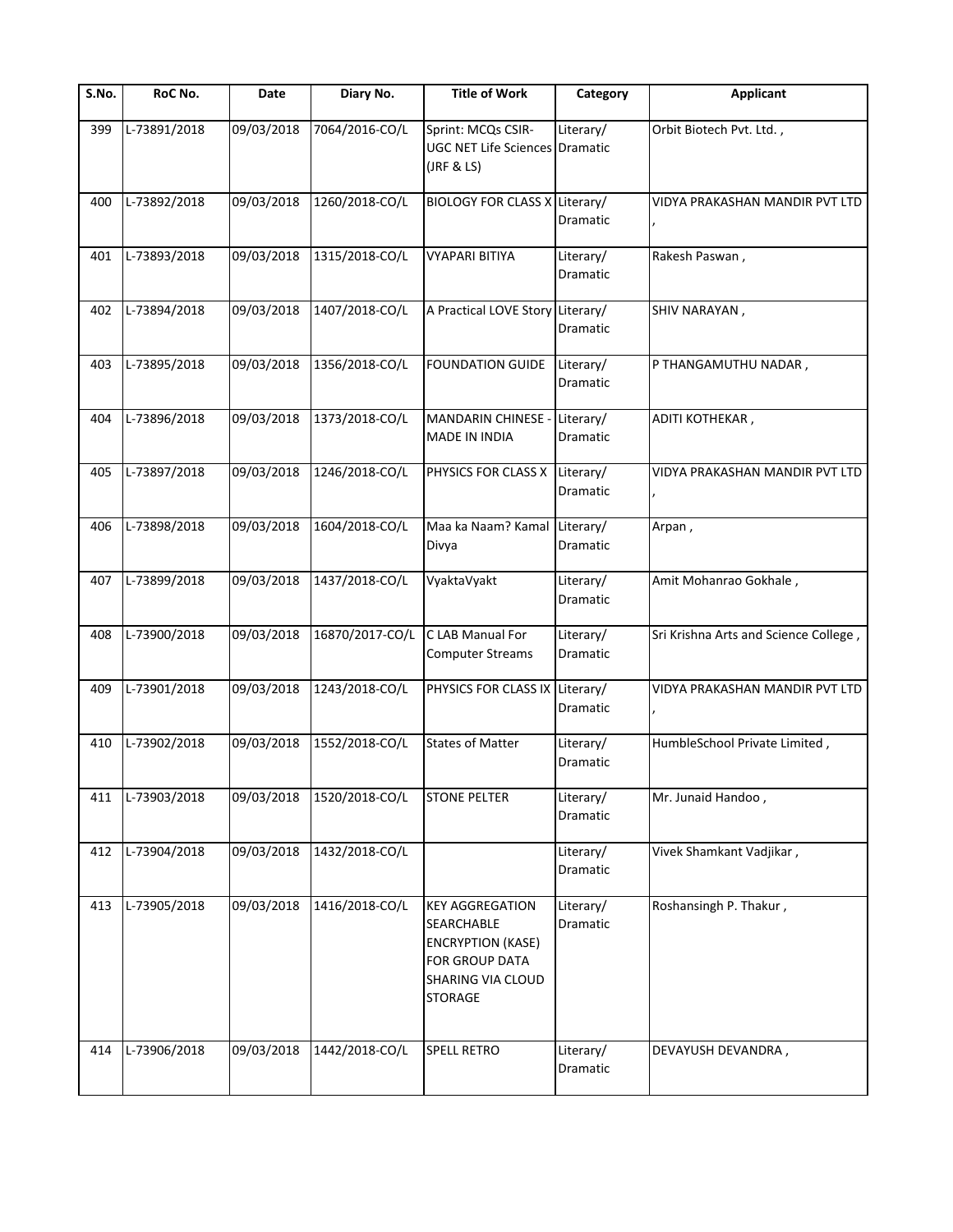| S.No. | RoC No.      | Date       | Diary No.       | <b>Title of Work</b>                                                          | Category                     | <b>Applicant</b>                                                                         |
|-------|--------------|------------|-----------------|-------------------------------------------------------------------------------|------------------------------|------------------------------------------------------------------------------------------|
| 415   | L-73907/2018 | 09/03/2018 | 1414/2018-CO/L  | TOPIC DETECTION BY<br><b>CLUSTERING</b><br><b>KEYWORDS</b>                    | Literary/<br>Dramatic        | Roshansingh P. Thakur,                                                                   |
| 416   | L-73908/2018 | 09/03/2018 | 1413/2018-CO/L  | <b>SECURE DATA</b><br><b>STORAGE OVER</b><br><b>CLOUD</b>                     | Literary/<br>Dramatic        | Roshansingh P. Thakur,                                                                   |
| 417   | L-73909/2018 | 10/03/2018 | 1826/2018-CO/L  | <b>BHOTIK VIGYAN</b><br>CLASS 11 PART 1                                       | Literary/<br><b>Dramatic</b> | VIDYA PRAKASHAN MANDIR PVT LTD                                                           |
| 418   | L-73910/2018 | 10/03/2018 | 18/2018-CO/L    |                                                                               | Literary/<br><b>Dramatic</b> | Steel Authority of India Limited, R &<br>D Centre for Iron & Steel.,                     |
| 419   | L-73911/2018 | 10/03/2018 | 2065/2017-CO/L  | Spin Wheel 3D                                                                 | Literary/<br><b>Dramatic</b> | Tentackle Entertainment (OPC)<br>Private Limited,                                        |
| 420   | L-73912/2018 | 10/03/2018 | 1812/2018-CO/L  | Behavior based safety<br>for children                                         | Literary/<br>Dramatic        | MagicEye Consultants & Engineering<br>Solutions Private Limited,                         |
| 421   | L-73913/2018 | 10/03/2018 | 7908/2017-CO/L  | <b>APPLIED</b><br>METHODOLOGY OF<br><b>SWAMI HARDAS LIFE</b><br><b>SYSTEM</b> | Literary/<br>Dramatic        | Mr. SWAMI HARDAS,                                                                        |
| 422   | L-73914/2018 | 10/03/2018 | 1263/2018-CO/L  | <b>CHEMISTRY FOR</b><br><b>CLASS X</b>                                        | Literary/<br><b>Dramatic</b> | VIDYA PRAKASHAN MANDIR PVT LTD                                                           |
| 423   | L-73915/2018 | 10/03/2018 | 10825/2017-CO/L | TU BEAUTIFUL HEIN                                                             | Literary/<br>Dramatic        | Siddhant Bhosle,                                                                         |
| 424   | L-73916/2018 | 10/03/2018 | 1236/2018-CO/L  | <b>MATHEMATICS FOR</b><br><b>CLASS X</b>                                      | Literary/<br>Dramatic        | VIDYA PRAKASHAN MANDIR PVT LTD                                                           |
| 425   | L-73917/2018 | 10/03/2018 | 1268/2018-CO/L  | <b>KASHISH KAMINI</b>                                                         | Literary/<br><b>Dramatic</b> | HEMRAJ PANTHI,                                                                           |
| 426   | L-73918/2018 | 10/03/2018 | 1256/2018-CO/L  | <b>MATHEMATICS FOR</b><br><b>CLASS IX</b>                                     | Literary/<br>Dramatic        | VIDYA PRAKASHAN MANDIR PVT LTD                                                           |
| 427   | L-73919/2018 | 10/03/2018 | 7152/2017-CO/L  | THE MIDDLE WAY<br><b>MEDITATION</b><br><b>TECHNIQUE</b>                       | Literary/<br>Dramatic        | THE MIDDLE WAY MEDITATION<br>INSTITUTE [MM],                                             |
| 428   | L-73920/2018 | 10/03/2018 | 4111/2017-CO/L  | <b>MAHARASHTRA</b><br><b>TALENT LEAGUE</b>                                    | Literary/<br><b>Dramatic</b> | Zee Entertainment Enterprises<br>Limited,                                                |
| 429   | L-73921/2018 | 10/03/2018 | 1730/2018-CO/L  | ICT incorporation in<br>the Examination<br>system: DMIMS<br>Initiatives       | Literary/<br><b>Dramatic</b> | Dr Lalitbhushan Waghmare, Dr<br>Sunita Vagha, Dr Vedprakash Mishra<br>Dr. Neelam Mishra, |
| 430   | L-73922/2018 | 10/03/2018 | 8108/2017-CO/L  | BATCH OF 01 AND<br>THE LAND OF<br><b>KAMATAPUR</b>                            | Literary/<br>Dramatic        | AURGHO GHOSH,                                                                            |
| 431   | L-73923/2018 | 10/03/2018 | 5839/2017-CO/L  | <b>SYMPARK</b>                                                                | Literary/<br>Dramatic        | SYMPHONY LIMITED,                                                                        |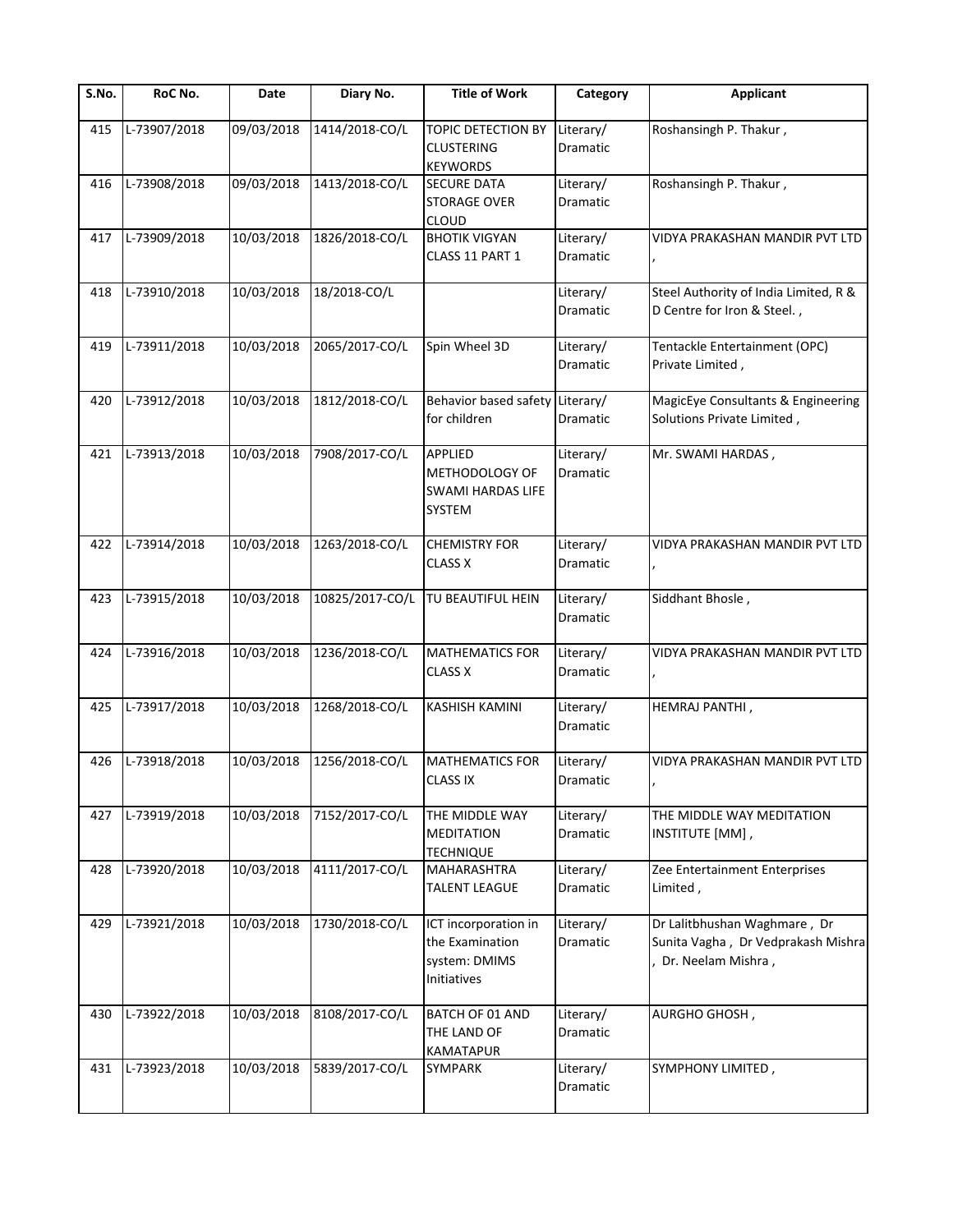| S.No. | RoC No.          | Date       | Diary No.                 | <b>Title of Work</b>                                                                              | Category              | Applicant                                                       |
|-------|------------------|------------|---------------------------|---------------------------------------------------------------------------------------------------|-----------------------|-----------------------------------------------------------------|
| 432   | L-73924/2018     | 12/03/2018 | 1765/2018-CO/L            | The Sociology of<br><b>Conflict Studies</b>                                                       | Literary/<br>Dramatic | Parul Parihar,                                                  |
| 433   | L-73925/2018     | 12/03/2018 | 1770/2018-CO/L            | Jeep and car race<br>over the mud, rocks,<br>heavy curved and<br>risky road, forest and<br>water. | Literary/<br>Dramatic | Pragabhaldas K.V,                                               |
| 434   | L-73926/2018     | 12/03/2018 | 1819/2018-CO/L            | <b>ASSIGNMENTS IN</b><br><b>ENGLISH</b><br><b>COMMUNICATIVE</b><br>CLASS 10                       | Literary/<br>Dramatic | VIDYA PRAKASHAN MANDIR PVT LTD                                  |
| 435   | L-73927/2018     | 12/03/2018 | 1796/2018-CO/L            | Multi Valued Logic<br>Applications in the<br>Design of Switching<br>Circuits                      | Literary/<br>Dramatic | Dr. Prashant R. Deshmukh, Dr.<br>Vishwas T. Gaikwad,            |
| 436   | L-73928/2018     | 12/03/2018 | 1481/2018-CO/L            | The Lady Don                                                                                      | Literary/<br>Dramatic | Manoj Kumar Shetty,                                             |
| 437   | L-73929/2018     | 12/03/2018 | 1480/2018-CO/L            | Miss. Seventeen                                                                                   | Literary/<br>Dramatic | Manoj Kumar Shetty,                                             |
| 438   | L-73930/2018     | 12/03/2018 | 1458/2018-CO/L            | SCHEME OF STANDBY<br>SWITCHGEAR PANEL<br><b>FOR ESP</b>                                           | Literary/<br>Dramatic | <b>BHARAT HEAVY ELECTRICALS</b><br>LIMITED,                     |
| 439   | L-73931/2018     | 12/03/2018 | 1450/2018-CO/L            | STUB/TECHNOLOGICA Literary/<br>L SHAFT MADE BY<br>WELDING OF PLATE<br>AND FORGED BAR              | Dramatic              | BHARAT HEAVY ELECTRICALS<br>LIMITED,                            |
| 440   | L-73932/2018     | 12/03/2018 | 1464/2018-CO/L            | IMAM-E-HIND : RAMA Literary/                                                                      | Dramatic              | DR MOHAMMAD ALEEM,                                              |
|       | 441 L-73933/2018 |            | 12/03/2018 1752/2018-CO/L | <b>LAGOS</b>                                                                                      | Literary/<br>Dramatic | <b>GAUTAM DUGAR,</b>                                            |
| 442   | L-73934/2018     | 12/03/2018 | 1824/2018-CO/L            | RASAYAN VIGYAN<br>CLASS 11 PART 1                                                                 | Literary/<br>Dramatic | VIDYA PRAKASHAN MANDIR PVT LTD                                  |
| 443   | L-73935/2018     | 12/03/2018 | 3758/2017-CO/L            | English Couplets in a<br>Million Words<br>Volume VI                                               | Literary/<br>Dramatic | M. R. SHETTY,                                                   |
| 444   | L-73936/2018     | 12/03/2018 | 10986/2012-CO/L           | <b>INDIAN RENAISSANCE</b>                                                                         | Literary/<br>Dramatic | MEXUS EDUCATION PVT LTD,                                        |
| 445   | L-73937/2018     | 12/03/2018 | 797/2018-CO/L             | RESULT ANALYSIS<br><b>EXCEL SHEET</b>                                                             | Literary/<br>Dramatic | KIRAN JOSHI,                                                    |
| 446   | L-73938/2018     | 12/03/2018 | 683/2018-CO/L             | Voice Based Product<br>Tracking System in<br>Mall for Customers                                   | Literary/<br>Dramatic | Madhuri Badole, Ompriya Kale,<br>Sonali Kanase, Sonali Lunawat, |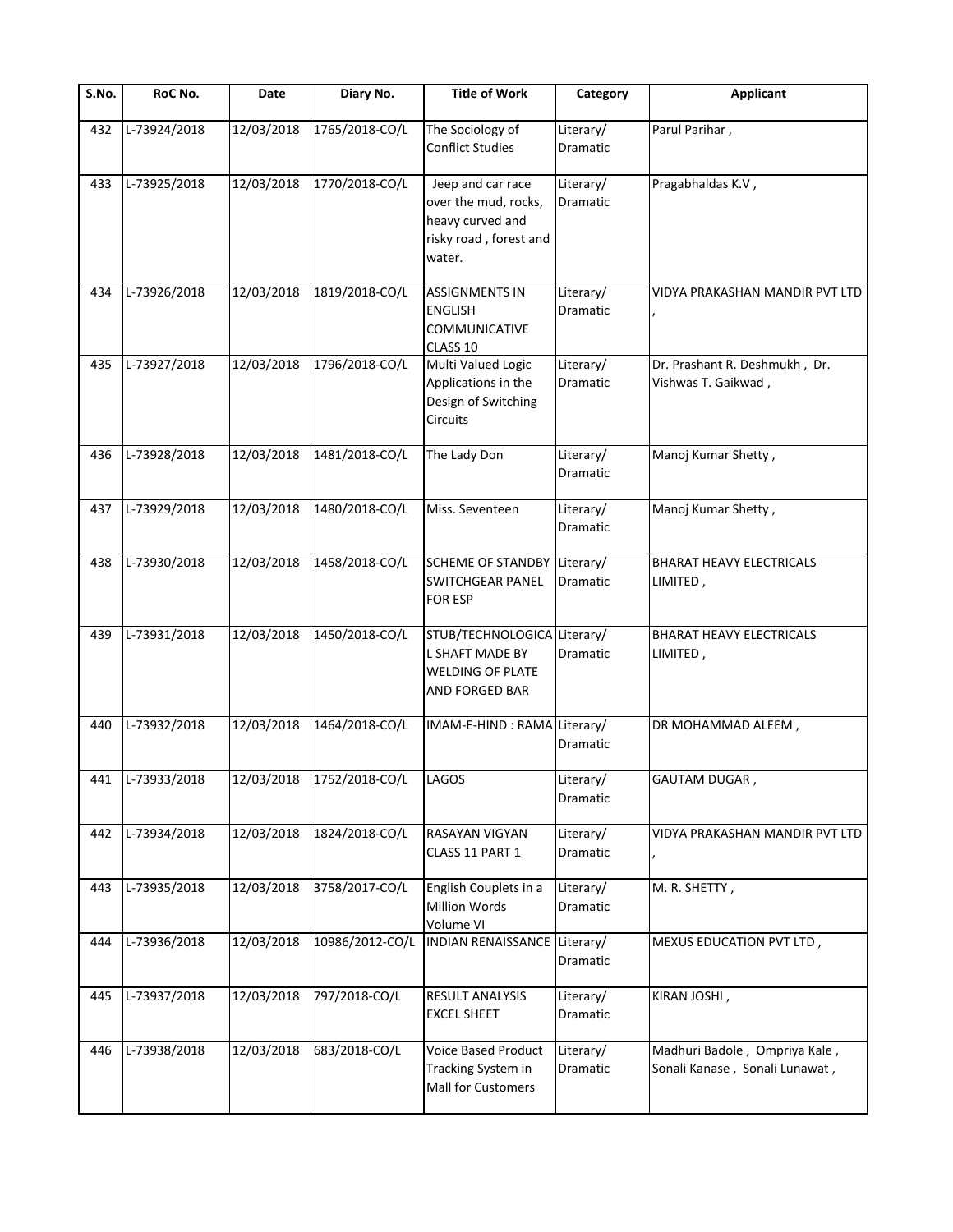| S.No. | RoC No.      | Date       | Diary No.       | <b>Title of Work</b>                                                                                         | Category                     | <b>Applicant</b>                                                  |
|-------|--------------|------------|-----------------|--------------------------------------------------------------------------------------------------------------|------------------------------|-------------------------------------------------------------------|
| 447   | L-73939/2018 | 12/03/2018 | 391/2018-CO/L   | <b>Beloved Childhood</b>                                                                                     | Literary/<br>Dramatic        | Vidushi Garg,                                                     |
| 448   | L-73940/2018 | 12/03/2018 | 6548/2017-CO/L  | <b>GOD BLESS YOU</b>                                                                                         | Literary/<br>Dramatic        | ANKIT SINGH GEHLOT,                                               |
| 449   | L-73941/2018 | 12/03/2018 | 489/2018-CO/L   | JIGYASUON KE LIYE                                                                                            | Literary/<br>Dramatic        | RADHA SOAMI SATSANG BEAS,                                         |
| 450   | L-73942/2018 | 12/03/2018 | 520/2018-CO/L   | SATTA KI LALACH                                                                                              | Literary/<br>Dramatic        | VIRENDER,                                                         |
| 451   | L-73943/2018 | 12/03/2018 | 824/2018-CO/L   | Once Upon A New<br>Year                                                                                      | Literary/<br>Dramatic        | Arun Gopy,                                                        |
| 452   | L-73944/2018 | 12/03/2018 | 698/2018-CO/L   | PERSONAL ASSISTANT<br><b>BOT USING</b><br>ARTIFICIAL<br><b>INTELLIGENCE AND</b><br><b>INTERNET OF THINGS</b> | Literary/<br>Dramatic        | ANJALI TEKE,                                                      |
| 453   | L-73945/2018 | 12/03/2018 | 585/2018-CO/L   | Andhere Ke Dushman<br>Roshni Ke Rakhwale                                                                     | Literary/<br>Dramatic        | Tejgyan Global Foundation,                                        |
| 454   | L-73946/2018 | 12/03/2018 | 26866/2012-CO/L | <b>ISLAM KI DAWAT</b>                                                                                        | Literary/<br>Dramatic        | HUMAN WELFARE TRUST,                                              |
| 455   | L-73947/2018 | 12/03/2018 | 503/2018-CO/L   | <b>ASTROLOGY IN NEW</b><br>PERSPECTIVE                                                                       | Literary/<br><b>Dramatic</b> | Vijay Kumar Lal,                                                  |
| 456   | L-73948/2018 | 12/03/2018 | 451/2018-CO/L   | a broken leg                                                                                                 | Literary/<br>Dramatic        | isha lekha sharma,                                                |
| 457   | L-73949/2018 | 13/03/2018 | 17646/2017-CO/L | Anticipating<br>psychological disorder Dramatic<br>using machine<br>learning.                                | Literary/                    | Kalyani Reddy, Komal Patil, Shruti<br>Subramanyam, Siddhesh More, |
| 458   | L-73950/2018 | 13/03/2018 | 17996/2017-CO/L | Happy Wife Lucky Life Literary/                                                                              | Dramatic                     | <b>BHUPENDER SINGH SANGWAN,</b>                                   |
| 459   | L-73951/2018 | 13/03/2018 | 475/2018-CO/L   | Hindu Culture and<br>Lifestyle Studies,<br>Living Vedic<br>Traditions, Course<br>Level: Basic, Book 1        | Literary/<br>Dramatic        | VAISHALI SHAH,                                                    |
| 460   | L-73952/2018 | 13/03/2018 | 5745/2017-CO/L  | MAZHABI PINJRA                                                                                               | Literary/<br>Dramatic        | Chhedi ram,                                                       |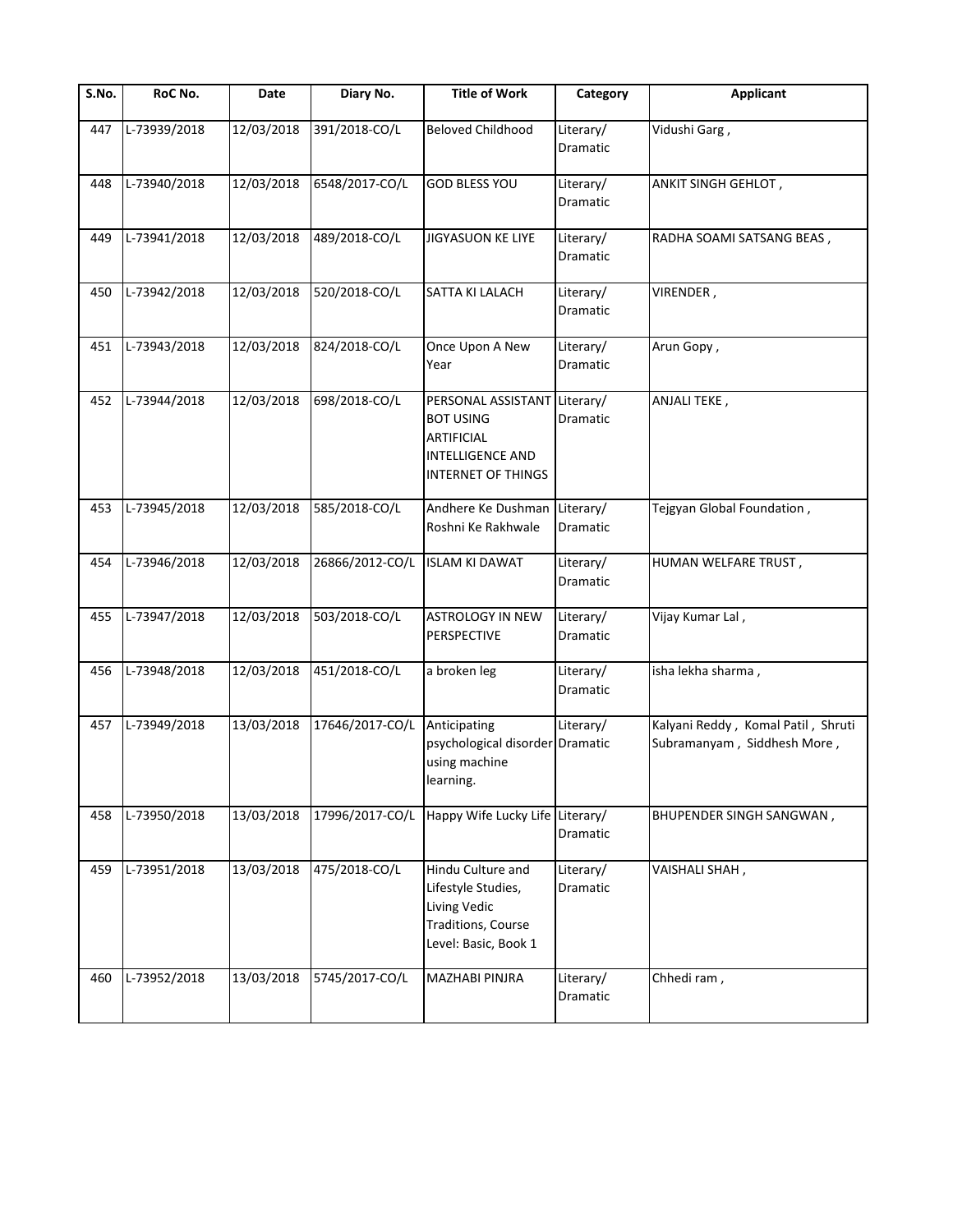| S.No. | RoC No.      | Date       | Diary No.       | <b>Title of Work</b>                                                                      | Category                     | <b>Applicant</b>                                |
|-------|--------------|------------|-----------------|-------------------------------------------------------------------------------------------|------------------------------|-------------------------------------------------|
| 461   | L-73953/2018 | 14/03/2018 | 879/2016-CO/L   | Vishnu Puran Avam<br>Brahmavaivart Puran<br>Me Dhram Darshan<br>Ak Tulnatmak<br>Aaddhayan | Literary/<br>Dramatic        | Dr.Smt Swadesh Agarwal,                         |
| 462   | L-73954/2018 | 14/03/2018 | 1187/2018-CO/L  | <b>Bhanumatir Khel</b>                                                                    | Literary/<br>Dramatic        | Zee Entertainment Enterprises<br>Limited,       |
| 463   | L-73955/2018 | 14/03/2018 | 1549/2018-CO/L  | Pressure                                                                                  | Literary/<br><b>Dramatic</b> | HumbleSchool Private Limited,                   |
| 464   | L-73956/2018 | 14/03/2018 | 6169/2017-CO/CF | Karma                                                                                     | Literary/<br>Dramatic        | Rama Tammineni,                                 |
| 465   | L-73957/2018 | 14/03/2018 | 16930/2017-CO/L | i-Abhay Card                                                                              | Literary/<br>Dramatic        | IDBI Intech Limited,                            |
| 466   | L-73958/2018 | 14/03/2018 | 4551/2016-CO/L  | KIDS WRITING SKILLS-Literary/<br><b>CURSIVE CAPITAL</b><br>LETTERS                        | Dramatic                     | JP Schools and Publications Private<br>Limited, |
| 467   | L-73959/2018 | 14/03/2018 | 4546/2016-CO/L  | <b>PRIMER MATHS -</b><br>Series B                                                         | Literary/<br>Dramatic        | JP Schools and Publications Private<br>Limited, |
| 468   | L-73960/2018 | 14/03/2018 | 4529/2016-CO/L  | ME AND MY WORLD -<br>Series A                                                             | Literary/<br><b>Dramatic</b> | JP Schools and Publications Private<br>Limited, |
| 469   | L-73961/2018 | 14/03/2018 | 4565/2016-CO/L  | <b>ENVIRONMENTAL</b><br>STUDIES - Series 0                                                | Literary/<br>Dramatic        | JP Schools and Publications Private<br>Limited, |
| 470   | L-73962/2018 | 14/03/2018 | 1440/2018-CO/L  | ELECTRICAL MACHINE Literary/                                                              | Dramatic                     | Hariprakash C. Mandhania,                       |
| 471   | L-73963/2018 | 14/03/2018 | 1499/2018-CO/L  | <b>BHOY</b>                                                                               | Literary/<br>Dramatic        | Subhasish Mukherjee,                            |
| 472   | L-73964/2018 | 14/03/2018 | 974/2018-CO/L   | The Foundation                                                                            | Literary/<br>Dramatic        | Hariom Jindal,                                  |
| 473   | L-73965/2018 | 15/03/2018 | 200/2015-CO/L   | The Meera-Antarichi<br>bhav jaisa, taise<br>ghadate jeevan                                | Literary/<br>Dramatic        | Tejgyan Global Foundation,                      |
| 474   | L-73966/2018 | 15/03/2018 | 12837/2017-CO/L |                                                                                           | Literary/<br>Dramatic        | dr partap singh pundhir,                        |
| 475   | L-73967/2018 | 15/03/2018 | 952/2018-CO/L   | If I could fly                                                                            | Literary/<br>Dramatic        | Farah Khan Ali,                                 |
| 476   | L-73968/2018 | 15/03/2018 | 14171/2016-CO/L | POL BASS HEALTHY<br><b>POLITICS</b>                                                       | Literary/<br>Dramatic        | MANOJ KUMAR,                                    |
| 477   | L-73969/2018 | 15/03/2018 | 1148/2018-CO/L  | <b>TERI AADAT</b>                                                                         | Literary/<br>Dramatic        | JOY MAJEE, KUMAR JATIN, DEV<br>SUNNY,           |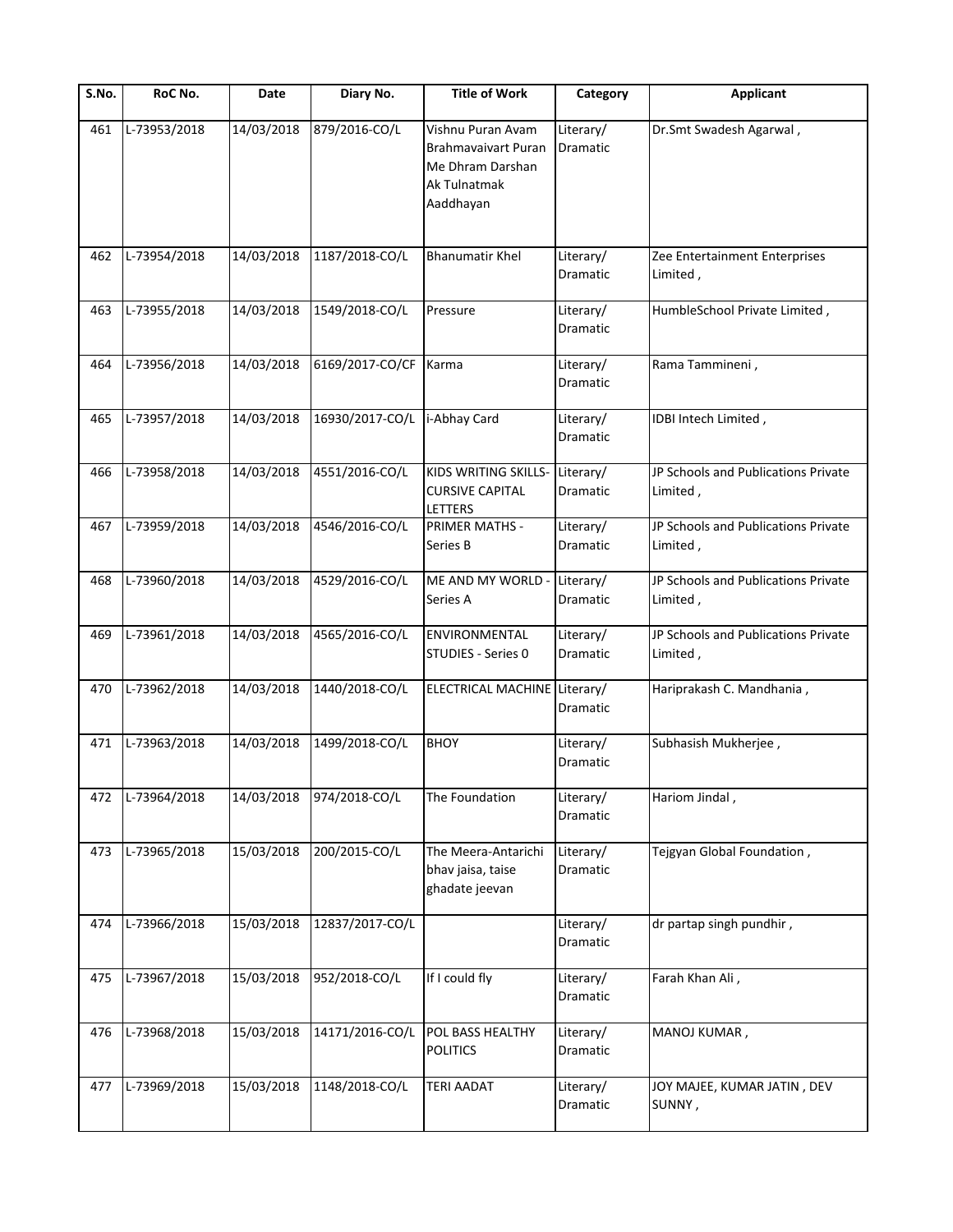| $\overline{\mathsf{S}}$ . No. | RoC No.      | Date       | Diary No.                 | <b>Title of Work</b>                                                                                                                                                                                                                                                                  | Category                     | <b>Applicant</b>                                          |
|-------------------------------|--------------|------------|---------------------------|---------------------------------------------------------------------------------------------------------------------------------------------------------------------------------------------------------------------------------------------------------------------------------------|------------------------------|-----------------------------------------------------------|
| 478                           | L-73970/2018 | 15/03/2018 | 1136/2018-CO/L            | Preventing incoming<br>calls while driving                                                                                                                                                                                                                                            | Literary/<br>Dramatic        | Jackulin C, Nivethitha K, Salini R,                       |
| 479                           | L-73971/2018 | 15/03/2018 | 1121/2018-CO/L            | JAY HO                                                                                                                                                                                                                                                                                | Literary/<br>Dramatic        | Good Morning Retail,                                      |
| 480                           | L-73972/2018 | 15/03/2018 | 1150/2018-CO/L            | The Bollywood Game                                                                                                                                                                                                                                                                    | Literary/<br>Dramatic        | Mr. Gustavo Bechtold,                                     |
| 481                           | L-73973/2018 | 16/03/2018 | 7042/2017-CO/L            | Music is Fun                                                                                                                                                                                                                                                                          | Literary/<br><b>Dramatic</b> | TANUJA GOMES,                                             |
| 482                           | L-73974/2018 | 16/03/2018 | 3164/2017-CO/L            | <b>COMPUTER AIDED</b><br>SIMULATION AND<br><b>ANALYSIS</b><br>LABORATORY                                                                                                                                                                                                              | Literary/<br>Dramatic        | K. SELVARAJ, M. PRABHU, P.<br>SENTHILKUMAR, S. MAGIBALAN, |
| 483                           | L-73975/2018 | 16/03/2018 | 1523/2018-CO/L            | CAUSE & EFFECT<br><b>ANALYSIS FOR</b><br><b>TROUBLESHOOTING</b><br><b>DURING OPERATION</b><br>OF Fr-6B GAS<br><b>TURBINE</b>                                                                                                                                                          | Literary/<br><b>Dramatic</b> | <b>BHARAT HEAVY ELECTRICALS</b><br>LIMITED,               |
| 484                           | L-73976/2018 | 16/03/2018 | 1381/2018-CO/L            | <b>Grid Connected PV-</b><br><b>STATCOM for Voltage</b><br>Regulation                                                                                                                                                                                                                 | Literary/<br>Dramatic        | SANDEEP GAIGOWAL,                                         |
| 485                           | L-73977/2018 | 16/03/2018 | 13695/2017-CO/L           | <b>AADHUNIK</b><br>MAHARASHTRACHA<br><b>ITIHAS</b>                                                                                                                                                                                                                                    | Literary/<br>Dramatic        | Dr. Anil Murlidhar Kathare,                               |
| 486                           | L-73978/2018 | 19/03/2018 | 678/2015-CO/L             | Meri Dhadkanon ke<br>Sur - Kuch Ghazlein<br>Kuch Geet                                                                                                                                                                                                                                 | Literary/<br><b>Dramatic</b> | ASHOK KUMAR ANGRAL,                                       |
| 487                           | L-73979/2018 | 19/03/2018 | 2071/2018-CO/L            | What after 10th?                                                                                                                                                                                                                                                                      | Literary/<br>Dramatic        | Dhaval Gokani,                                            |
| 488                           | L-73980/2018 |            | 19/03/2018 2012/2018-CO/L | <b>RADIOGRAPHIC</b><br><b>TECHNIQUE FOR OIL</b><br><b>TANK ADAPTER</b><br><b>FOUNDRY AND</b><br><b>FORGE PART</b><br>NUMBER FDY 2459<br>FOR ADVANCE LIGHT<br><b>HELICOPTER ALH /</b><br>LIGHT COMBAT<br><b>HELICOPTER LCH OF</b><br><b>HINDUSTAN</b><br><b>AERONAUTICS</b><br>LIMITED | Literary/<br>Dramatic        | HINDUSTAN AERONAUTICS LIMITED,                            |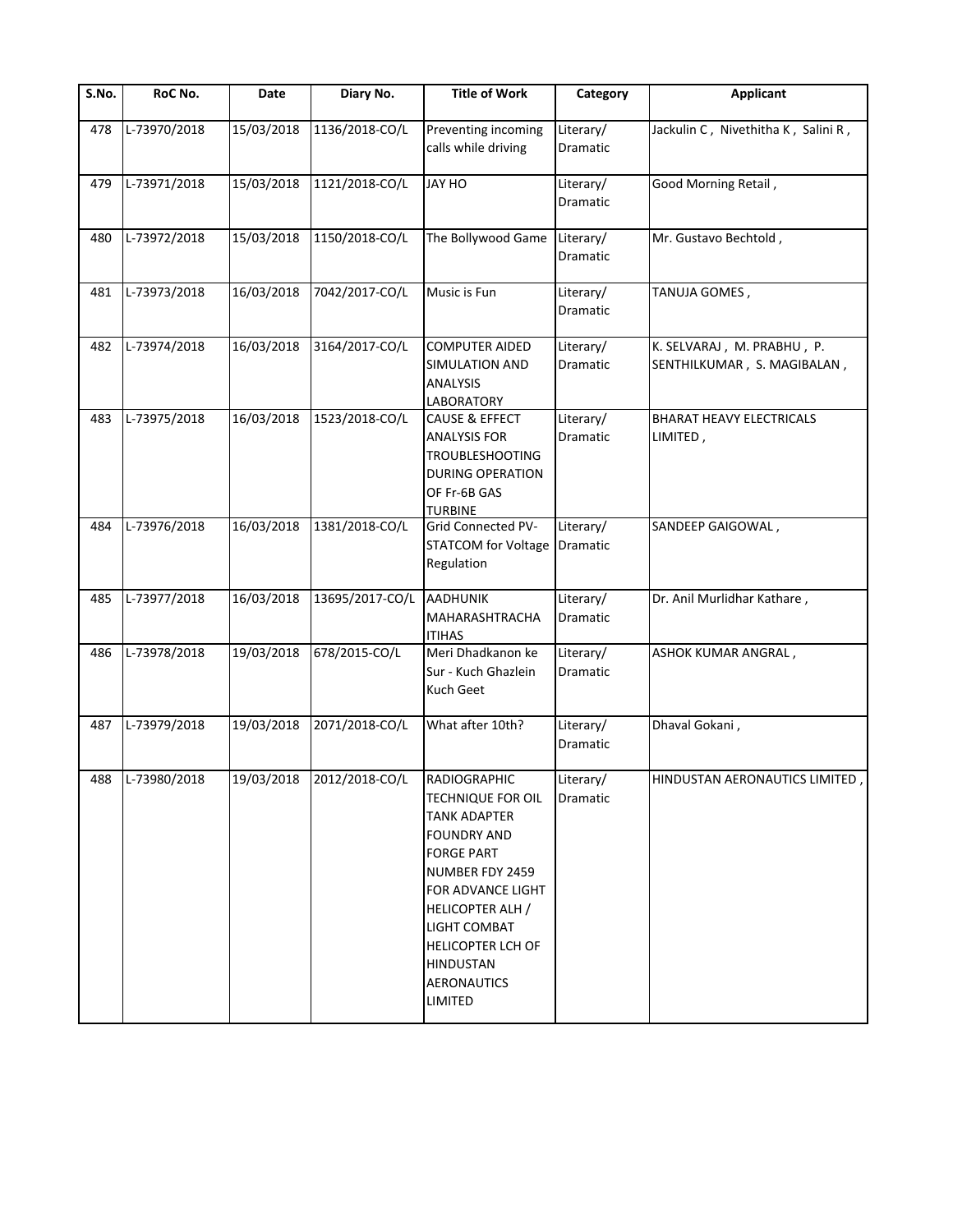| $\overline{\mathsf{S}}$ . No. | RoC No.      | Date       | Diary No.       | <b>Title of Work</b>                                                                                                                                                              | Category                     | <b>Applicant</b>                              |
|-------------------------------|--------------|------------|-----------------|-----------------------------------------------------------------------------------------------------------------------------------------------------------------------------------|------------------------------|-----------------------------------------------|
| 489                           | L-73981/2018 | 19/03/2018 | 2490/2015-CO/L  | <b>CROSS OPERATION</b><br>OF BOILER AND<br><b>TURBINE UNITS WITH</b><br><b>REHEAT SYSTEM</b><br><b>THROUGH HEADER</b><br>SYSTEM IN A MULTI<br><b>UNIT</b><br><b>CONFIGURATION</b> | Literary/<br><b>Dramatic</b> | <b>BHARAT HEAVY ELECTRICALS</b><br>LIMITED,   |
| 490                           | L-73982/2018 | 19/03/2018 | 2166/2018-CO/L  | Jonathan's Journey                                                                                                                                                                | Literary/<br>Dramatic        | Jayaraman Krishnan,                           |
| 491                           | L-73983/2018 | 19/03/2018 | 2191/2018-CO/L  | Mountains to<br>Manhattan                                                                                                                                                         | Literary/<br>Dramatic        | Pinakie Kansabanik,                           |
| 492                           | L-73984/2018 | 19/03/2018 | 2066/2018-CO/L  | What after 12th<br>Science Group A<br>(PCM)?                                                                                                                                      | Literary/<br>Dramatic        | Dhaval Gokani,                                |
| 493                           | L-73985/2018 | 19/03/2018 | 1883/2018-CO/L  | Love Just Followed                                                                                                                                                                | Literary/<br>Dramatic        | Amrit Batra,                                  |
| 494                           | L-73986/2018 | 19/03/2018 | 2024/2018-CO/L  | The New Constitution Literary/<br>of India 2018                                                                                                                                   | Dramatic                     | Loganathan Jayakumar,                         |
| 495                           | L-73987/2018 | 19/03/2018 | 1847/2018-CO/L  | LAB MANUAL FOR<br><b>ALGORITHMS AND</b><br>DATA STRUCTURES                                                                                                                        | Literary/<br>Dramatic        | Santosh Kumar Sahu,                           |
| 496                           | L-73988/2018 | 19/03/2018 | 433/2018-CO/L   | <b>Water Purification</b><br>Based On Solar Still                                                                                                                                 | Literary/<br><b>Dramatic</b> | XMA POTE,                                     |
| 497                           | L-73989/2018 | 19/03/2018 | 609/2018-CO/L   | A Proposal for<br><b>Providing Effective</b><br><b>Education System for</b><br>Students Learning in<br>Professional Institutes<br>Like Engineering<br>Colleges                    | Literary/<br><b>Dramatic</b> | Dr. Mohummad Gulab Shaikh,                    |
| 498                           | L-73990/2018 | 19/03/2018 | 18004/2017-CO/L | <b>KASINO BAR</b>                                                                                                                                                                 | Literary/<br><b>Dramatic</b> | Rain Rose Hotels and Restros Pvt Ltd          |
| 499                           | L-73991/2018 | 19/03/2018 | 2182/2018-CO/L  | 'Research Protocol<br>A Guide to Scientific<br>Writing of a Research<br>Protocol'                                                                                                 | Literary/<br><b>Dramatic</b> | Sarang Shankar Bhola,                         |
| 500                           | L-73992/2018 | 19/03/2018 | 2078/2018-CO/L  | THE TRAVEL OF A<br><b>HEROINE</b>                                                                                                                                                 | Literary/<br>Dramatic        | M. IYYAPPAN,                                  |
| 501                           | L-73993/2018 | 19/03/2018 | 1908/2018-CO/L  | Smartclass Modules-<br>$Grade - 11$                                                                                                                                               | Literary/<br>Dramatic        | Smartclass Educational Services Pvt.<br>Ltd., |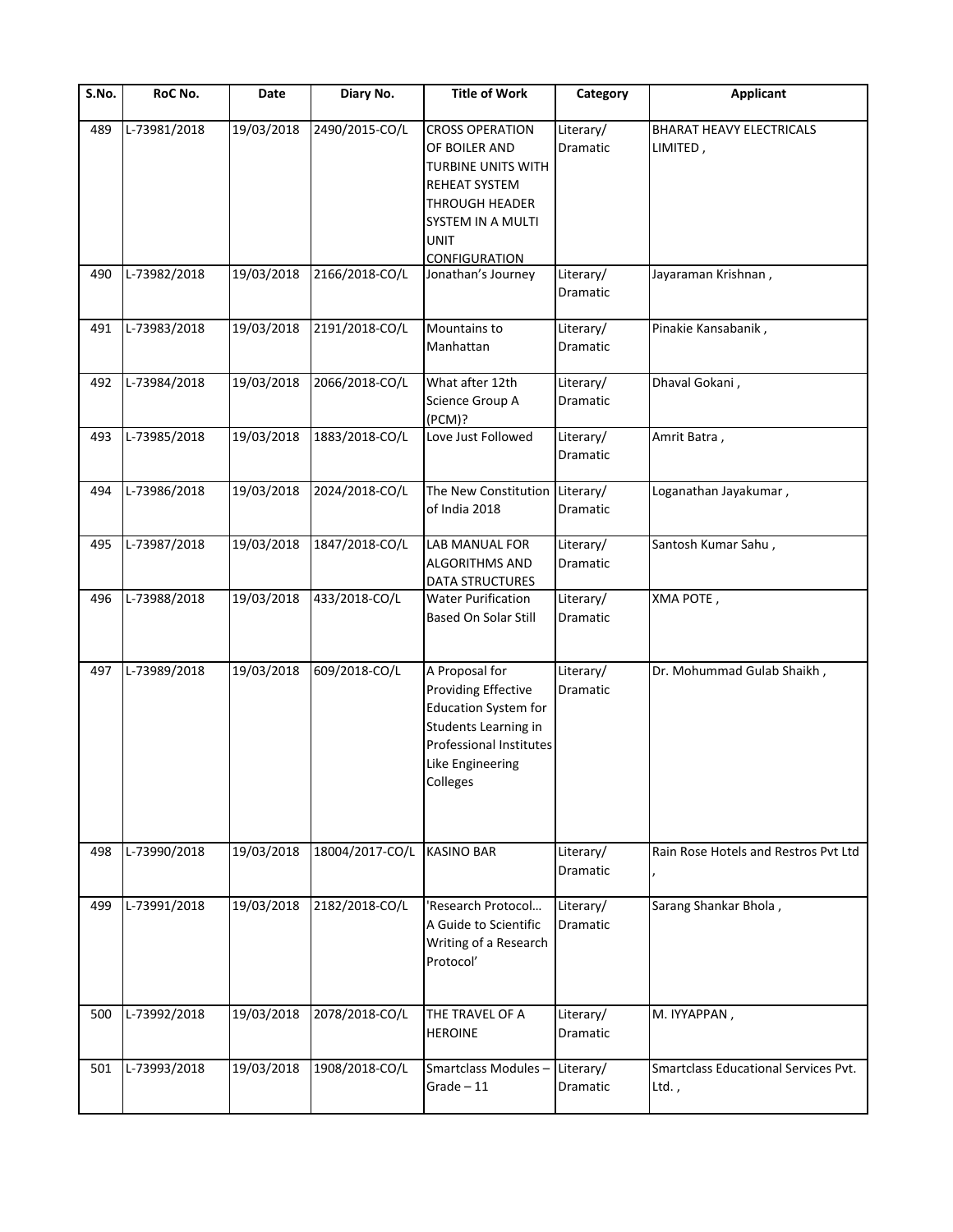| S.No. | RoC No.      | Date       | Diary No.       | <b>Title of Work</b>                                                                                                                                                                                                                                                                                        | Category                     | <b>Applicant</b>                                 |
|-------|--------------|------------|-----------------|-------------------------------------------------------------------------------------------------------------------------------------------------------------------------------------------------------------------------------------------------------------------------------------------------------------|------------------------------|--------------------------------------------------|
| 502   | L-73994/2018 | 19/03/2018 | 8075/2015-CO/L  | Class IX - Channelising<br>Potential with Math -<br>Part 2                                                                                                                                                                                                                                                  | Literary/<br>Dramatic        | <b>EDUCATION QUALITY FOUNDATION</b><br>OF INDIA, |
| 503   | L-73995/2018 | 19/03/2018 | 9447/2016-CO/L  | The Entrepreneur                                                                                                                                                                                                                                                                                            | Literary/<br>Dramatic        | Mangesh S Bharsakle,                             |
| 504   | L-73996/2018 | 19/03/2018 | 1986/2018-CO/L  | Dog Mafia                                                                                                                                                                                                                                                                                                   | Literary/<br>Dramatic        | Kalyan C Kankanala,                              |
| 505   | L-73997/2018 | 19/03/2018 | 2091/2018-CO/L  | <b>KANNADA PADAGALA</b><br>PRASHNOTTARA                                                                                                                                                                                                                                                                     | Literary/<br>Dramatic        | Shobha Acharya,                                  |
| 506   | L-73998/2018 | 19/03/2018 | 8330/2016-CO/L  | What about My<br>Feelings?                                                                                                                                                                                                                                                                                  | Literary/<br>Dramatic        | Kalandar Nawaz,                                  |
| 507   | L-73999/2018 | 19/03/2018 | 1767/2018-CO/L  | Analysis of a<br>Multistory Building<br>by Response<br>Spectrum Method<br>and Seismic<br>Coefficient Method                                                                                                                                                                                                 | Literary/<br><b>Dramatic</b> | Monali Wagh,                                     |
| 508   | L-74000/2018 | 19/03/2018 | 2015/2018-CO/L  | <b>RADIOGRAPHIC</b><br><b>TECHNIQUE FOR</b><br><b>TPTO HOUSING</b><br><b>FOUNDRY AND</b><br><b>FORGE PART</b><br>NUMBER FDY 2359<br>FOR LIGHT UTILITY<br>HELICOPTER LUH OF<br><b>HINDUSTAN</b><br><b>AERONAUTICS</b>                                                                                        | Literary/<br>Dramatic        | HINDUSTAN AERONAUTICS LIMITED,                   |
| 509   | L-74001/2018 | 19/03/2018 | 2014/2018-CO/L  | <b>LIMITED</b><br><b>RADIOGRAPHIC</b><br><b>TECHNIQUE FOR OIL</b><br><b>TANK MAIN GEAR</b><br><b>BOX FOUNDRY AND</b><br><b>FORGE PART</b><br>NUMBER FDY 2460<br>FOR ADVANCE LIGHT<br><b>HELICOPTER ALH</b><br>LIGHT COMBAT<br><b>HELICOPTER LCH OF</b><br><b>HINDUSTAN</b><br><b>AERONAUTICS</b><br>LIMITED | Literary/<br>Dramatic        | HINDUSTAN AERONAUTICS LIMITED,                   |
| 510   | L-74002/2018 | 19/03/2018 | 14497/2017-CO/L | <b>Energy conversion</b><br>ppts                                                                                                                                                                                                                                                                            | Literary/<br>Dramatic        | harshu bhimgade,                                 |
| 511   | L-74003/2018 | 20/03/2018 | 6897/2016-CO/L  | <b>HITLER DAHAN</b>                                                                                                                                                                                                                                                                                         | Literary/<br>Dramatic        | <b>GUNJAN KAIN,</b>                              |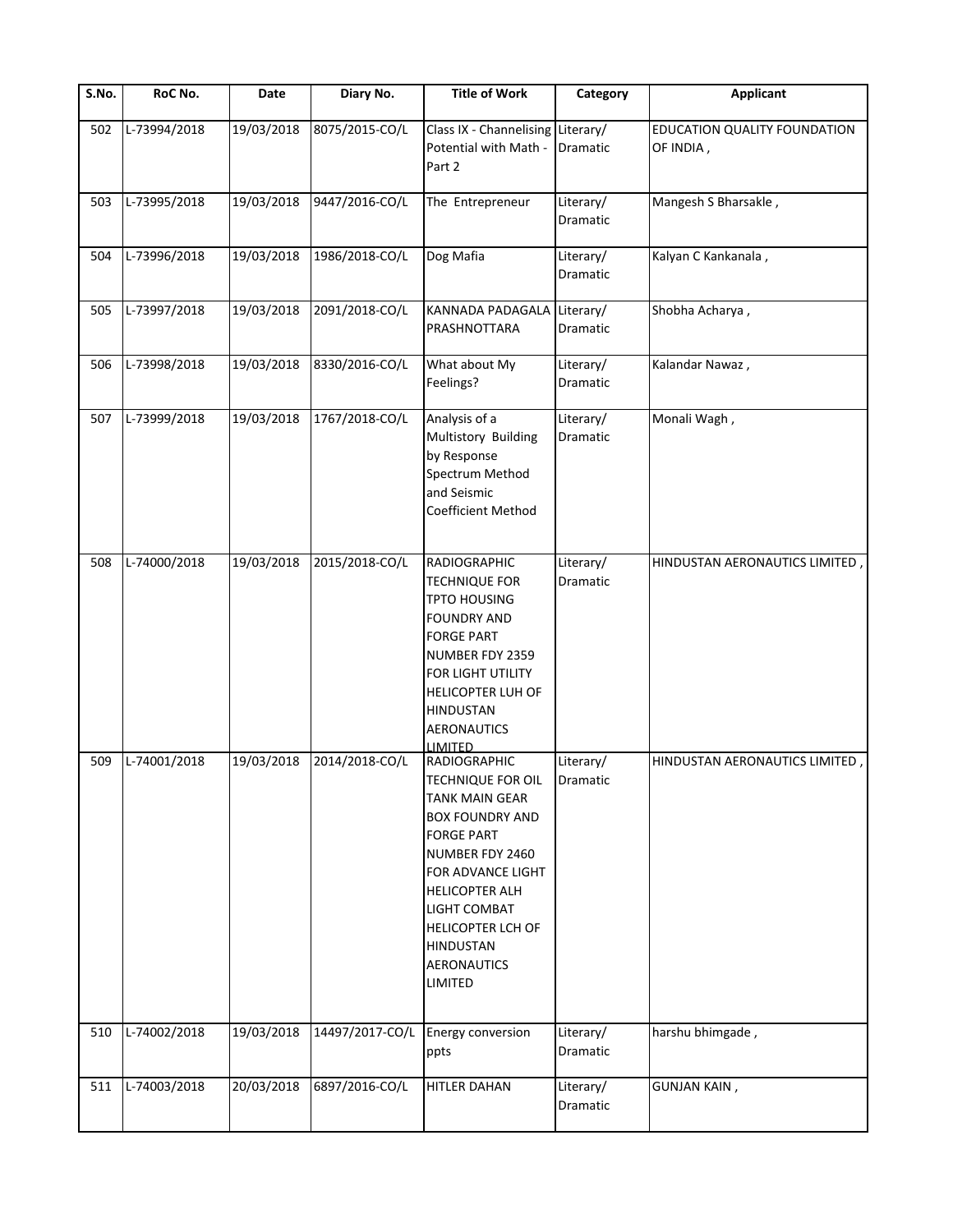| S.No. | RoC No.      | Date       | Diary No.       | <b>Title of Work</b>                                                                                                                                    | Category                     | <b>Applicant</b>                                          |
|-------|--------------|------------|-----------------|---------------------------------------------------------------------------------------------------------------------------------------------------------|------------------------------|-----------------------------------------------------------|
| 512   | L-74004/2018 | 20/03/2018 | 2167/2018-CO/L  | THE CONCEPT OF<br>'GOD'                                                                                                                                 | Literary/<br>Dramatic        | VINOTH M,                                                 |
| 513   | L-74005/2018 | 20/03/2018 | 1944/2018-CO/L  | <b>Across The Silent</b><br>Sands                                                                                                                       | Literary/<br>Dramatic        | Karthik Sreeram Kannan,                                   |
| 514   | L-74006/2018 | 20/03/2018 | 2155/2018-CO/L  | Organizational<br><b>Disabilities</b>                                                                                                                   | Literary/<br>Dramatic        | sumit saha,                                               |
| 515   | L-74007/2018 | 20/03/2018 | 1902/2018-CO/L  | PURE NON VEG                                                                                                                                            | Literary/<br><b>Dramatic</b> | Mr. Madhavrao Surve,                                      |
| 516   | L-74008/2018 | 20/03/2018 | 2072/2018-CO/L  | <b>Exam Express</b>                                                                                                                                     | Literary/<br>Dramatic        | Dhaval Prakashbhai Gokani,                                |
| 517   | L-74009/2018 | 20/03/2018 | 1993/2018-CO/L  | Jean- ek beti ki kahani Literary/                                                                                                                       | Dramatic                     | Afzal Ahmed,                                              |
| 518   | L-74010/2018 | 20/03/2018 | 2096/2018-CO/L  | Economics - The Art<br>of Stealing                                                                                                                      | Literary/<br>Dramatic        | Abhijeet Madhukar Deshpande,                              |
| 519   | L-74011/2018 | 20/03/2018 | 2070/2018-CO/L  | What after<br><b>Commerce or Arts</b>                                                                                                                   | Literary/<br><b>Dramatic</b> | Dhaval Gokani,                                            |
| 520   | L-74012/2018 | 20/03/2018 | 2095/2018-CO/L  | Cure for Alzheimer's,<br>Dementia,<br>Parkinson's, Arthritic<br>and all other cellular<br>and molecular and all<br>diseases of the entire<br>human body | Literary/<br>Dramatic        | Abhijeet Madhukar Deshpande,                              |
| 521   | L-74013/2018 | 20/03/2018 | 17666/2017-CO/L | TAFE 65th Square                                                                                                                                        | Literary/<br>Dramatic        | <b>Tractors And Farm Equipment</b><br>Limited,            |
| 522   | L-74014/2018 | 20/03/2018 | 783/2018-CO/L   | Shell & Tube Type<br><b>Multi Flow Heat</b><br>Exchanger                                                                                                | Literary/<br>Dramatic        | JAYESH BUTE,                                              |
| 523   | L-74015/2018 | 20/03/2018 | 1420/2018-CO/L  | JEEVAN JHALKIYA<br><b>BRAHM GYANI SANT</b><br><b>BABA SANTOKH</b><br><b>SINGH JI JYOTI</b><br><b>SWAROOP WALE</b>                                       | Literary/<br>Dramatic        | LT SUKHBIR SINGH, RETIRED,                                |
| 524   | L-74016/2018 | 20/03/2018 | 892/2018-CO/L   | <b>ENGINEERING</b><br><b>CHEMISTRY LAB</b><br>MANUAL                                                                                                    | Literary/<br>Dramatic        | PREETI NARNAWARE, DR.SWATI<br>GAIKWAD, DR. RAMESH SUROSE, |
| 525   | L-74017/2018 | 21/03/2018 | 9848/2016-CO/L  | <b>EMMI FRAMEWORK</b>                                                                                                                                   | Literary/<br>Dramatic        | SANDEEP SHARAN,                                           |
| 526   | L-74018/2018 | 21/03/2018 | 11480/2016-CO/L | Control systems- II (CS Literary/<br>III)                                                                                                               | Dramatic                     | Smt. Aparna Anurag Dwivedi,                               |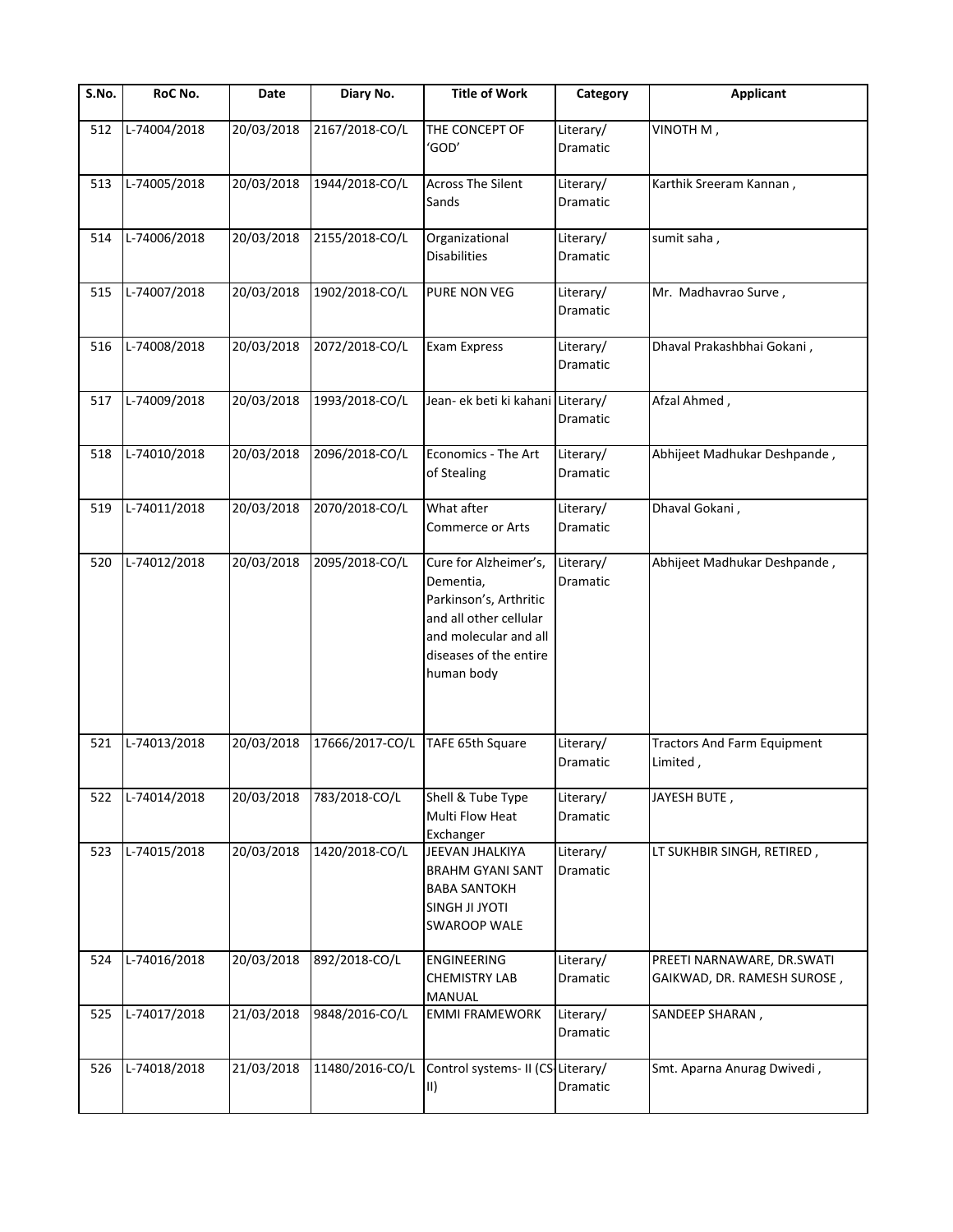| S.No. | RoC No.      | Date       | Diary No.       | <b>Title of Work</b>                                                                   | Category                     | Applicant                                                                      |
|-------|--------------|------------|-----------------|----------------------------------------------------------------------------------------|------------------------------|--------------------------------------------------------------------------------|
| 527   | L-74019/2018 | 21/03/2018 | 11484/2016-CO/L | <b>Reinforced Cement</b><br>concrete- II (RCC-II)                                      | Literary/<br>Dramatic        | Smt. Aparna Anurag Dwivedi,                                                    |
| 528   | L-74020/2018 | 21/03/2018 | 3790/2018-CO/L  | THE MAGIC OF<br>AWAKENING                                                              | Literary/<br>Dramatic        | SIRSHREE TEJPARKHI,                                                            |
| 529   | L-74021/2018 | 21/03/2018 | 7684/2016-CO/L  | MERI DOSTI MERA<br><b>PYAR</b>                                                         | Literary/<br>Dramatic        | MUKESH JOSHI,                                                                  |
| 530   | L-74022/2018 | 21/03/2018 | 6078/2016-CO/M  | <b>MUJHME</b>                                                                          | Literary/<br>Dramatic        | shreeraj kurup,                                                                |
| 531   | L-74023/2018 | 21/03/2018 | 528/2016-CO/L   | 9 Baje                                                                                 | Literary/<br>Dramatic        | Ashok Kumar Tara,                                                              |
| 532   | L-74024/2018 | 21/03/2018 | 2207/2018-CO/L  | Mimi Teddy                                                                             | Literary/<br><b>Dramatic</b> | Amitava Sarkar, Chitra Sharma,                                                 |
| 533   | L-74025/2018 | 21/03/2018 | 2208/2018-CO/L  | Bojo Teddy                                                                             | Literary/<br>Dramatic        | Amitava Sarkar, Chitra Sharma,                                                 |
| 534   | L-74026/2018 | 21/03/2018 | 2075/2018-CO/L  | A TALE OF CHIK                                                                         | Literary/<br>Dramatic        | P. K. RAGUL,                                                                   |
| 535   | L-74027/2018 | 21/03/2018 | 18386/2017-CO/L | <b>GAME OF LIFE</b>                                                                    | Literary/<br>Dramatic        | Central Chinmaya Mission Trust -<br>CCMT,                                      |
| 536   | L-74028/2018 | 21/03/2018 | 1816/2018-CO/L  | <b>BHOTIK VIGYAN</b><br>CLASS 11 PART 2                                                | Literary/<br>Dramatic        | VIDYA PRAKASHAN MANDIR PVT LTD                                                 |
| 537   | L-74029/2018 | 21/03/2018 | 17159/2017-CO/L | Legal and<br>constitutional history<br>of india                                        | Literary/<br>Dramatic        | sushila yadav,                                                                 |
| 538   | L-74030/2018 | 21/03/2018 | 7336/2017-CO/L  | OFFLINE DEVNAGARI<br>CHARACTER<br><b>RECOGNITION USING</b><br><b>GENETIC ALGORITHM</b> | Literary/<br>Dramatic        | Aarti Karandikar, Shri Ramdeobaba<br>College of engineering and<br>Management, |
| 539   | L-74031/2018 | 22/03/2018 | 2387/2018-CO/L  | LEVEL 1 & 2 ABACUS                                                                     | Literary/<br><b>Dramatic</b> | ASHWANI KUMAR SHARMA,                                                          |
| 540   | L-74032/2018 | 22/03/2018 | 8/2016-CO/L     | MAHANAYAKAN                                                                            | Literary/<br>Dramatic        | K S PADMA KUMAR,                                                               |
| 541   | L-74033/2018 | 22/03/2018 | 2115/2018-CO/L  | ANSD                                                                                   | Literary/<br><b>Dramatic</b> | SOMDHAR KUSHWAHA,                                                              |
| 542   | L-74034/2018 | 22/03/2018 | 11156/2016-CO/L | VOCAB MAD EASY<br>VOLUME-2                                                             | Literary/<br>Dramatic        | ANKUR PATHAK,                                                                  |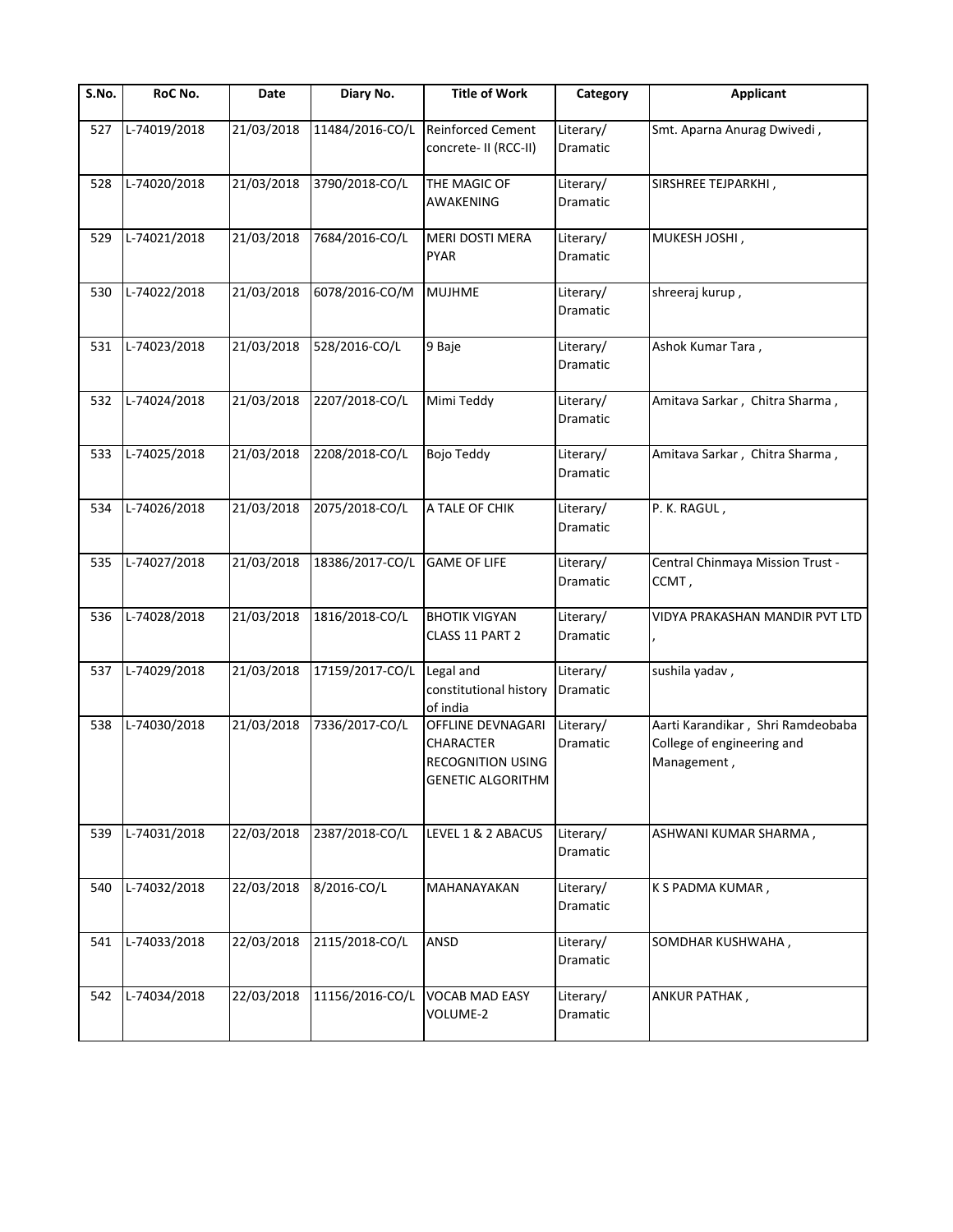| S.No. | RoC No.      | Date       | Diary No.       | <b>Title of Work</b>                                                                                                             | Category                     | <b>Applicant</b>                                      |
|-------|--------------|------------|-----------------|----------------------------------------------------------------------------------------------------------------------------------|------------------------------|-------------------------------------------------------|
| 543   | L-74035/2018 | 22/03/2018 | 123/2018-CO/L   | Ayyappan Thampuran Literary/<br>(The Prince of<br>Panthalam) & A<br>Philosophical analysis<br>of the Sabari Yatra                | Dramatic                     | Vishwanathan Kolazhi Vaidyanathan,                    |
| 544   | L-74036/2018 | 22/03/2018 | 7889/2016-CO/L  | How I made My First<br>Film                                                                                                      | Literary/<br>Dramatic        | Gaurav Pandey,                                        |
| 545   | L-74037/2018 | 22/03/2018 | 7845/2016-CO/L  | thandi maut (cold<br>death)                                                                                                      | Literary/<br>Dramatic        | santosh singh,                                        |
| 546   | L-74038/2018 | 22/03/2018 | 7449/2016-CO/L  | <b>Thought Questions</b><br>Part 1                                                                                               | Literary/<br>Dramatic        | Repudaman Chhabra,                                    |
| 547   | L-74039/2018 | 22/03/2018 | 1821/2018-CO/L  | RASAYAN VIGYAN<br>CLASS 11 PART 2                                                                                                | Literary/<br>Dramatic        | VIDYA PRAKASHAN MANDIR PVT LTD                        |
| 548   | L-74040/2018 | 22/03/2018 | 1751/2018-CO/L  | DCA DIPLOMA IN<br><b>COMPUTER</b><br>APPLICATION                                                                                 | Literary/<br><b>Dramatic</b> | <b>GLOBAL INSTITUTE OF</b><br>INFORMATION TECHNOLOGY, |
| 549   | L-74041/2018 | 22/03/2018 | 30/2018-CO/L    | QR/RFID Based Solid<br><b>Waste Collection</b><br>Management System-<br>Garcol                                                   | Literary/<br>Dramatic        | Vid Tech Solutions,                                   |
| 550   | L-74042/2018 | 22/03/2018 | 7179/2016-CO/L  | <b>Short Stories</b>                                                                                                             | Literary/<br>Dramatic        | Ratnadeep Rudra,                                      |
| 551   | L-74043/2018 | 22/03/2018 | 208/2018-CO/M   | MORA SHAWRA IN<br>MY HEART<br>(COLLECTION OF 12<br><b>BHAJANS) " MY</b><br>SENTIMENTAL<br>THOUGHTS"(COLLECT<br>ION OF 11 GAZALS) | Literary/<br>Dramatic        | DINESH MAHOBIYA,                                      |
| 552   | L-74044/2018 | 22/03/2018 | 2055/2016-CO/L  | <b>MAN MAIN HAI</b><br><b>VISSHWAS</b>                                                                                           | Literary/<br>Dramatic        | VIKAS KAPOOR,                                         |
| 553   | L-74045/2018 | 22/03/2018 | 7749/2016-CO/L  | <b>BIKHARE MOTI BHAG</b><br>06                                                                                                   | Literary/<br>Dramatic        | ASHA MISHARA,                                         |
| 554   | L-74046/2018 | 22/03/2018 | 7515/2016-CO/L  | The Life is                                                                                                                      | Literary/<br>Dramatic        | Somnath Roy,                                          |
| 555   | L-74047/2018 | 22/03/2018 | 12724/2016-CO/L | <b>DTEL Material of</b><br>'Design Patterns'                                                                                     | Literary/<br>Dramatic        | Priti Vilasrao Bhagat,                                |
| 556   | L-74048/2018 | 22/03/2018 | 8352/2016-CO/L  | MATERIAL SCIENCE<br>AND METALLURGY<br>LABORATORY<br>MANUAL                                                                       | Literary/<br>Dramatic        | ANIL KUMAR M,                                         |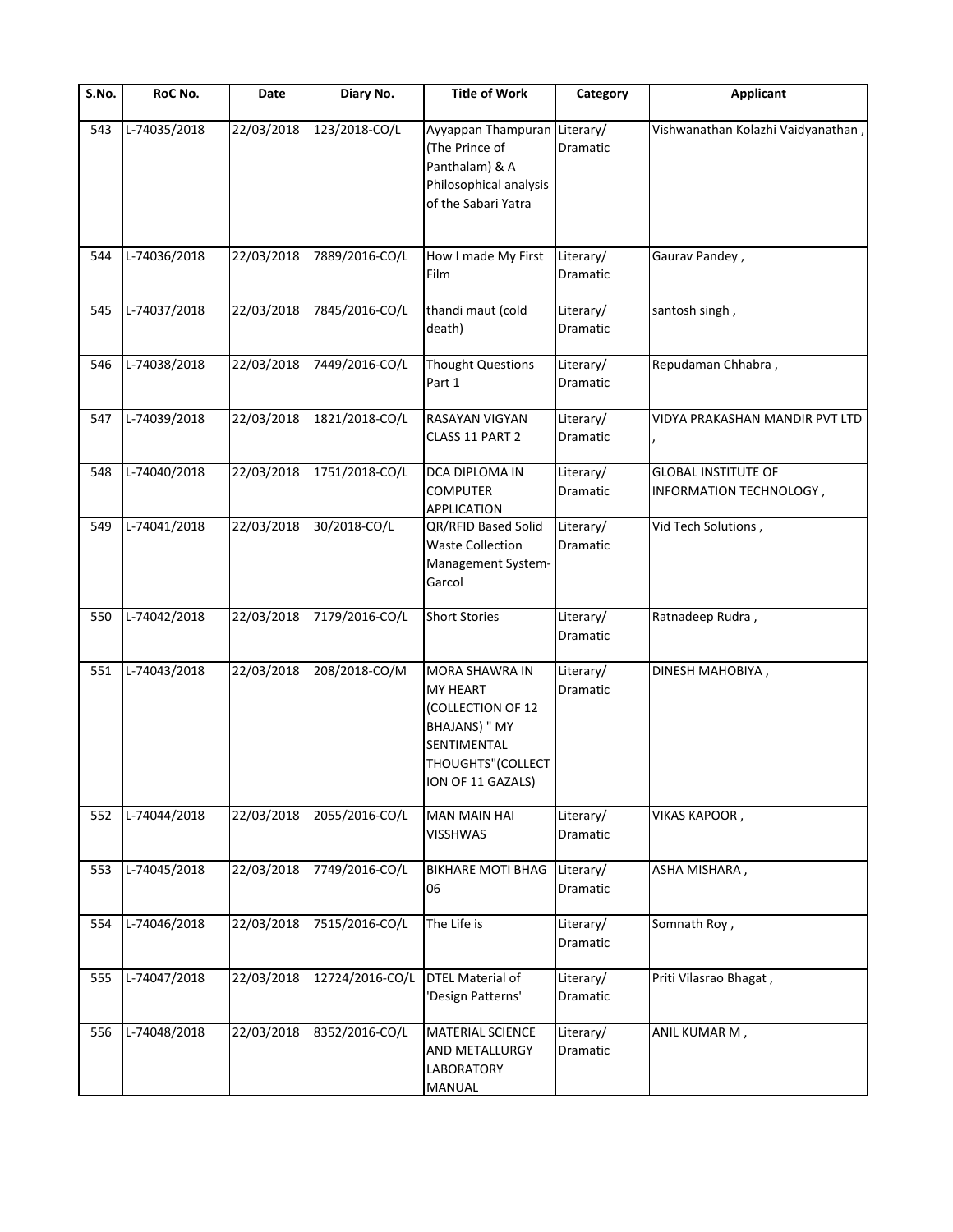| S.No. | RoC No.      | Date       | Diary No.      | <b>Title of Work</b>                                                                                                                                                   | Category              | <b>Applicant</b>                               |
|-------|--------------|------------|----------------|------------------------------------------------------------------------------------------------------------------------------------------------------------------------|-----------------------|------------------------------------------------|
| 557   | L-74049/2018 | 22/03/2018 | 6228/2016-CO/L | LEKHAN JAGAT<br><b>GUJARATI PART II</b>                                                                                                                                | Literary/<br>Dramatic | LOKHIL PUSHPABEN BHAVESH,                      |
| 558   | L-74050/2018 | 22/03/2018 | 6229/2016-CO/L | <b>LEKHAN JAGAT</b><br><b>MATHS PART II</b>                                                                                                                            | Literary/<br>Dramatic | LOKHIL PUSHPABEN BHAVESH,                      |
| 559   | L-74051/2018 | 22/03/2018 | 5877/2016-CO/L | JAZB E DIL                                                                                                                                                             | Literary/<br>Dramatic | YOGENDRA UPADHAYAY A.K.A<br>NASEEM GORAKHPURI, |
| 560   | L-74052/2018 | 22/03/2018 | 2209/2016-CO/L | <b>INDIAN DANCE</b><br>LEAGUE                                                                                                                                          | Literary/<br>Dramatic | RUPLALI KHUPRE,                                |
| 561   | L-74053/2018 | 22/03/2018 | 215/2016-CO/L  | <b>Advance Marketing</b><br>Management                                                                                                                                 | Literary/<br>Dramatic | The Development Commissioner<br>MSME,          |
| 562   | L-74054/2018 | 22/03/2018 | 2492/2018-CO/L | COMPUTATIONAL<br><b>METHODOLOGY FOR</b><br><b>ESTIMATING PAD</b><br><b>TEMPERATURE OF</b><br><b>COMBINED THRUST-</b><br><b>CUM-JOURNAL</b><br><b>BEARING USING CFD</b> | Literary/<br>Dramatic | <b>BHARAT HEAVY ELECTRICALS</b><br>LIMITED,    |
| 563   | L-74055/2018 | 22/03/2018 | 2487/2018-CO/L | <b>DESIGN</b><br><b>CALCULATIONS OF</b><br><b>500 TONS</b><br>TRAVELLING BLOCK                                                                                         | Literary/<br>Dramatic | BHARAT HEAVY ELECTRICALS<br>LIMITED,           |
| 564   | L-74056/2018 | 22/03/2018 | 2448/2018-CO/L | <b>BANJAARA PANKH</b>                                                                                                                                                  | Literary/<br>Dramatic | Subhasish Mukherjee,                           |
| 565   | L-74057/2018 | 22/03/2018 | 2461/2018-CO/L | <b>OSOHAI</b>                                                                                                                                                          | Literary/<br>Dramatic | Subhasish Mukherjee,                           |
| 566   | L-74058/2018 | 22/03/2018 | 2450/2018-CO/L | <b>ALVIDA</b>                                                                                                                                                          | Literary/<br>Dramatic | Subhasish Mukherjee,                           |
| 567   | L-74059/2018 | 22/03/2018 | 1468/2018-CO/L | <b>SCHEME FOR</b><br><b>WIRELESS REPEATER</b><br><b>JUNCTION BOX</b>                                                                                                   | Literary/<br>Dramatic | BHARAT HEAVY ELECTRICALS<br>LIMITED,           |
| 568   | L-74060/2018 | 22/03/2018 | 2371/2018-CO/L | JAGO RE PYARE JAGO                                                                                                                                                     | Literary/<br>Dramatic | RADHA SOAMI SATSANG BEAS,                      |
| 569   | L-74061/2018 | 22/03/2018 | 2476/2018-CO/L | Thermal recital and<br>statistical study of<br>cast iron and ceramic<br>8D material for disc<br>brake                                                                  | Literary/<br>Dramatic | Yogesh G. Joshi,                               |
| 570   | L-74062/2018 | 22/03/2018 | 2414/2018-CO/L | Multikeyword Ranked Literary/<br>search Over<br><b>Encrypted Cloud Data</b><br>With User Revocation                                                                    | Dramatic              | VIJAY MASNE,                                   |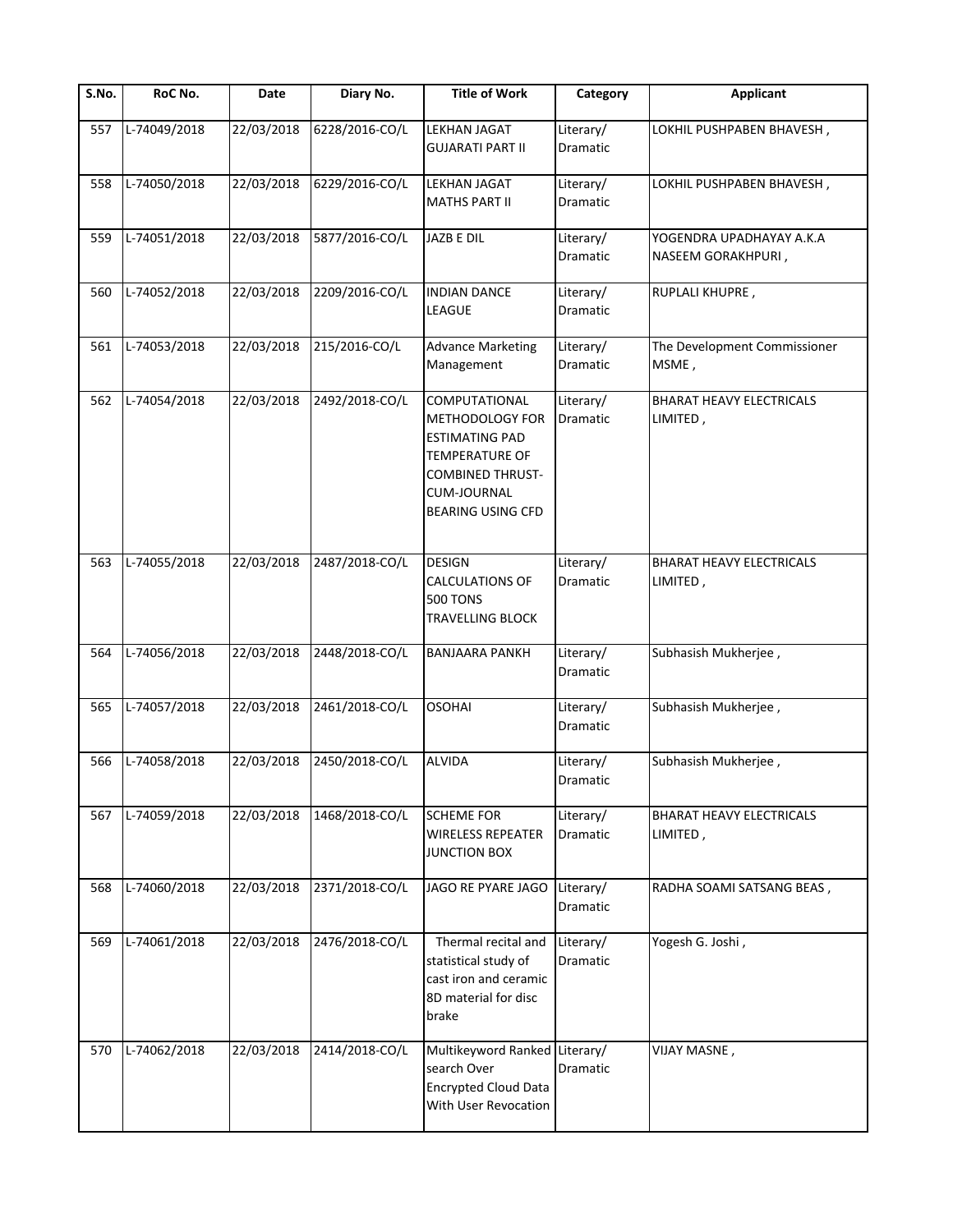| S.No. | RoC No.          | Date       | Diary No.                 | <b>Title of Work</b>                                                    | Category              | Applicant                       |
|-------|------------------|------------|---------------------------|-------------------------------------------------------------------------|-----------------------|---------------------------------|
| 571   | L-74063/2018     | 23/03/2018 | 18089/2017-CO/L           | Biplob the Bumblebee Literary/                                          | Dramatic              | Ritika Talwar,                  |
| 572   | L-74064/2018     | 23/03/2018 | 2462/2018-CO/L            | <b>AR EKBAR</b>                                                         | Literary/<br>Dramatic | Subhasish Mukherjee,            |
| 573   | L-74065/2018     | 23/03/2018 | 2452/2018-CO/L            | NAKAMIYAN                                                               | Literary/<br>Dramatic | Subhasish Mukherjee,            |
| 574   | L-74066/2018     | 23/03/2018 | 2231/2018-CO/L            | The Other Side                                                          | Literary/<br>Dramatic | Vignesh,                        |
| 575   | L-74067/2018     | 23/03/2018 | 2421/2018-CO/L            | Single Boom Non<br>Conventional Cheena<br>Vala (Chinese Fishing<br>Net) | Literary/<br>Dramatic | K J Haris,                      |
| 576   | L-74068/2018     | 23/03/2018 | 2311/2018-CO/L            | THE MATH OF<br><b>INTRINSIC VALUE</b>                                   | Literary/<br>Dramatic | LOGESHKUMAR JAGANATHAN ,        |
| 577   | L-74069/2018     | 23/03/2018 | 2312/2018-CO/L            | Laboratory Manual<br><b>MLT062</b>                                      | Literary/<br>Dramatic |                                 |
| 578   | L-74070/2018     | 23/03/2018 | 87/2018-CO/L              | <b>Concepts of Graphics</b><br>and Illustrations<br>[LITERARY]          | Literary/<br>Dramatic | APTECH LIMITED,                 |
| 579   | L-74071/2018     | 23/03/2018 | 1507/2016-CO/L            | Vedana                                                                  | Literary/<br>Dramatic | Parsottambhai Maganbhai Chauhan |
| 580   | L-74072/2018     | 23/03/2018 | 1290/2018-CO/L            | DAARU PINEYE KE<br>TUKBANDI                                             | Literary/<br>Dramatic |                                 |
| 581   | L-74073/2018     | 23/03/2018 | 1285/2018-CO/L            | UMARDARAZ PYAR KI<br>TUKBANDI                                           | Literary/<br>Dramatic |                                 |
|       | 582 L-74074/2018 |            | 23/03/2018 1289/2018-CO/L | NAIYE JOSH KI<br><b>TUKBANDI</b>                                        | Literary/<br>Dramatic |                                 |
| 583   | L-74075/2018     | 23/03/2018 | 1400/2018-CO/L            | Vigyan Mannache-<br>Mannache Buddha<br>Kasa Banal                       | Literary/<br>Dramatic | Tejgyan Global Foundation,      |
| 584   | L-74076/2018     | 23/03/2018 | 1352/2018-CO/L            | <b>KHEL HAIN BUS</b><br><b>TAKDEERON KA</b>                             | Literary/<br>Dramatic |                                 |
| 585   | L-74077/2018     | 23/03/2018 | 1354/2018-CO/L            | YEHO TOH HAI<br><b>MOHABBAT</b>                                         | Literary/<br>Dramatic |                                 |
| 586   | L-74078/2018     | 23/03/2018 | 1355/2018-CO/L            | <b>JIHAADI</b>                                                          | Literary/<br>Dramatic |                                 |
| 587   | L-74079/2018     | 23/03/2018 | 18135/2017-CO/L           | damn hot                                                                | Literary/<br>Dramatic | manish vangani,                 |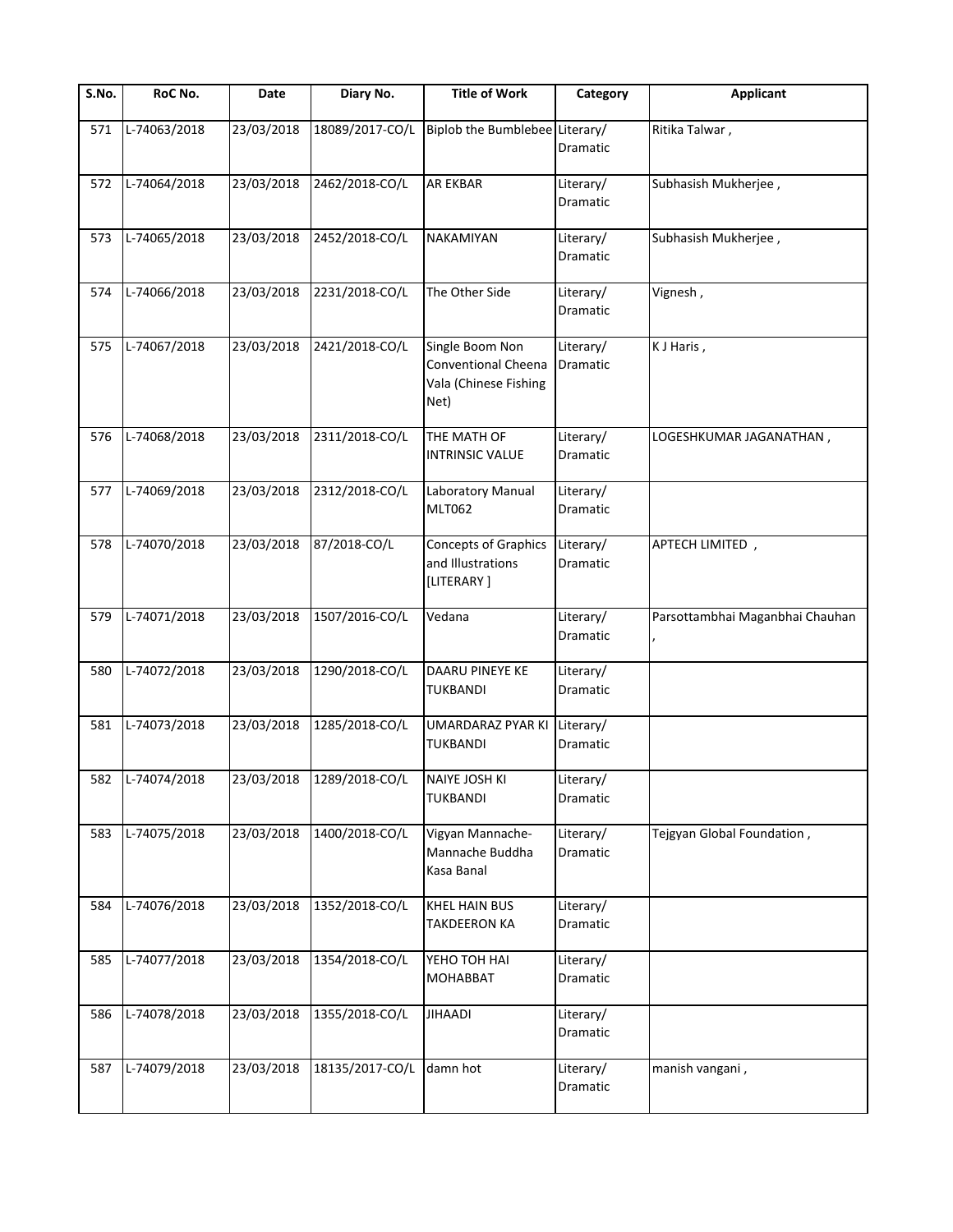| $\overline{\mathsf{S}}$ . No. | RoC No.      | Date       | Diary No.       | <b>Title of Work</b>                                                                                                                                                                                                                                    | Category              | <b>Applicant</b>              |
|-------------------------------|--------------|------------|-----------------|---------------------------------------------------------------------------------------------------------------------------------------------------------------------------------------------------------------------------------------------------------|-----------------------|-------------------------------|
| 588                           | L-74080/2018 | 23/03/2018 | 1388/2018-CO/L  | Mittie ke Rang                                                                                                                                                                                                                                          | Literary/<br>Dramatic | Devkaran Singh,               |
| 589                           | L-74081/2018 | 23/03/2018 | 12414/2017-CO/L | <b>STRATEGIZE</b><br><b>CONCEPTS 2</b>                                                                                                                                                                                                                  | Literary/<br>Dramatic | ARPIT A KOTHARI,              |
| 590                           | L-74082/2018 | 23/03/2018 | 16549/2017-CO/L | <b>NEW YEAR</b><br>RESOLUTIONS TO LIFE Dramatic<br><b>RESOLUTIONS AND</b><br><b>BEYOND</b>                                                                                                                                                              | Literary/             | P. S. Gusain,                 |
| 591                           | L-74083/2018 | 26/03/2018 | 1546/2018-CO/L  | Light                                                                                                                                                                                                                                                   | Literary/<br>Dramatic | HumbleSchool Private Limited, |
| 592                           | L-74084/2018 | 26/03/2018 | 1223/2018-CO/L  | <b>DEWANGAN CLASSES</b><br><b>GANIT</b>                                                                                                                                                                                                                 | Literary/<br>Dramatic |                               |
| 593                           | L-74085/2018 | 26/03/2018 | 1316/2018-CO/L  | Ratman                                                                                                                                                                                                                                                  | Literary/<br>Dramatic | T V Sowrirajan,               |
| 594                           | L-74086/2018 | 26/03/2018 | 1371/2018-CO/L  | <b>EMRFC Processor -</b><br>Electromagnetic<br>Radio Frequency<br><b>Current Processor-</b><br>Super Hyper Speed<br>Quantum Computer -<br>Super Hyper Speed<br>Infinite Perpetual<br>Automated<br><b>Computing Analysis</b><br>and Processing<br>System | Literary/<br>Dramatic | Abhijeet Madhukar Deshpande,  |
| 595                           | L-74087/2018 | 26/03/2018 | 138/2018-CO/L   | <b>UNDERSTANDING</b><br><b>NEEDS AND</b><br><b>INTERESTS FOR</b><br><b>ADJUSTMENT OF</b><br>ADOLESCENTS                                                                                                                                                 | Literary/<br>Dramatic | KUMAR SANJEEV,                |
| 596                           | L-74088/2018 | 26/03/2018 | 181/2018-CO/L   | SIKANDAR                                                                                                                                                                                                                                                | Literary/<br>Dramatic | Akhilesh Pratap Singh,        |
| 597                           | L-74089/2018 | 26/03/2018 | 1330/2018-CO/L  | PETROL (A WAR<br>COMEDY)                                                                                                                                                                                                                                | Literary/<br>Dramatic | Mr. Junaid Handoo,            |
| 598                           | L-74090/2018 | 26/03/2018 | 1327/2018-CO/L  | <b>AFSOOS</b>                                                                                                                                                                                                                                           | Literary/<br>Dramatic | Mr. Junaid Handoo,            |
| 599                           | L-74091/2018 | 26/03/2018 | 2179/2018-CO/L  | Manual for CAD/CAM<br>Laboratory                                                                                                                                                                                                                        | Literary/<br>Dramatic | N.RAJESH JESUDOSS HYNES,      |
| 600                           | L-74092/2018 | 26/03/2018 | 2168/2018-CO/L  | Wings of Poetry                                                                                                                                                                                                                                         | Literary/<br>Dramatic | Meenakshi Sethi,              |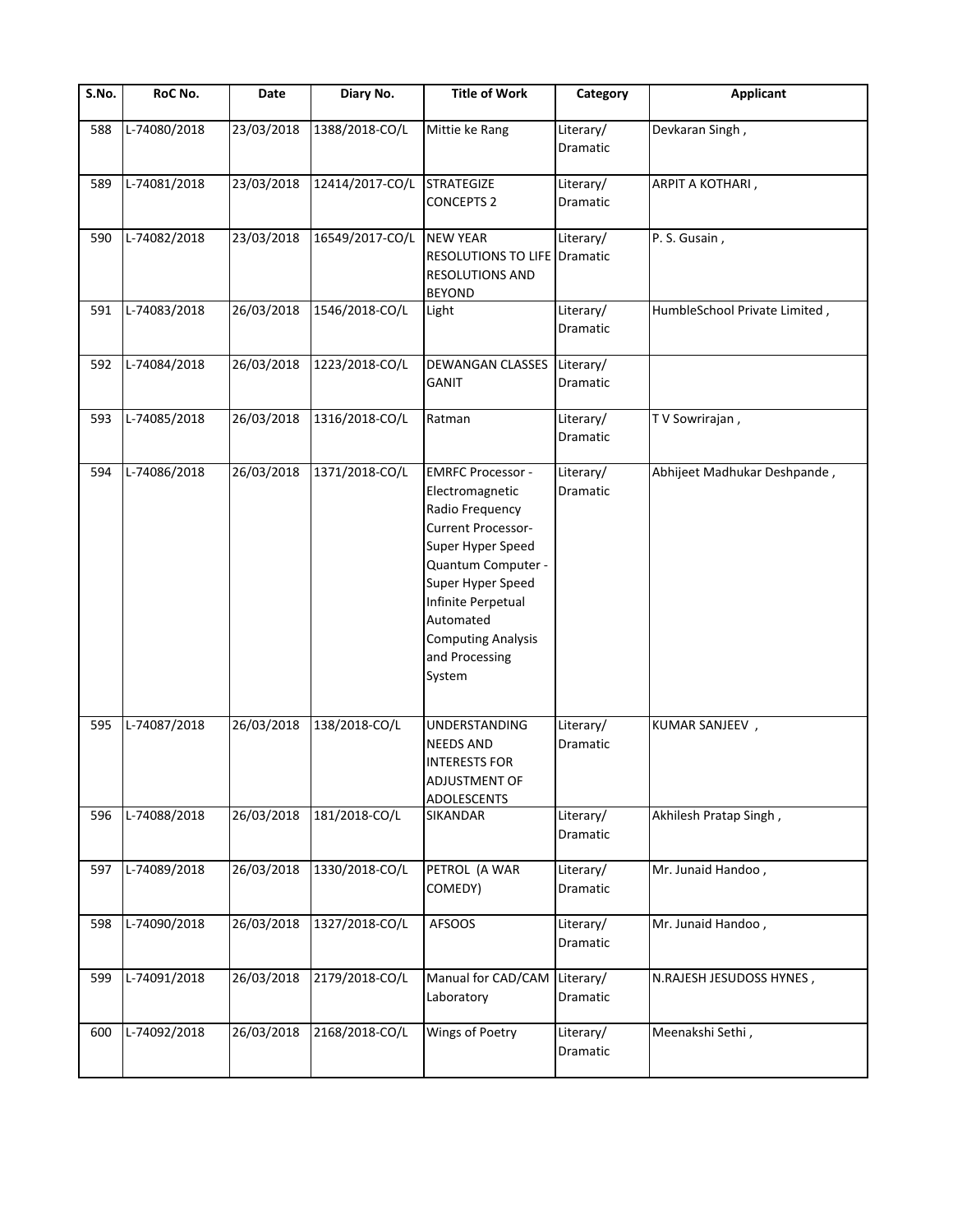| S.No. | RoC No.      | Date       | Diary No.      | <b>Title of Work</b>                                                                              | Category              | <b>Applicant</b>                                                                       |
|-------|--------------|------------|----------------|---------------------------------------------------------------------------------------------------|-----------------------|----------------------------------------------------------------------------------------|
| 601   | L-74093/2018 | 27/03/2018 | 744/2018-CO/L  | Implementation of<br>algorithm for<br>counting of silkworm<br>eggs                                | Literary/<br>Dramatic | C. A. Bhavsar, Rupali Kawade,                                                          |
| 602   | L-74094/2018 | 27/03/2018 | 2205/2018-CO/L | TRB - TET EXAM<br><b>STUDY MATERIALS</b><br>PAPER - II SOCIAL<br><b>SCIENCE (TAMIL</b><br>MEDIUM) | Literary/<br>Dramatic | P.Krishnaveni,                                                                         |
| 603   | L-74095/2018 | 27/03/2018 | 1859/2018-CO/L | <b>DMIMS</b> modified<br>customized answer<br>sheet with contingent<br>page                       | Literary/<br>Dramatic | Dr Neelam Mishra, Dr. Minal<br>Chaudhary, Mrs. Nirupama Bhisey,<br>Ved Prakash Mishra, |
| 604   | L-74096/2018 | 27/03/2018 | 2162/2018-CO/L | Seven Yoga Habits<br>that can transform<br>your Life                                              | Literary/<br>Dramatic | Joydip Chakladar,                                                                      |
| 605   | L-74097/2018 | 27/03/2018 | 2185/2018-CO/L | SAMPURAN<br>RAMAYAN                                                                               | Literary/<br>Dramatic | N H SHARMA,                                                                            |
| 606   | L-74098/2018 | 27/03/2018 | 1899/2018-CO/L | <b>RASHK</b>                                                                                      | Literary/<br>Dramatic | Mr. Madhavrao Surve,                                                                   |
| 607   | L-74099/2018 | 27/03/2018 | 2008/2018-CO/L | HOW TO BE MIDDLE<br><b>CLASS AND HAPPY</b>                                                        | Literary/<br>Dramatic | DR G LAKSHMIPATHI,                                                                     |
| 608   | L-74100/2018 | 28/03/2018 | 6584/2016-CO/L | Me Hoon Chala                                                                                     | Literary/<br>Dramatic | Dhruv Angrish s/o Sh. Om Parkash<br>Angrish,                                           |
| 609   | L-74101/2018 | 28/03/2018 | 2088/2018-CO/L | NirvanaLeadership for<br>Entrepreneurs                                                            | Literary/<br>Dramatic | Mr. Vikas Patole,                                                                      |
| 610   | L-74102/2018 | 28/03/2018 | 1863/2018-CO/L | Analysis of Micro-Grid Literary/<br>using Solar PV as<br><b>Distributed Generator</b>             | Dramatic              | TRUPTI TEMBHAKAR,                                                                      |
| 611   | L-74103/2018 | 28/03/2018 | 1954/2018-CO/L | Lipstick on Your Collar Literary/                                                                 | Dramatic              | Rajkumar R Madnani,                                                                    |
| 612   | L-74104/2018 | 28/03/2018 | 2001/2018-CO/L | <b>AUTO ADJUSTING</b><br><b>MONOPOD</b>                                                           | Literary/<br>Dramatic | SHARADKUMAR GHADALE,                                                                   |
| 613   | L-74105/2018 | 28/03/2018 | 2127/2018-CO/L | dhokha diya                                                                                       | Literary/<br>Dramatic | NARENDRA KUMAR PRAJAPATI,                                                              |
| 614   | L-74106/2018 | 28/03/2018 | 2171/2018-CO/L | D - shaped curved<br>screen Smartphone                                                            | Literary/<br>Dramatic | Dr. Vikas Pare, Kshitij Dwivedi, Tara<br>Kant,                                         |
| 615   | L-74107/2018 | 28/03/2018 | 1911/2018-CO/L | Tumse hum mile the                                                                                | Literary/<br>Dramatic | Atul Sharma,                                                                           |
| 616   | L-74108/2018 | 28/03/2018 | 1907/2018-CO/L | JEET GAYI TOH PIYAA<br><b>MORRE</b>                                                               | Literary/<br>Dramatic | Zee Entertainment Enterprises<br>Limited,                                              |
|       |              |            |                |                                                                                                   |                       |                                                                                        |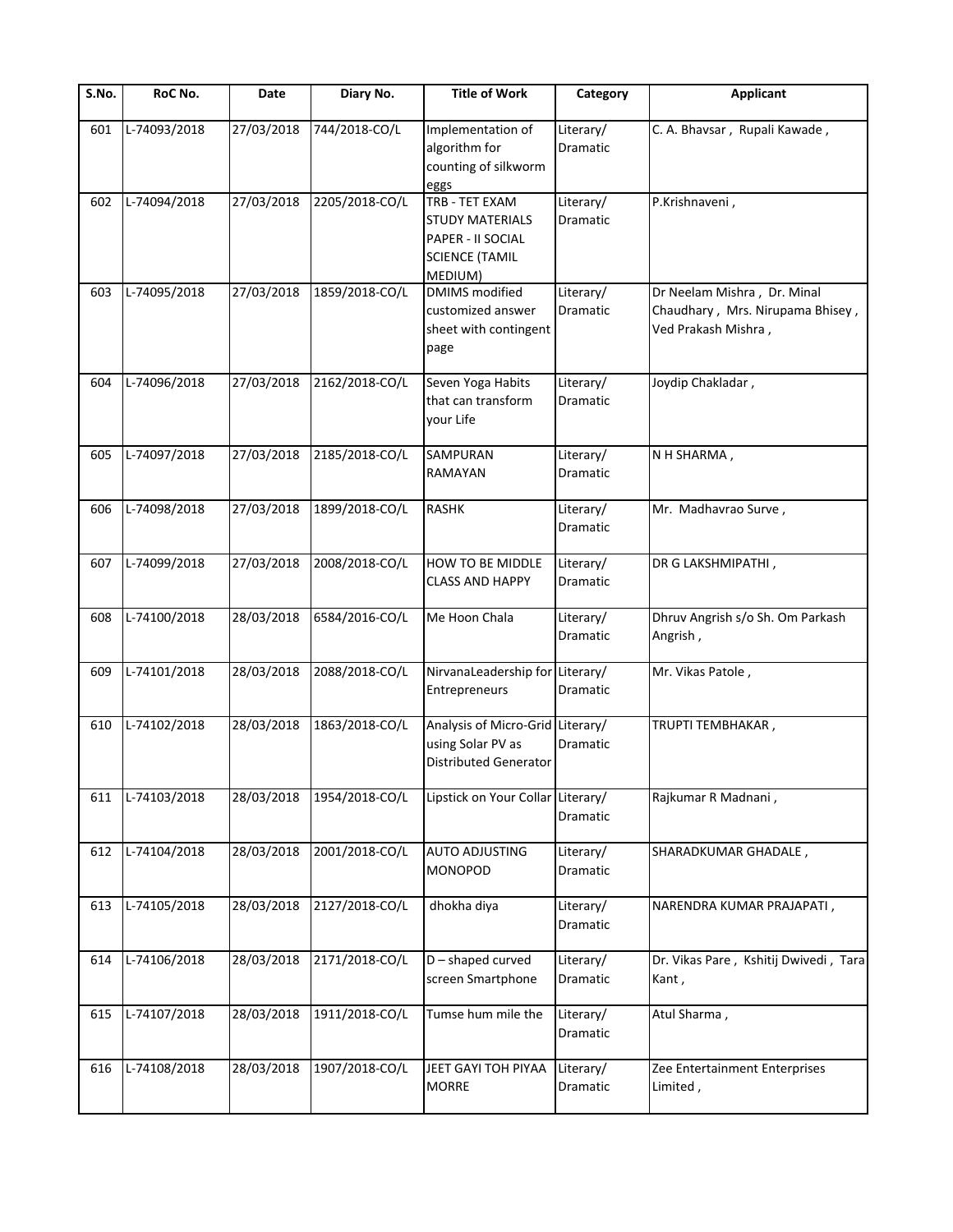| $\overline{\mathsf{S}}$ . No. | RoC No.          | Date       | Diary No.       | <b>Title of Work</b>                                                                    | Category                     | <b>Applicant</b>                                |
|-------------------------------|------------------|------------|-----------------|-----------------------------------------------------------------------------------------|------------------------------|-------------------------------------------------|
| 617                           | L-74109/2018     | 28/03/2018 | 2238/2018-CO/L  | Mechatronics<br>Laboratory Manual                                                       | Literary/<br>Dramatic        | Thanikachalam Jayaraj,                          |
| 618                           | L-74110/2018     | 28/03/2018 | 1980/2018-CO/L  | <b>TERRITORIAL ARMY</b><br>(PIB) EXAMINATION                                            | Literary/<br>Dramatic        | Lokesh Nevat,                                   |
| 619                           | L-74111/2018     | 28/03/2018 | 1753/2018-CO/M  | <b>Song Lyrics</b>                                                                      | Literary/<br>Dramatic        | Ashok Kumar,                                    |
| 620                           | L-74112/2018     | 28/03/2018 | 1909/2018-CO/L  | The faded racket                                                                        | Literary/<br><b>Dramatic</b> | Ankita buwaniwal,                               |
| 621                           | L-74113/2018     | 28/03/2018 | 2122/2018-CO/L  | song vande mataram                                                                      | Literary/<br>Dramatic        | NARENDRA KUMAR PRAJAPATI,                       |
| 622                           | L-74114/2018     | 28/03/2018 | 2148/2018-CO/L  | Phototropic<br>Algorithm                                                                | Literary/<br>Dramatic        | Dr Anand Hareendran S, Dr<br>Vinodchandra S.S., |
| 623                           | L-74115/2018     | 28/03/2018 | 2123/2018-CO/L  | <b>SONG BEINTEHAA</b>                                                                   | Literary/<br>Dramatic        | NARENDRA KUMAR PRAJAPATI,                       |
| 624                           | L-74116/2018     | 28/03/2018 | 2124/2018-CO/L  | song tujhe love you                                                                     | Literary/<br>Dramatic        | NARENDRA KUMAR PRAJAPATI,                       |
| 625                           | L-74117/2018     | 28/03/2018 | 2120/2018-CO/L  | teri smile                                                                              | Literary/<br>Dramatic        | NARENDRA KUMAR PRAJAPATI,                       |
| 626                           | L-74118/2018     | 28/03/2018 | 2114/2018-CO/L  | MUJHE ISHQ                                                                              | Literary/<br>Dramatic        | NARENDRA KUMAR PRAJAPATI,                       |
| 627                           | L-74119/2018     | 28/03/2018 | 2111/2018-CO/L  | MAAN BHI JAO NAA                                                                        | Literary/<br>Dramatic        | NARENDRA KUMAR PRAJAPATI,                       |
| 628                           | L-74120/2018     | 28/03/2018 | 1979/2018-CO/L  | <b>Blades on Flowers</b>                                                                | Literary/<br>Dramatic        | Prajna Chaudhary,                               |
|                               | 629 L-74121/2018 |            |                 | 28/03/2018 1766/2018-CO/L TFCS BLOCKCHAIN                                               | Literary/<br>Dramatic        | Arvind singh,                                   |
| 630                           | L-74122/2018     | 28/03/2018 | 17504/2017-CO/L | <b>CIVIL ENGINEERING-</b><br>PLASTIC ANALYSIS                                           | Literary/<br>Dramatic        | IES MASTER PUBLICATION,                         |
| 631                           | L-74123/2018     | 28/03/2018 | 2236/2018-CO/L  | <b>Heat Transfer and</b><br>Metallurgy<br>Laboratory Manual                             | Literary/<br>Dramatic        | Vijayaragavan B,                                |
| 632                           | L-74124/2018     | 28/03/2018 | 9604/2016-CO/L  | YES I CAN ! LEVEL 3<br><b>BOOK 1 OF 2.</b><br><b>ENGLISH LANGUAGE</b><br>AND LITERATURE | Literary/<br>Dramatic        | DR SUNITA GANDHI,                               |
| 633                           | L-74125/2018     | 28/03/2018 | 17496/2017-CO/L | <b>CIVIL ENGINEERING-</b><br><b>RCC AND</b><br>PRESTRESSED<br><b>CONCRETE</b>           | Literary/<br>Dramatic        | IES MASTER PUBLICATION,                         |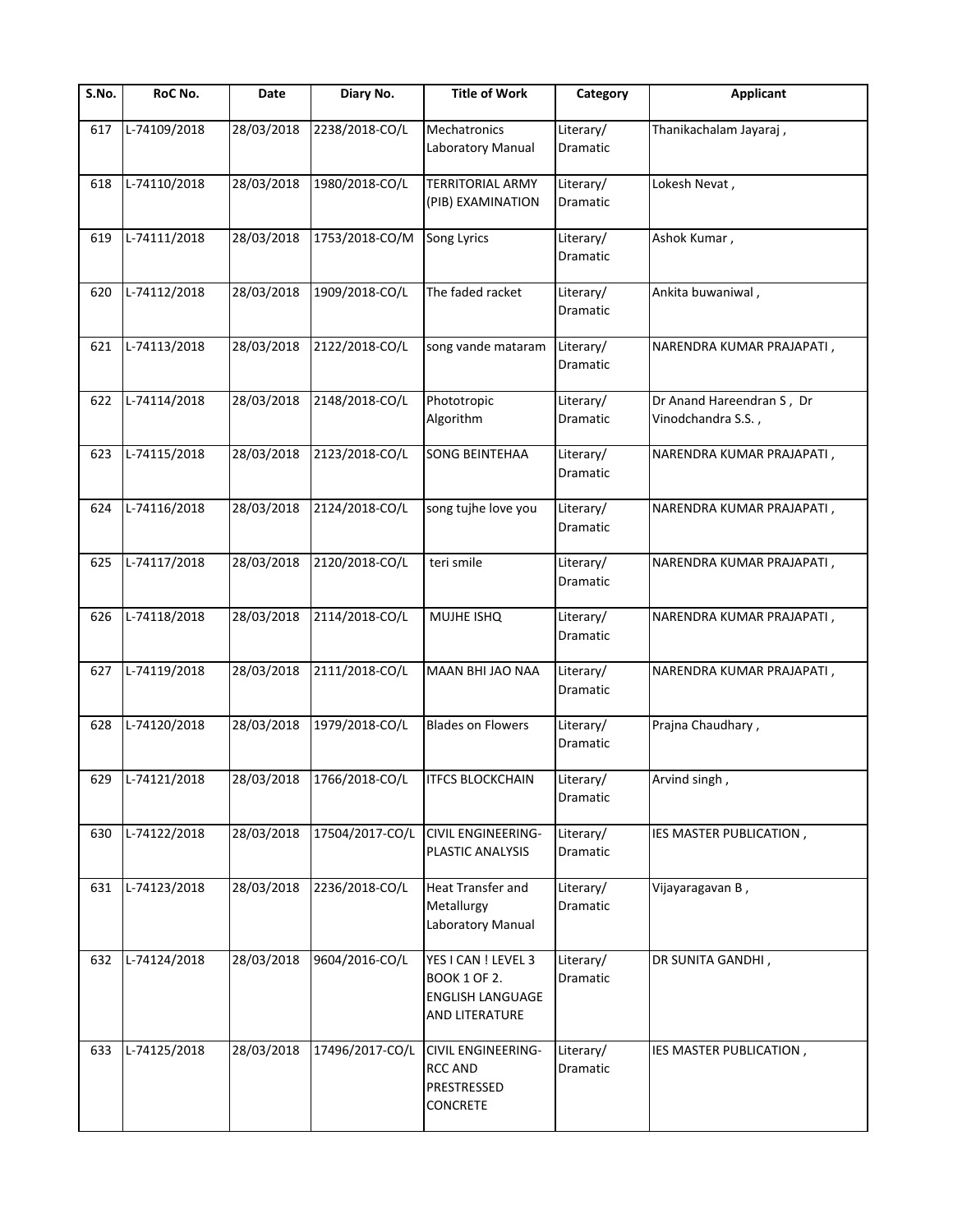| S.No. | RoC No.          | Date       | Diary No.                 | <b>Title of Work</b>                                                                                                               | Category                     | <b>Applicant</b>                                                                         |
|-------|------------------|------------|---------------------------|------------------------------------------------------------------------------------------------------------------------------------|------------------------------|------------------------------------------------------------------------------------------|
| 634   | L-74126/2018     | 28/03/2018 | 9596/2016-CO/L            | YES I CAN ! LEVEL 4<br>BOOK 2 OF 2. HINDI<br>LANGUAGE AND<br>LITERATURE                                                            | Literary/<br>Dramatic        | DR SUNITA GANDHI,                                                                        |
| 635   | L-74127/2018     | 28/03/2018 | 11489/2017-CO/L           | INDIAN INSTITUTE OF Literary/<br><b>TECHNICAL</b><br><b>EDUCATION (IITE)</b>                                                       | Dramatic                     | INDIAN INSTITUTE OF TECHNICAL<br>EDUCATION,                                              |
| 636   | L-74128/2018     | 28/03/2018 | 2128/2018-CO/L            | <b>INDUSTRIAL SAFETY</b><br><b>AND</b><br>ENVIRONMENTAL<br><b>LABORATORY</b><br>MANUAL                                             | Literary/<br>Dramatic        | M.Anandhan,                                                                              |
| 637   | L-74129/2018     | 28/03/2018 | 8634/2016-CO/L            | PITA AUR PARIWAR                                                                                                                   | Literary/<br>Dramatic        | SURYA BHUSHAN SINGH,                                                                     |
| 638   | L-74130/2018     | 28/03/2018 | 1999/2018-CO/L            | <b>CONTROL &amp;</b><br>INSTRUMENTATION<br><b>MANUAL - SCR</b><br><b>SYSTEM FOR</b><br><b>THERMAL POWER</b><br><b>PLANT</b>        | Literary/<br>Dramatic        | BHARAT HEAVY ELECTRICALS<br>LIMITED,                                                     |
| 639   | L-74131/2018     | 28/03/2018 | 17519/2017-CO/L           | <b>AUTOMATION OF HP</b><br><b>BYPASS SET POINT</b><br>AND ITS CONTROL<br><b>SCHEME FOR 209FA</b><br><b>BASED CCPP</b>              | Literary/<br>Dramatic        | <b>BHARAT HEAVY ELECTRICALS</b><br>LIMITED,                                              |
| 640   | L-74132/2018     | 28/03/2018 | 17561/2017-CO/L           | <b>BASIC ELECTRICAL</b><br><b>ENGINEERING</b>                                                                                      | Literary/<br>Dramatic        | Sachin P.Nagmote,                                                                        |
| 641   | L-74133/2018     | 28/03/2018 | 17501/2017-CO/L           | Vastu-Package<br>Kharedi"<br>Mahasamayojan<br>(Adarsh Pranali<br>Abhinav - Upakram)                                                | Literary/<br>Dramatic        | Prakashchand Manakchand Bora,                                                            |
|       | 642 L-74134/2018 |            | 28/03/2018 1719/2018-CO/L | THE PRIMARY<br><b>ENGLISH</b><br><b>TRANSLATION</b>                                                                                | Literary/<br>Dramatic        | RAJESH KUMAR,                                                                            |
| 643   | L-74135/2018     | 28/03/2018 | 1733/2018-CO/L            | Module for Capacity<br>building of<br>stakeholders<br>participating in<br>conduct of<br>Examination                                | Literary/<br><b>Dramatic</b> | Dr Sunita Vagha, Dr Vedprakash<br>Mishra, Dr. Neelam Mishra, Dr.<br>Sonali G. Choudhari, |
| 644   | L-74136/2018     | 28/03/2018 | 17412/2017-CO/L           | PERFORMANCE<br><b>ANALYSIS OF</b><br><b>EMISSIONS USING</b><br><b>BIODIESELS AS FUEL</b><br>FOR DIFFERENT<br>COMPRESSION<br>RATIO. | Literary/<br>Dramatic        | SANDEEP V LUTADE,                                                                        |
| 645   | L-74137/2018     | 28/03/2018 | 17507/2017-CO/L           | Mi Krishna Aahe                                                                                                                    | Literary/<br>Dramatic        | Aatman Innovations Private Limited,                                                      |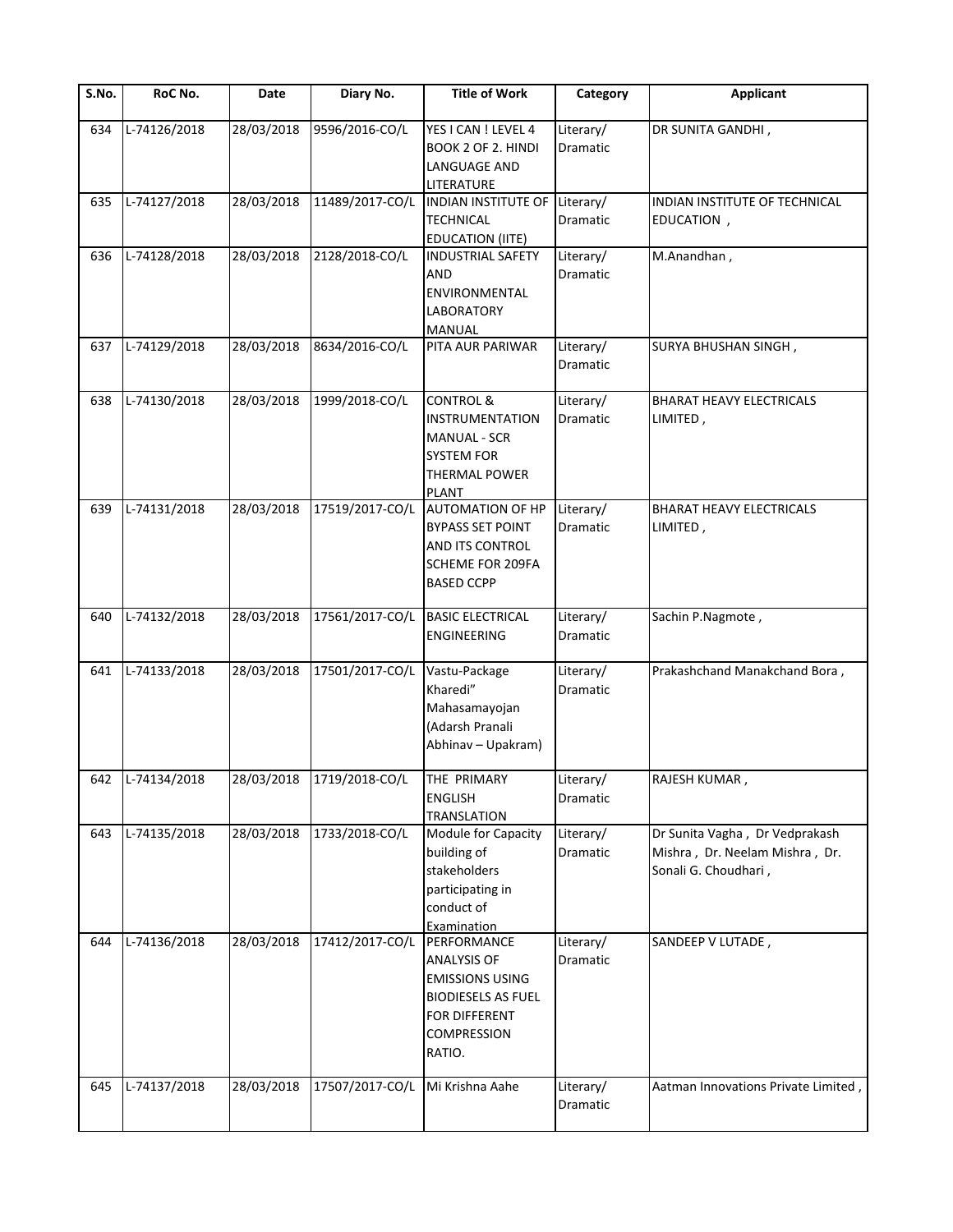| $\overline{\mathsf{S}}$ . No. | RoC No.          | Date       | Diary No.                 | <b>Title of Work</b>                                                                                                                                                                                                    | Category                     | <b>Applicant</b>           |
|-------------------------------|------------------|------------|---------------------------|-------------------------------------------------------------------------------------------------------------------------------------------------------------------------------------------------------------------------|------------------------------|----------------------------|
| 646                           | L-74138/2018     | 28/03/2018 | 1794/2018-CO/L            | To Study Direct<br>Torque Control Of<br><b>Brushless DC Motor</b>                                                                                                                                                       | Literary/<br>Dramatic        | GAURAV GONDHALEKAR,        |
| 647                           | L-74139/2018     | 28/03/2018 | 17390/2017-CO/L           | Design, Analysis and<br>Fabrication of<br>Hydraulic Ramp Pump                                                                                                                                                           | Literary/<br>Dramatic        | Mamta G Pawar,             |
| 648                           | L-74140/2018     | 28/03/2018 | 7221/2017-CO/L            | THE NEXT PRIME<br>MINISTER THE BEST<br>PRIME MINISTER                                                                                                                                                                   | Literary/<br>Dramatic        | NAVINDER OBEROI,           |
| 649                           | L-74141/2018     | 28/03/2018 | 2199/2018-CO/L            | TNPSC - EXAM STUDY<br><b>MATERIALS GROUP -</b><br>I, II, IV & VAO -<br><b>SOCIAL SCIENCE</b><br>(ENGLISH MEDIUM)                                                                                                        | Literary/<br><b>Dramatic</b> |                            |
| 650                           | L-74142/2018     | 28/03/2018 | 2201/2018-CO/L            | TNPSC - EXAM STUDY<br><b>MATERIALS GROUP -</b><br>I, II, IV & VAO -<br>ECONOMICS, NON<br><b>VERBAL REASONING,</b><br><b>INDIAN</b><br>CONSTITUTION, VAO,<br><b>GK &amp; CURRENT</b><br><b>AFFAIRS (TAMIL</b><br>MEDIUM) | Literary/<br>Dramatic        | P.Krishnaveni,             |
| 651                           | L-74143/2018     | 28/03/2018 | 2237/2018-CO/L            | <b>Thermal Engineering</b><br>Laboratory Manual                                                                                                                                                                         | Literary/<br>Dramatic        | Nagarajan J,               |
| 652                           | L-74144/2018     | 28/03/2018 | 2131/2018-CO/L            | <b>AHAM NURSING</b><br><b>BOOK</b>                                                                                                                                                                                      | Literary/<br>Dramatic        | GAURI SHANKAR YADAV,       |
|                               | 653 L-74145/2018 |            | 28/03/2018 2169/2018-CO/L | Sthiyane Ki Dhaleej<br>Paar                                                                                                                                                                                             | Literary/<br>Dramatic        | Pradeep Upadhyay,          |
| 654                           | L-74146/2018     | 28/03/2018 | 227/2018-CO/L             | <b>WRITER</b>                                                                                                                                                                                                           | Literary/<br>Dramatic        | SHASHIKANT SHARMA,         |
| 655                           | L-74147/2018     | 28/03/2018 | 286/2018-CO/L             | Aarambha                                                                                                                                                                                                                | Literary/<br>Dramatic        | Ulhas Dattatraya Nalavade, |
| 656                           | L-74148/2018     | 28/03/2018 | 247/2018-CO/L             | THE CAGED TIGRESS                                                                                                                                                                                                       | Literary/<br>Dramatic        | Dr. ARUNDHATI HINGE,       |
| 657                           | L-74149/2018     | 28/03/2018 | 231/2018-CO/L             | On the New Chord-<br>Pod System beneath<br>the Surface of Earth                                                                                                                                                         | Literary/<br>Dramatic        | <b>VINEET KUMAR,</b>       |
| 658                           | L-74150/2018     | 28/03/2018 | 206/2018-CO/L             | ADHURI MUSKAAN                                                                                                                                                                                                          | Literary/<br>Dramatic        | Devendra T B,              |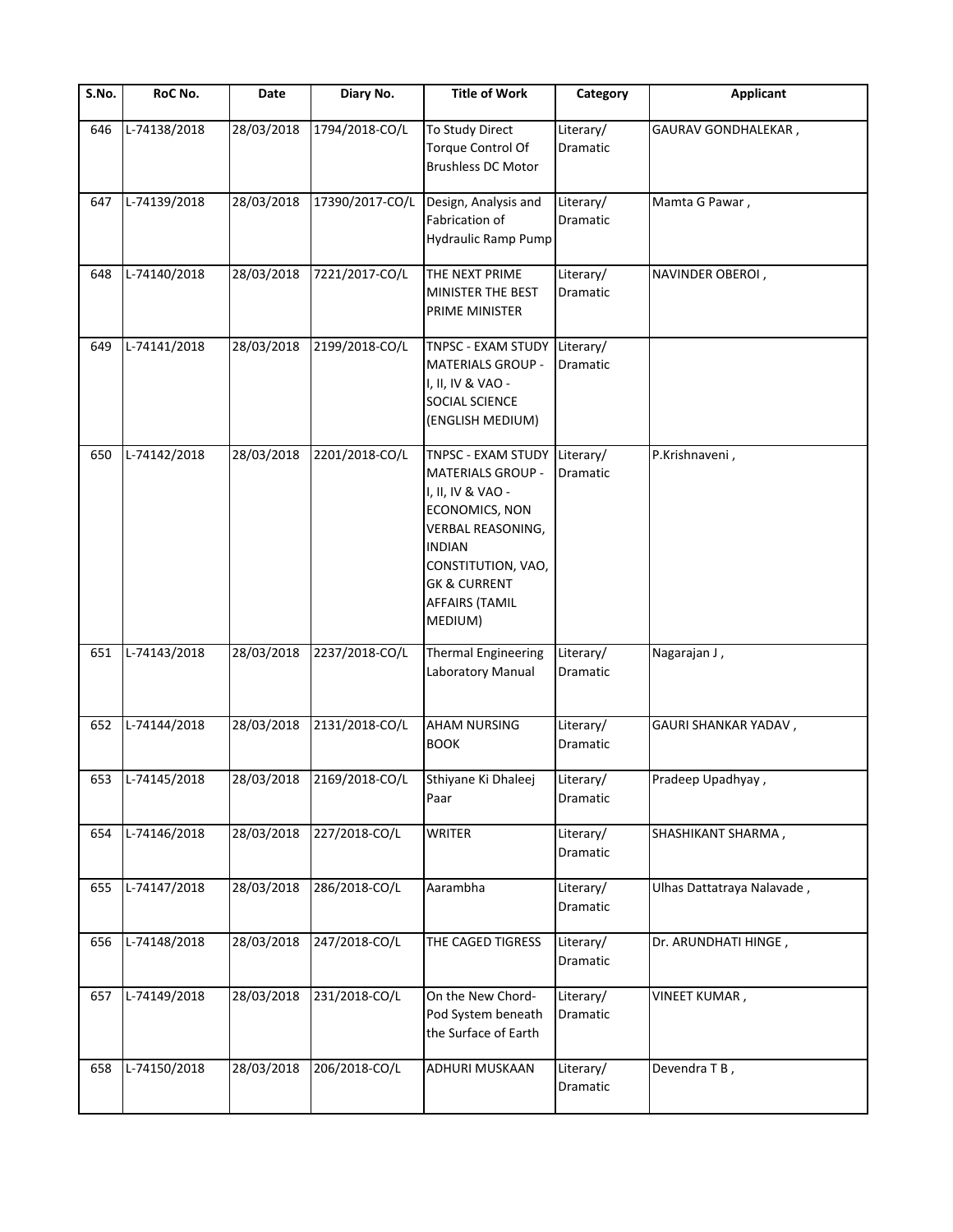| S.No. | RoC No.       | Date       | Diary No.                     | <b>Title of Work</b>                                                                                                                                                                      | Category              | <b>Applicant</b>                           |
|-------|---------------|------------|-------------------------------|-------------------------------------------------------------------------------------------------------------------------------------------------------------------------------------------|-----------------------|--------------------------------------------|
| 659   | L-74151/2018  | 28/03/2018 | 1554/2018-CO/L                | Multi Maneuverability Literary/<br>Super Hyper Sonic<br>Reusable Multiple<br>Surveillance Defence<br><b>Attack and Evasion</b><br>ICBM (Inter<br><b>Continental Ballistic</b><br>Missile) | <b>Dramatic</b>       | Abhijeet Madhukar Deshpande,               |
| 660   | L-74152/2018  | 28/03/2018 | 197/2018-CO/L                 | Sequence Diagram on Literary/<br>Automatic Railway<br><b>Reservation System</b>                                                                                                           | Dramatic              | Bhupesh B. Lonkar & Rajesh T.<br>Nakhate,  |
| 661   | L-74153/2018  | 28/03/2018 | 147/2018-CO/L                 | indiaeduliv                                                                                                                                                                               | Literary/<br>Dramatic | Diwakar Roy,                               |
| 662   | M-501/2018    | 10/03/2018 | 305/2018-CO/M                 | <b>SOMETIMES</b>                                                                                                                                                                          | Music                 | Pooja Wadhwa,                              |
| 663   | M-502/2018    | 28/03/2018 | 1913/2018-CO/M                | Tumse hum mile the<br>composition                                                                                                                                                         | Music                 | Atul Sharma,                               |
| 664   | M-503/2018    | 28/03/2018 | 307/2018-CO/M                 | <b>COME AND HAPPEN</b>                                                                                                                                                                    | <b>Music</b>          | Pooja Wadhwa,                              |
| 665   | SR-13403/2018 | 09/03/2018 | 9042/2016-CO/SR               | <b>PRABHAT SUDHA</b><br>TATTVAMALA                                                                                                                                                        | Sound<br>Recording    | Central Chinmaya Mission Trust<br>(CCMT),  |
| 666   | SR-13404/2018 | 10/03/2018 | 6287/2016-CO/SR LE CHALA- ONE | <b>NIGHT STAND</b>                                                                                                                                                                        | Sound<br>Recording    | SUPER CASSETTES INDUSTRIES PVT<br>$LTD.$ , |
| 667   | SR-13405/2018 | 10/03/2018 | 6280/2016-CO/SR               | <b>IJAZAT- ONE NIGHT</b><br><b>STAND</b>                                                                                                                                                  | Sound<br>Recording    | SUPER CASSETTES INDUSTRIES PVT<br>$LTD.$ , |
| 668   | SR-13406/2018 | 10/03/2018 | 6285/2016-CO/SR               | ISHQ DA SUTTA- ONE<br>NIGHT STAND                                                                                                                                                         | Sound<br>Recording    | SUPER CASSETTES INDUSTRIES PVT<br>$LTD.$ , |
| 669   | SR-13407/2018 | 10/03/2018 |                               | 6286/2016-CO/SR KI KARA-ONE NIGHT<br><b>STAND</b>                                                                                                                                         | Sound<br>Recording    | SUPER CASSETTES INDUSTRIES PVT<br>LTD.,    |
| 670   | SR-13408/2018 | 10/03/2018 | 6279/2016-CO/SR               | DO PEG MAAR -ONE<br>NIGHT STAND                                                                                                                                                           | Sound<br>Recording    | SUPER CASSETTES INDUSTRIES PVT<br>$LTD.$ , |
| 671   | SR-13409/2018 | 10/03/2018 | 6288/2016-CO/SR               | TUM MERE-ONE<br><b>NIGHT STAND</b>                                                                                                                                                        | Sound<br>Recording    | SUPER CASSETTES INDUSTRIES PVT<br>$LTD.$ , |
| 672   | SR-13410/2018 | 20/03/2018 | 1960/2016-CO/SR               | <b>BABY I AM IN LOVE</b>                                                                                                                                                                  | Sound<br>Recording    | STEELBIRD HI-TECH INDIA LTD.,              |
| 673   | SR-13411/2018 | 20/03/2018 | 2241/2018-CO/SR               | MAMA'S LITTLE<br>ANGEL                                                                                                                                                                    | Sound<br>Recording    | Bertron Gonsalves,                         |
| 674   | SR-13412/2018 | 21/03/2018 | 5491/2016-CO/SR               | SAIYA E SAKHI                                                                                                                                                                             | Sound<br>Recording    | VEE GEE AUDIO,                             |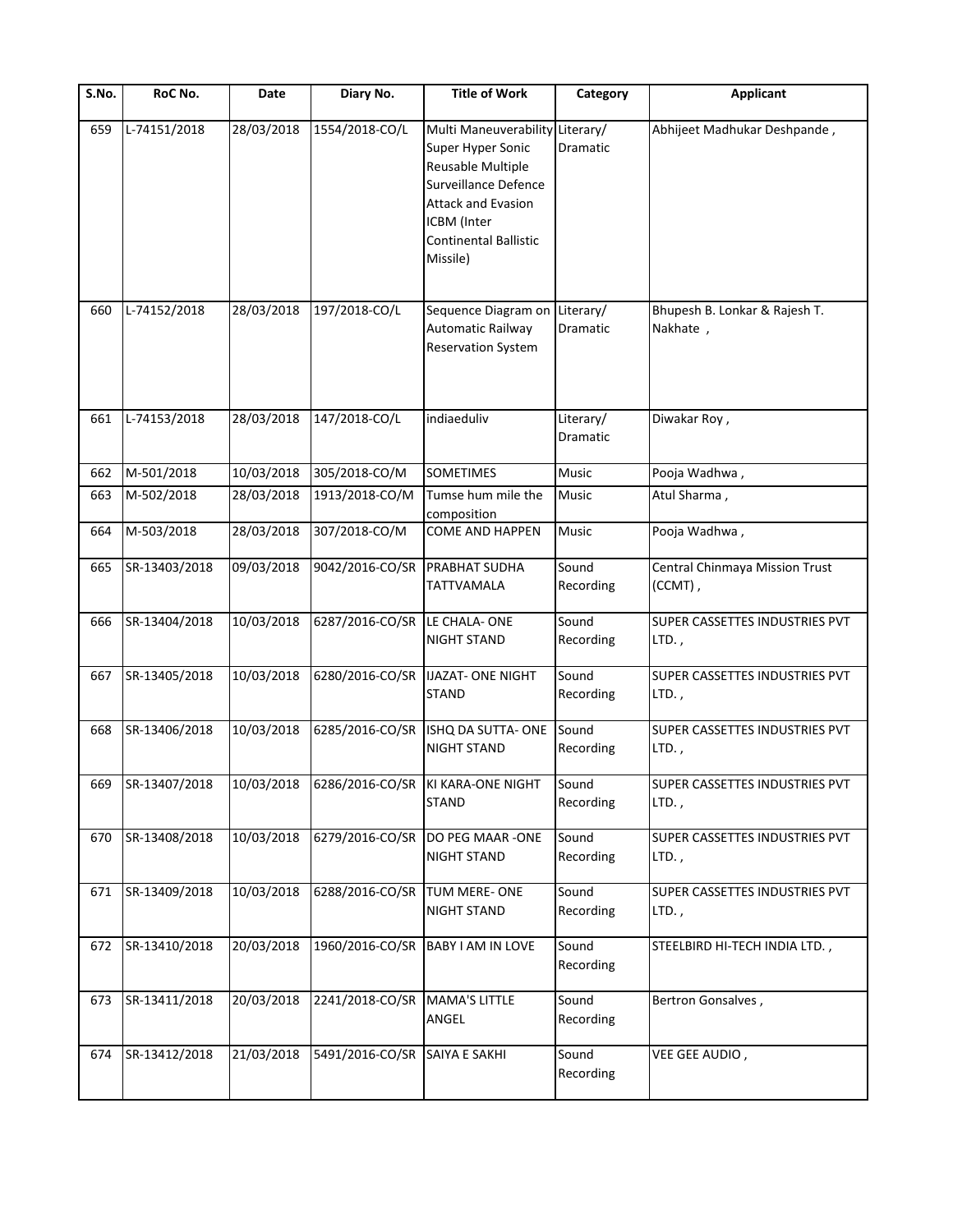| S.No. | RoC No.       | Date       | Diary No.            | <b>Title of Work</b>                                                                            | Category             | <b>Applicant</b>                            |
|-------|---------------|------------|----------------------|-------------------------------------------------------------------------------------------------|----------------------|---------------------------------------------|
| 675   | SR-13413/2018 | 21/03/2018 | 5495/2016-CO/SR      | <b>KAVAN BHATKARNI</b>                                                                          | Sound<br>Recording   | VEE GEE AUDIO,                              |
| 676   | SR-13414/2018 | 21/03/2018 | 5492/2016-CO/SR      | DARDIA DELA AE RAJA Sound<br>JI AE RAJA JI                                                      | Recording            | VEE GEE AUDIO,                              |
| 677   | SR-13415/2018 | 21/03/2018 | 5493/2016-CO/SR      | RATIA KAHA BITAWAL Sound                                                                        | Recording            | VEE GEE AUDIO,                              |
| 678   | SR-13416/2018 | 21/03/2018 | 5494/2016-CO/SR      | CHUMA KEKAR LIHAL<br>н                                                                          | Sound<br>Recording   | VEE GEE AUDIO,                              |
| 679   | SR-13417/2018 | 22/03/2018 | 7259/2016-CO/SR      | <b>BANDEYA</b>                                                                                  | Sound<br>Recording   | ANKIT CHAWLA,                               |
| 680   | SR-13418/2018 | 22/03/2018 | 290/2018-CO/SR       | SOMETIMES                                                                                       | Sound<br>Recording   | Pooja Wadhwa,                               |
| 681   | SR-13419/2018 | 22/03/2018 | 4838/2016-CO/SR      | <b>BHAKTA NU DARAS</b><br>DHIKAO AAO AAO<br><b>BANKE BIHARI</b>                                 | Sound<br>Recording   | Gaurav Krishna Goswami,                     |
| 682   | SR-13420/2018 | 22/03/2018 |                      | 4957/2016-CO/SR SHUKAR GUZARAN<br><b>TERA SHUKAR</b><br><b>GUZARAN</b>                          | Sound<br>Recording   | Gaurav Krishna Goswami,                     |
| 683   | SR-13421/2018 | 22/03/2018 | 4839/2016-CO/SR      | <b>SHYAM DIYAN CHOR</b><br>AKHIYAN                                                              | Sound<br>Recording   | Gaurav Krishna Goswami,                     |
| 684   | SR-13422/2018 | 22/03/2018 | 4840/2016-CO/SR      | <b>RADHE RADHE</b><br>KAHIYE LAGDE NAHI<br><b>RUPAIYE</b>                                       | Sound<br>Recording   | Gaurav Krishna Goswami,                     |
| 685   | SR-13423/2018 | 22/03/2018 | 4837/2016-CO/SR      | <b>TERE VICH RAB</b><br><b>DISDAA</b>                                                           | Sound<br>Recording   | Gaurav Krishna Goswami,                     |
| 686   | SR-13424/2018 | 28/03/2018 | 1678/2018-CO/SR      | <b>DIL KARDA</b>                                                                                | Sound<br>Recording   | JAGDEEP SINGH,                              |
| 687   | SW-10210/2018 | 01/03/2018 | 16464/2017-<br>CO/SW | <b>DESIGN</b><br><b>AUTOMATION OF</b><br><b>CIRCULAR DAMPER</b><br>ASSEMBLY                     | Computer<br>Software | <b>BHARAT HEAVY ELECTRICALS</b><br>LIMITED, |
| 688   | SW-10211/2018 | 01/03/2018 | 16462/2017-<br>CO/SW | <b>ONLILNE INVOICE</b><br>ANNEXURE<br><b>GENERATION &amp;</b><br>PRINTING FOR TPIA              | Computer<br>Software | <b>BHARAT HEAVY ELECTRICALS</b><br>LIMITED, |
| 689   | SW-10212/2018 | 01/03/2018 | 16451/2017-<br>CO/SW | SIMULINK MODEL<br>FOR HPP WITH<br>PELTON TURBINES<br>FOR HIL TESTING OF<br><b>EDN GOVERNORS</b> | Computer<br>Software | <b>BHARAT HEAVY ELECTRICALS</b><br>LIMITED, |
| 690   | SW-10213/2018 | 01/03/2018 | 14002/2017-<br>CO/SW | Campus Management Computer<br>System (CMS)                                                      | Software             | SMART BRAINY TECHNO SOLUTIONS               |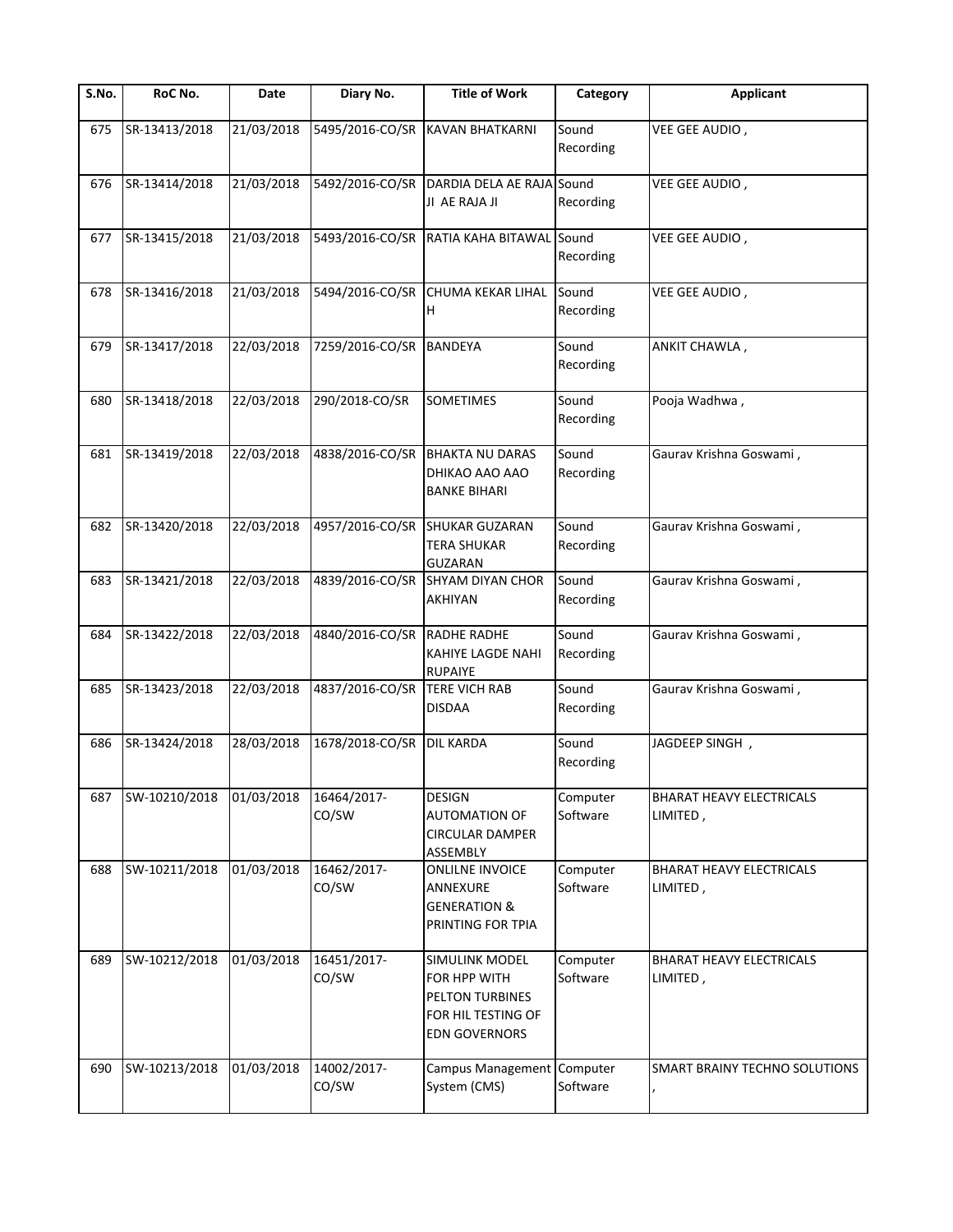| S.No. | RoC No.       | Date       | Diary No.            | <b>Title of Work</b>                                                                                                                              | Category             | <b>Applicant</b>                                          |
|-------|---------------|------------|----------------------|---------------------------------------------------------------------------------------------------------------------------------------------------|----------------------|-----------------------------------------------------------|
| 691   | SW-10214/2018 | 01/03/2018 | 18335/2017-<br>CO/SW | <b>NPST Mobile Banking</b>                                                                                                                        | Computer<br>Software | <b>Network People Services</b><br>Technologies Pvt. Ltd., |
| 692   | SW-10215/2018 | 06/03/2018 |                      | 8922/2016-CO/SW PAMOJA TICKETING<br>SOFTWARE SYSTEM -<br><b>Contactless Card Bus</b><br><b>Ticketing Software</b><br>System                       | Computer<br>Software | CASHLINK GLOBAL SYSTEMS PRIVATE<br>LIMTED,                |
| 693   | SW-10216/2018 | 06/03/2018 | 819/2018-CO/SW       | <b>SMARTCOOKIE</b><br><b>REWARDS</b>                                                                                                              | Computer<br>Software | SMARTCOOKIE REWARDS PRIVATE<br>LIMITED,                   |
| 694   | SW-10217/2018 | 06/03/2018 | 13917/2017-<br>CO/SW | e-Village (Sesame<br>Digital Payment<br>Solutions)                                                                                                | Computer<br>Software | Sesame Software Solutions Pvt. Ltd,                       |
| 695   | SW-10218/2018 | 06/03/2018 | 13918/2017-<br>CO/SW | BeaconPro (Sesame<br>Core banking Solution Software<br>and Channel<br>Extensions)                                                                 | Computer             | Sesame Software Solutions Pvt. Ltd,                       |
| 696   | SW-10219/2018 | 06/03/2018 | 13919/2017-<br>CO/SW | Delinkure (Sesame<br>NPA Management<br>Solution)                                                                                                  | Computer<br>Software | Sesame Software Solutions Pvt. Ltd,                       |
| 697   | SW-10220/2018 | 06/03/2018 | 13920/2017-<br>CO/SW | BeaconAce (Sesame<br><b>Banking Analytics</b><br>Solution)                                                                                        | Computer<br>Software | Sesame Software Solutions Pvt. Ltd,                       |
| 698   | SW-10221/2018 | 06/03/2018 | 13921/2017-<br>CO/SW | <b>Beacon Orbit (Sesame</b><br><b>Business</b><br>Correspondent<br>Solution)                                                                      | Computer<br>Software | Sesame Software Solutions Pvt. Ltd,                       |
| 699   | SW-10222/2018 | 06/03/2018 | 18294/2017-<br>CO/SW | 'BusinessBezzy'-<br><b>Reinventing Business</b><br>Process Optimization<br><b>Using Advanced Data</b><br>Analytics and<br><b>Machine Learning</b> | Computer<br>Software | Alpana Upadhyay,                                          |
| 700   | SW-10223/2018 | 07/03/2018 | 18394/2017-<br>CO/SW | Sentinel5                                                                                                                                         | Computer<br>Software | Chinmay Patwardhan,                                       |
| 701   | SW-10224/2018 | 07/03/2018 | 12767/2017-<br>CO/SW | <b>ROCK A BYTE</b>                                                                                                                                | Computer<br>Software | JAYANT JAISWAL,                                           |
| 702   | SW-10225/2018 | 08/03/2018 | 12126/2017-<br>CO/SW | CALCULATION<br>PROGRAM FOR<br>OPTIMUM DESIGN BY<br><b>HARIDWAR METHOD</b><br><b>FOR</b><br><b>HYDROGENERATOR</b>                                  | Computer<br>Software | <b>BHARAT HEAVY ELECTRICALS</b><br>LIMITED,               |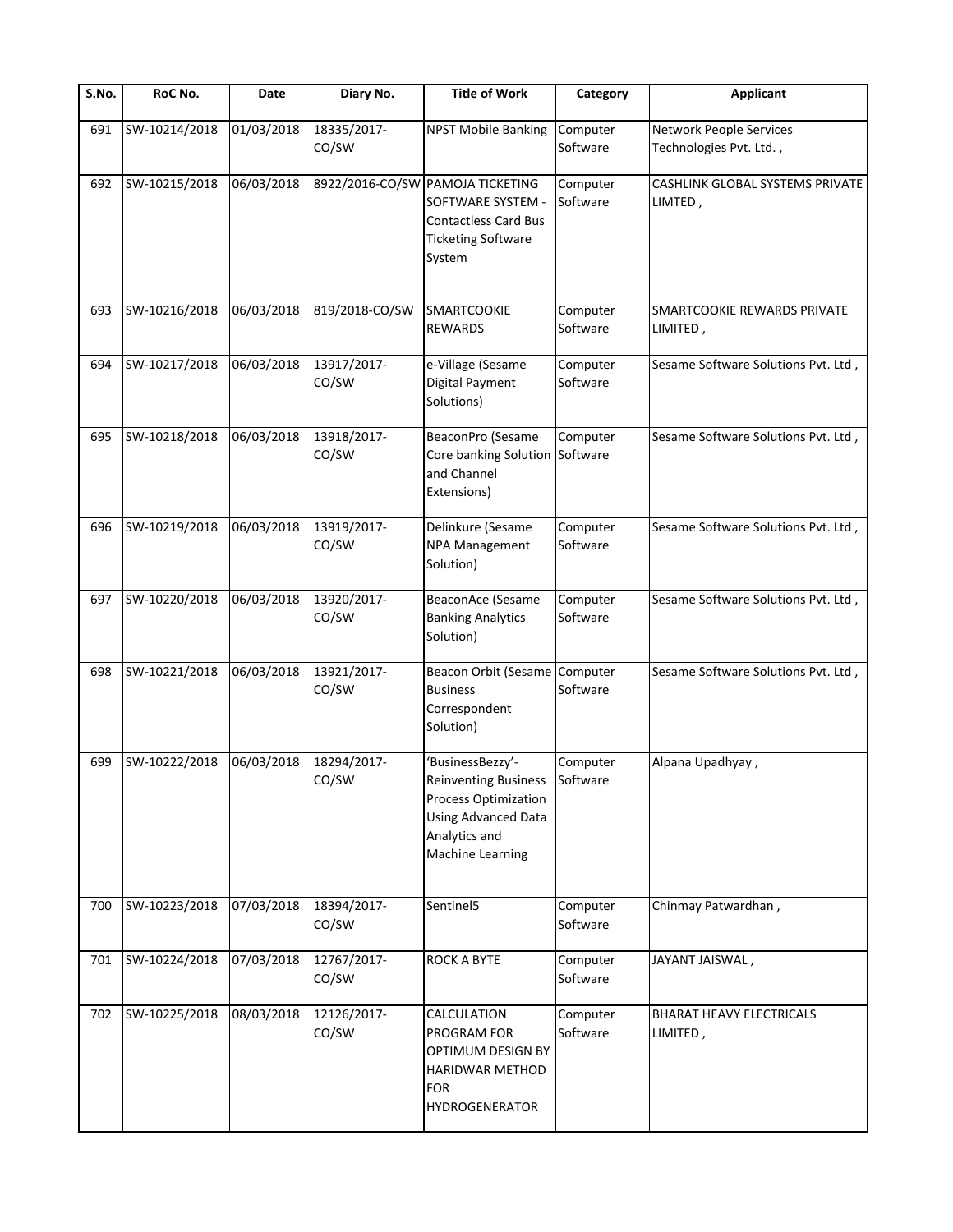| S.No. | RoC No.       | Date       | Diary No.            | <b>Title of Work</b>                                                                                                             | Category             | Applicant                                                                           |
|-------|---------------|------------|----------------------|----------------------------------------------------------------------------------------------------------------------------------|----------------------|-------------------------------------------------------------------------------------|
| 703   | SW-10226/2018 | 08/03/2018 | 12158/2017-<br>CO/SW | ONLINE PAYMENT OF<br><b>EMD THROUGH SBI</b><br>COLLECT AND<br><b>CAPTURING</b><br>DATABASE THROUGH<br>ORACLE FORMS               | Computer<br>Software | <b>BHARAT HEAVY ELECTRICALS</b><br>LIMITED,                                         |
| 704   | SW-10227/2018 | 08/03/2018 | 12225/2017-<br>CO/SW | A USER FRIENDLY<br>CONFIGURATION<br>TOOL FOR REMOTE<br>TERMINAL UNIT USED<br>IN PHOTO-VOLTAIC<br><b>SCADA SYSTEM</b>             | Computer<br>Software | <b>BHARAT HEAVY ELECTRICALS</b><br>LIMITED,                                         |
| 705   | SW-10228/2018 | 09/03/2018 | 323/2018-CO/SW       | <b>AIBS</b>                                                                                                                      | Computer<br>Software | PIYUSHKUMAR BHAGAVANJIBHAI<br>THESIA, Nationality Indian trading as<br>ADRO'IT IBS, |
| 706   | SW-10229/2018 | 09/03/2018 | 6/2018-CO/SW         | Embrace Language                                                                                                                 | Computer<br>Software | Ravin Kumar,                                                                        |
| 707   | SW-10230/2018 | 09/03/2018 | 10579/2017-<br>CO/SW | afewtaps Service<br>Application                                                                                                  | Computer<br>Software | Think Different Technologies Pvt.Ltd                                                |
| 708   | SW-10231/2018 | 09/03/2018 | 1608/2015-CO/L       | DigiCore (Editiorial<br>tools / Online Editing<br>Tools/Digital<br>Publishing<br>Solutions/Automated<br>Composition<br>Platforms | Computer<br>Software | MPS LTD,                                                                            |
| 709   | SW-10232/2018 | 09/03/2018 | 12983/2015-CO/L      | <b>BUZZLE</b>                                                                                                                    | Computer<br>Software | M/S. EZ VIDYA PVT LTD,                                                              |
| 710   | SW-10233/2018 | 09/03/2018 | 10389/2015-<br>CO/SW | PROGRAM FOR<br>DESIGN & ANALYSIS<br>OF HYDRO<br><b>GENERATORS</b>                                                                | Computer<br>Software | <b>BHARAT HEAVY ELECTRICALS</b><br>LIMITED,                                         |
| 711   | SW-10234/2018 | 10/03/2018 |                      | 4137/2015-CO/SW Veryx SAMTEST MEF<br>CE 2.0 E-Line test<br>library - Version 2.0                                                 | Computer<br>Software | VERYX TECHNOLOGIES PVT. LTD.,                                                       |
| 712   | SW-10235/2018 | 10/03/2018 |                      | 4142/2015-CO/SW Veryx SAMTEST MEF<br>CE 2.0 E-Access test<br>library - Version 2.0                                               | Computer<br>Software | VERYX TECHNOLOGIES PVT. LTD.,                                                       |
| 713   | SW-10236/2018 | 10/03/2018 |                      | 4145/2015-CO/SW Veryx SAMTEST MEF<br>CE 2.0 E-Tree test<br>library - Version 2.0                                                 | Computer<br>Software | VERYX TECHNOLOGIES PVT. LTD.,                                                       |
| 714   | SW-10237/2018 | 12/03/2018 | 7613/2017-CO/SW PENG |                                                                                                                                  | Computer<br>Software | ZMC Tech, LLP,                                                                      |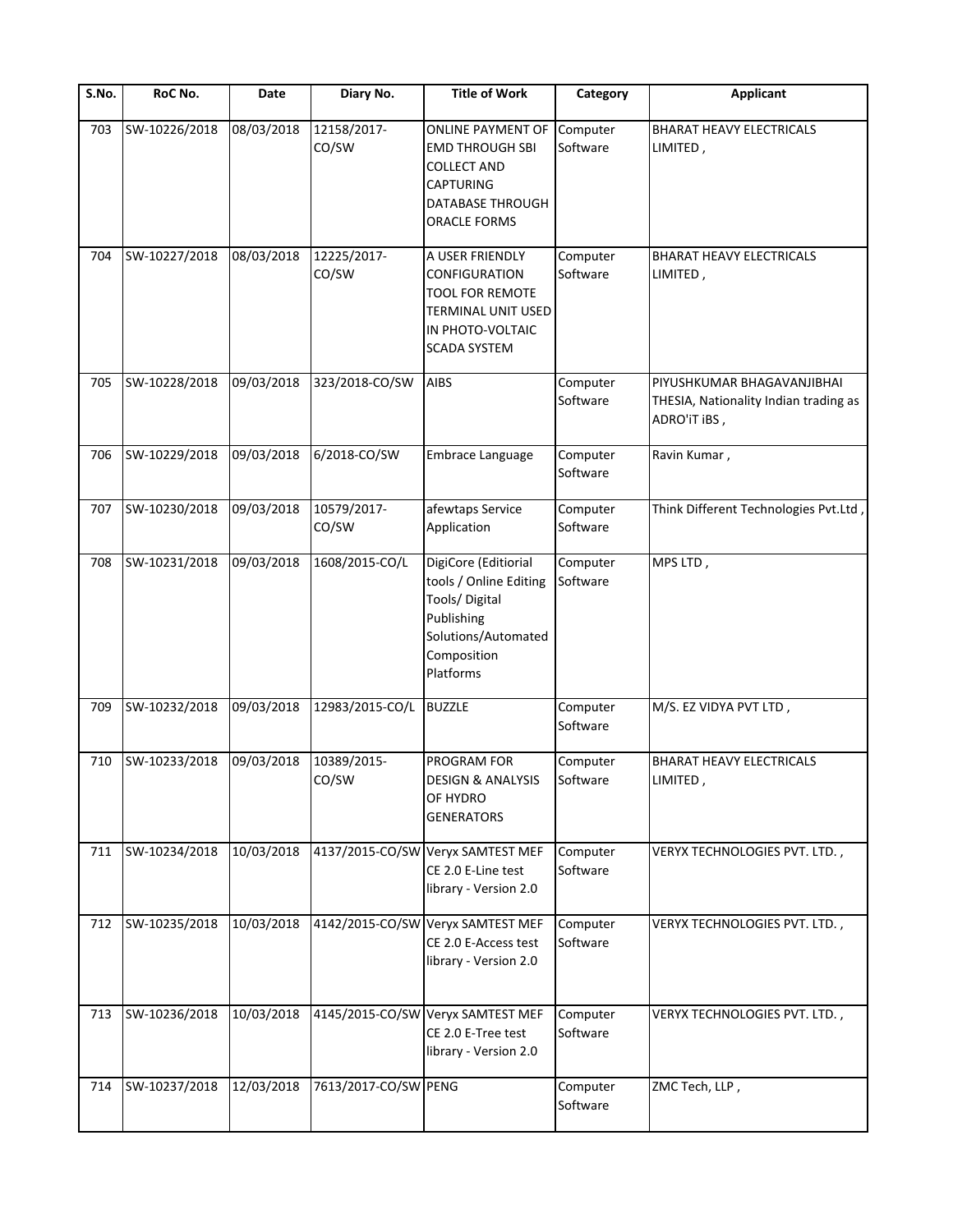| $\overline{\mathsf{S}}$ . No. | RoC No.       | Date       | Diary No.                                                       | <b>Title of Work</b>                                                                                                            | Category             | <b>Applicant</b>                                  |
|-------------------------------|---------------|------------|-----------------------------------------------------------------|---------------------------------------------------------------------------------------------------------------------------------|----------------------|---------------------------------------------------|
| 715                           | SW-10238/2018 | 12/03/2018 | 49301/2014-CO/L                                                 | BRAIN V2.13 Software Computer                                                                                                   | Software             | PERIYAR MANIAMMAI UNIVERSITY,                     |
| 716                           | SW-10239/2018 | 13/03/2018 | 5461/2017-CO/SW "Krushik App"                                   |                                                                                                                                 | Computer<br>Software | Raintree Computing Pvt. Ltd.,,                    |
| 717                           | SW-10240/2018 | 13/03/2018 | 498/2018-CO/SW                                                  | <b>FLYWHEEL</b>                                                                                                                 | Computer<br>Software | Sumit Agarwal,                                    |
| 718                           | SW-10241/2018 | 13/03/2018 | 2042/2017-CO/SW Random Key                                      | Expansion<br>Algorithm(R.K.E.A)                                                                                                 | Computer<br>Software | SWAPNIL PALIWAL,                                  |
| 719                           | SW-10242/2018 | 14/03/2018 | 969/2018-CO/SW                                                  | Lifeline E Clinic<br><b>Enterprise Application Software</b>                                                                     | Computer             | Manorama Infosolutions Pvt. Ltd.,                 |
| 720                           | SW-10243/2018 | 14/03/2018 | 10775/2017-<br>CO/SW                                            | EvueMe                                                                                                                          | Computer<br>Software | Rupak Agarwal,                                    |
| 721                           | SW-10244/2018 | 14/03/2018 | 18133/2017-<br>CO/SW                                            | Idea Tides Client<br>Application                                                                                                | Computer<br>Software | Idea Tides Private Limited,                       |
| 722                           | SW-10245/2018 | 15/03/2018 | 9669/2016-CO/L                                                  | CARLISLE6.0.0.0 - PCU<br>MATTAPANPCU<br><b>VERSION 12.0.0</b>                                                                   | Computer<br>Software | VANU INDIA PRIVATE LIMITED,                       |
| 723                           | SW-10246/2018 | 15/03/2018 | 2779/2015-CO/SW SOFTWARE FOR                                    | <b>CALCULATION OF GT</b><br><b>EXHAUST</b><br>PARAMETERS BY<br><b>HRSG ENERGY</b><br><b>BALANCE AS PER</b><br>ASME PTC 4.4 CODE | Computer<br>Software | <b>BHARAT HEAVY ELECTRICALS</b><br>LIMITED,       |
| 724                           | SW-10247/2018 | 15/03/2018 |                                                                 | 6113/2015-CO/SW Intelligent Knowledge<br>database (IKD)                                                                         | Computer<br>Software | COUNCIL OF SCIENTIFIC AND<br>INDUSTRIAL RESEARCH, |
|                               |               |            | 725  SW-10248/2018  15/03/2018  6115/2015-CO/SW CSIR-NAL Active | cancellation of<br>probing in phased<br>arrays code                                                                             | Computer<br>Software | COUNCIL OF SCIENTIFIC AND<br>INDUSTRIAL RESEARCH, |
| 726                           | SW-10249/2018 | 15/03/2018 | 10390/2015-<br>CO/SW                                            | PROGRAM FOR<br><b>COMPUTATION OF</b><br>TIME FOR TRANSIENT<br><b>HEATING OF SOLID</b><br><b>ROTOR</b>                           | Computer<br>Software | <b>BHARAT HEAVY ELECTRICALS</b><br>LIMITED,       |
| 727                           | SW-10250/2018 | 15/03/2018 | 10391/2015-<br>CO/SW                                            | PROGRAM FOR<br>THERMAL DESIGN OF<br><b>DRILLING FLUID</b><br><b>COOLER FOR OIL RIG</b><br><b>APPLICAITONS</b>                   | Computer<br>Software | <b>BHARAT HEAVY ELECTRICALS</b><br>LIMITED,       |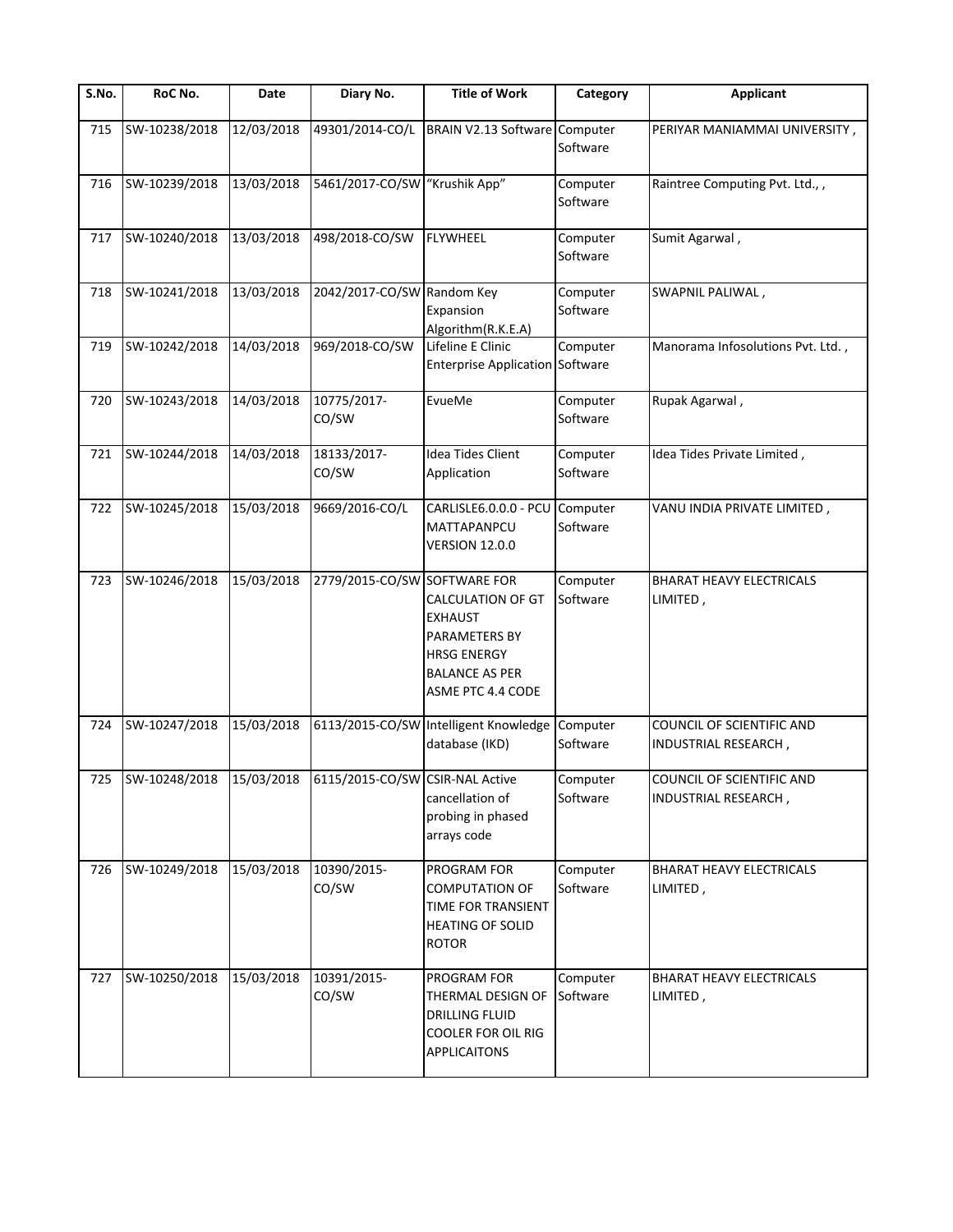| S.No. | RoC No.       | Date       | Diary No.                          | <b>Title of Work</b>                                                                                     | Category             | <b>Applicant</b>                                                  |
|-------|---------------|------------|------------------------------------|----------------------------------------------------------------------------------------------------------|----------------------|-------------------------------------------------------------------|
| 728   | SW-10251/2018 | 16/03/2018 |                                    | 6730/2017-CO/SW RCMetric Analysis for<br>SelffieS-Know Thy Self Software<br>& Self Silhouette            | Computer             | Deepa Acharya,                                                    |
| 729   | SW-10252/2018 | 19/03/2018 | 8061/2015-CO/SW Implementation of  | Birthday and<br>Goodbye modules in<br><b>RDCIS Information</b><br>Portal                                 | Computer<br>Software | M/S STEEL AUTHORITY OF INDIA<br>LIMITED,                          |
| 730   | SW-10253/2018 | 19/03/2018 | 14002/2015-CO/L                    | MathLab@Class                                                                                            | Computer<br>Software | MINDCHAMPION LEARNING<br>SYSTEMS LTD,                             |
| 731   | SW-10254/2018 | 19/03/2018 | 13889/2017-<br>CO/SW               | Hyundai iblue - Smart<br>phone Remote<br><b>Control Application</b>                                      | Computer<br>Software | HYUNDAI MOTOR INDIA<br>ENGINEERING PRIVATE LIMITED,               |
| 732   | SW-10255/2018 | 19/03/2018 | 13461/2017-<br>CO/SW               | Locker Management<br>System (i-LMS)                                                                      | Computer<br>Software | IDBI Intech Ltd.,                                                 |
| 733   | SW-10256/2018 | 20/03/2018 | 10379/2015-<br>CO/SW               | softpro hub<br>www.softprohub.in                                                                         | Computer<br>Software | CRAVI,                                                            |
| 734   | SW-10257/2018 | 20/03/2018 | 6210/2015-CO/L                     | Computer Program<br>for Testing Hardware<br>Interface<br>Functionality of an<br><b>Embedded Computer</b> | Computer<br>Software | <b>MISSION &amp; COMBAT SYSTEM</b><br>RESEARCH AND DESIGN CENTER, |
| 735   | SW-10258/2018 | 20/03/2018 | 9476/2015-CO/SW ROINET Financial   | <b>Inclusion System</b>                                                                                  | Computer<br>Software | M/s. ROI NET Solution Pvt. Ltd,                                   |
| 736   | SW-10259/2018 | 20/03/2018 | 55383/2014-CO/L                    | Application software<br>for Mill setting of<br>multiple rolling stands                                   | Computer<br>Software | M/s. STEEL AUTHORITY OF INDIA<br>LIMITED,                         |
| 737   | SW-10260/2018 | 21/03/2018 | 1728/2018-CO/SW Wireless condition | monitoring                                                                                               | Computer<br>Software | Rajarshi Gupta, Soumyak Chandra,                                  |
| 738   | SW-10261/2018 | 21/03/2018 |                                    | 3809/2018-CO/SW THE DOCTOR 24*7                                                                          | Computer<br>Software | MIND TECHNOLOGIES,                                                |
| 739   | SW-10262/2018 | 21/03/2018 |                                    | 3808/2018-CO/SW TELE HOMEO TECH                                                                          | Computer<br>Software | MIND TECHNOLOGIES,                                                |
| 740   | SW-10263/2018 | 21/03/2018 | 3807/2018-CO/SW MOBILE HOMEO       | <b>TECH</b>                                                                                              | Computer<br>Software | MIND TECHNOLOGIES,                                                |
| 741   | SW-10264/2018 | 21/03/2018 | 3793/2018-CO/SW COLLEGE            | MANAGEMENT<br>SYSTEM                                                                                     | Computer<br>Software | MIND TECHNOLOGIES,                                                |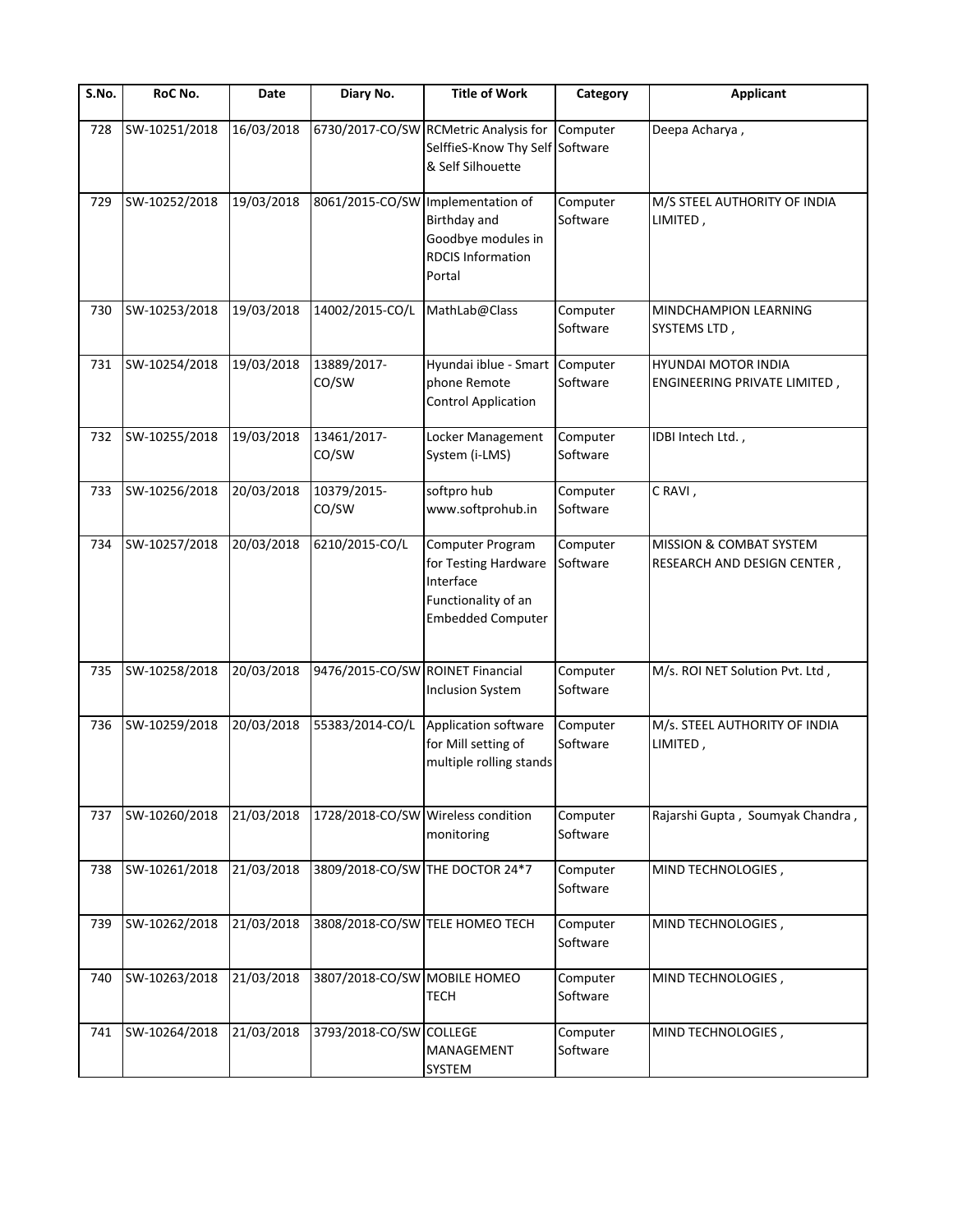| S.No. | RoC No.       | Date       | Diary No.                    | <b>Title of Work</b>                                                                                                                            | Category             | <b>Applicant</b>                            |
|-------|---------------|------------|------------------------------|-------------------------------------------------------------------------------------------------------------------------------------------------|----------------------|---------------------------------------------|
| 742   | SW-10265/2018 | 21/03/2018 | 3792/2018-CO/SW INTEGRATED   | <b>HOSPITAL</b><br>MANAGEMENT<br>SYSTEM                                                                                                         | Computer<br>Software | MIND TECHNOLOGIES,                          |
| 743   | SW-10266/2018 | 21/03/2018 |                              | 3791/2018-CO/SW CENTRALIZED MULTI-<br><b>CLINICS</b><br>MANAGEMENT<br><b>SYSTEM</b>                                                             | Computer<br>Software | MIND TECHNOLOGIES,                          |
| 744   | SW-10267/2018 | 21/03/2018 | 3827/2016-CO/L               | <b>BUSINET</b>                                                                                                                                  | Computer<br>Software | ARATI SOOD,                                 |
| 745   | SW-10268/2018 | 21/03/2018 | 10832/2015-CO/L              | <b>WEBSITE OF INDIA</b><br>PHOTOGRAPHY<br><b>AWARDS</b>                                                                                         | Computer<br>Software | INDIA PHOTOGRAPHY AWARDS,                   |
| 746   | SW-10269/2018 | 21/03/2018 |                              | 1467/2015-CO/SW myCll.in-The Online<br><b>Business Resource</b><br>Center                                                                       | Computer<br>Software | Confederation of Indian Industry,           |
| 747   | SW-10270/2018 | 21/03/2018 |                              | 1692/2017-CO/SW GAS CONSUMPTION<br><b>MONITORING</b><br>SYSTEM                                                                                  | Computer<br>Software | <b>BHARAT HEAVY ELECTRICALS</b><br>LIMITED, |
| 748   | SW-10271/2018 | 21/03/2018 | 1885/2017-CO/SW ENGINEERING  | AUTOMATION TO<br><b>GENERATE DETAILED</b><br><b>DRAWINGS FOR DISC</b><br><b>SPRING ASSEMBLY</b><br>FOR HRSG PROJECTS                            | Computer<br>Software | <b>BHARAT HEAVY ELECTRICALS</b><br>LIMITED, |
| 749   | SW-10272/2018 | 21/03/2018 |                              | 1773/2017-CO/SW DEVELOPMENT OF<br><b>WEB BASED VEHICLE</b><br>SOFTWARE<br><b>APPLICATION FOR</b><br>REAL TIME VEHICLE<br><b>TRACKING SYSTEM</b> | Computer<br>Software | BHARAT HEAVY ELECTRICALS<br>LIMITED,        |
| 750   | SW-10273/2018 | 21/03/2018 | 1685/2017-CO/SW PROGRAM NO.  | HGE/10:<br><b>CALCULATION</b><br>PROGRAM FOR<br><b>MAGNETIC NOISE IN</b><br><b>STATOR CORE FOR</b><br><b>HYDRO GENERATOR</b>                    | Computer<br>Software | <b>BHARAT HEAVY ELECTRICALS</b><br>LIMITED, |
| 751   | SW-10274/2018 | 21/03/2018 | 120/2017-CO/SW               | <b>Construction Material</b><br>and Services<br>aggregator through<br>mobile application                                                        | Computer<br>Software | Vinay Sheel,                                |
| 752   | SW-10275/2018 | 21/03/2018 | 6136/2017-CO/SW AIR TO WATER | <b>COOLER DESIGN</b><br>SOFTWARE FOR AC<br><b>MACHINES</b><br>CACWTHERM                                                                         | Computer<br>Software | <b>BHARAT HEAVY ELECTRICALS</b><br>LIMITED, |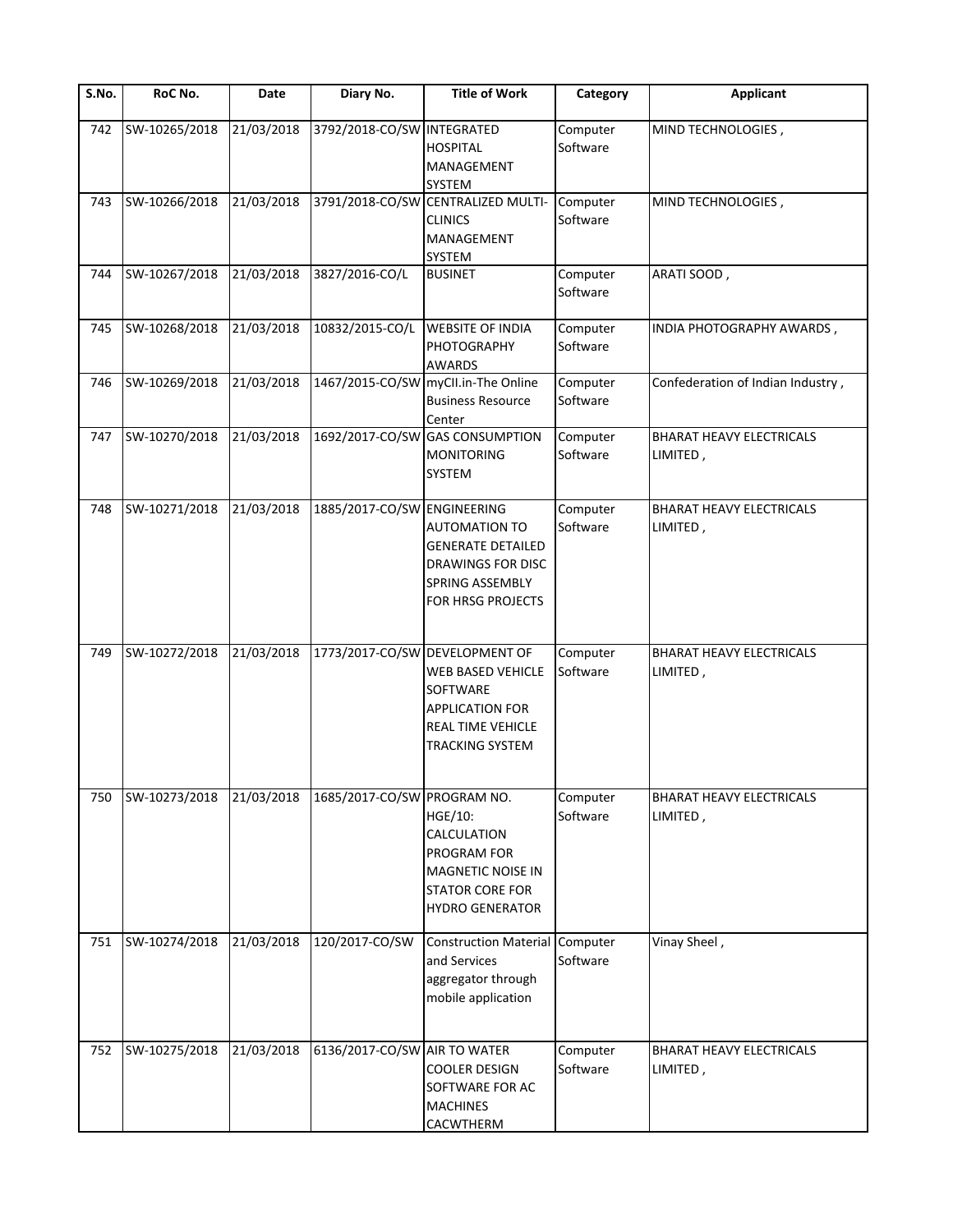| $\overline{\mathsf{S}}$ . No. | RoC No.                                  | Date       | Diary No.                     | <b>Title of Work</b>                                                                                                                                                                                                                                                              | Category             | <b>Applicant</b>                             |
|-------------------------------|------------------------------------------|------------|-------------------------------|-----------------------------------------------------------------------------------------------------------------------------------------------------------------------------------------------------------------------------------------------------------------------------------|----------------------|----------------------------------------------|
| 753                           | SW-10276/2018                            | 21/03/2018 | 6117/2017-CO/SW SOFTWARE FOR  | <b>AUTOMATIC</b><br>OPERATION OF<br><b>RAMPUR UNITS</b><br><b>BASED ON PRIORITY</b><br><b>LISTS</b>                                                                                                                                                                               | Computer<br>Software | <b>BHARAT HEAVY ELECTRICALS</b><br>LIMITED,  |
| 754                           | SW-10277/2018                            | 21/03/2018 | 6044/2017-CO/SW A PROGRAM FOR | <b>COMPUTATION OF</b><br><b>VENTILATION LOSSES</b><br>& STUDY OF<br><b>VENTILATION</b><br><b>BEHAVIOR UNDER</b><br>LOW LOAD/NO LOAD<br><b>CONDITIONS FOR</b><br><b>APPLICATION IN</b><br>FUTURE DESIGN OF<br><b>STEAM TURBINES</b><br><b>INCLUDING ADVANCE</b><br><b>USC SETS</b> | Computer<br>Software | <b>BHARAT HEAVY ELECTRICALS</b><br>LIMITED,  |
| 755                           | SW-10278/2018                            | 21/03/2018 | 12853/2017-<br>CO/SW          | Campusrunn                                                                                                                                                                                                                                                                        | Computer<br>Software | Saravanan SP,                                |
| 756                           | SW-10279/2018                            | 22/03/2018 | 12530/2016-<br>CO/SW          | BMRC-GDMS"<br>(Bedrock Mineral<br>Resource Consulting-<br>Geological Database<br>Management System)<br>Software                                                                                                                                                                   | Computer<br>Software | <b>BMRC Geomining Solutions LLP,</b>         |
| 757                           | SW-10280/2018                            | 22/03/2018 | 170/2018-CO/SW                | Online marketplace of Computer<br>Indian handicraft and<br>handloom v 1                                                                                                                                                                                                           | Software             | Agrini Infosolutions Private Limited,        |
|                               | 758 SW-10281/2018 22/03/2018 12054/2016- |            | CO/SW                         | AyuTech Software                                                                                                                                                                                                                                                                  | Computer<br>Software | MAHESH CHANDRA SHARMA,<br>Naveen Kumar Garg, |
| 759                           | SW-10282/2018                            | 22/03/2018 |                               | 7519/2016-CO/SW Gini's coefficient as a<br>measure of Codon<br>Usage Bias (Gini-<br>coeff)                                                                                                                                                                                        | Computer<br>Software | Dr. Supriyo Chakraborty,                     |
| 760                           | SW-10283/2018                            | 22/03/2018 | 8107/2016-CO/SW Pharmvigill   |                                                                                                                                                                                                                                                                                   | Computer<br>Software | Dr SYED SHARIQ NAEEM,                        |
| 761                           | SW-10284/2018                            | 22/03/2018 |                               | 5052/2016-CO/SW MODEL SOFTWARE<br><b>FOR GENERATOR</b><br>SIMULATOR                                                                                                                                                                                                               | Computer<br>Software | <b>BHARAT HEAVY ELECTRICALS</b><br>LIMITED,  |
| 762                           | SW-10285/2018                            | 23/03/2018 | 7071/2016-CO/L                | Soaham                                                                                                                                                                                                                                                                            | Computer<br>Software | Awate Mahendra Shantaram,                    |
| 763                           | SW-10286/2018                            | 23/03/2018 | 12408/2015-<br>CO/SW          | SOFTSELLER MOBILE<br>APPLICATION                                                                                                                                                                                                                                                  | Computer<br>Software | M/S SOFT SELLER,                             |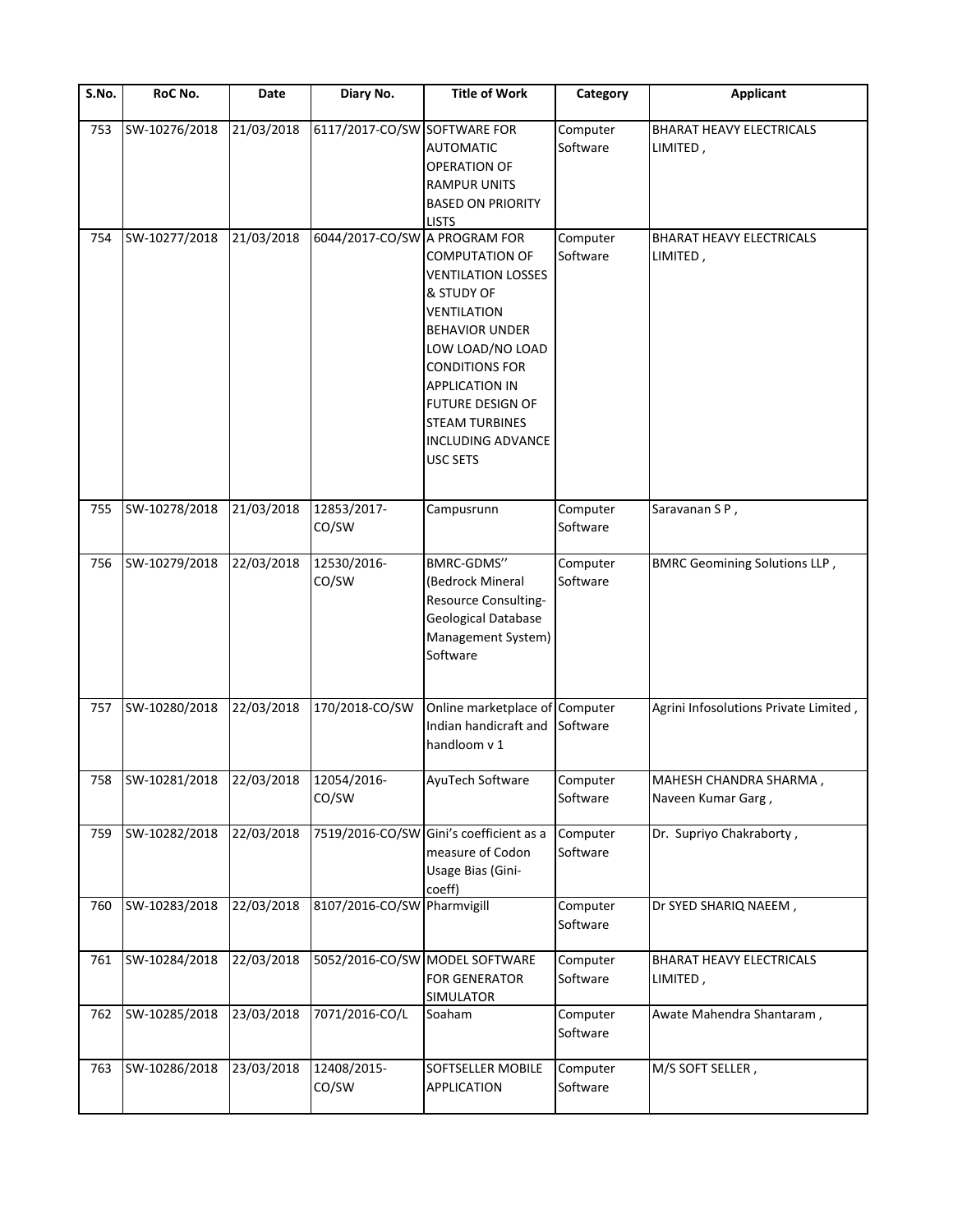| S.No. | RoC No.       | <b>Date</b> | Diary No.                     | <b>Title of Work</b>                                                                                                                                                                            | Category             | <b>Applicant</b>                                                                              |
|-------|---------------|-------------|-------------------------------|-------------------------------------------------------------------------------------------------------------------------------------------------------------------------------------------------|----------------------|-----------------------------------------------------------------------------------------------|
| 764   | SW-10287/2018 | 23/03/2018  | 16454/2017-<br>CO/SW          | www.foodni.com                                                                                                                                                                                  | Computer<br>Software | Gopal Swaminathan,                                                                            |
| 765   | SW-10288/2018 | 28/03/2018  |                               | 9699/2016-CO/SW Project Management<br>System                                                                                                                                                    | Computer<br>Software | Ennovate Global,                                                                              |
| 766   | SW-10289/2018 | 28/03/2018  | 4229/2016-CO/SW MoneyWorks4me |                                                                                                                                                                                                 | Computer<br>Software | The Alchemists Ark Pvt. Ltd.,                                                                 |
| 767   | SW-10290/2018 | 28/03/2018  |                               | 4892/2016-CO/SW AUTOMATED ORDER<br>PROCESSING AND<br><b>SALES MANAGEMENT</b><br>SYSTEM                                                                                                          | Computer<br>Software | 1.DR.L M PALANIVELU, 2. N.<br>JAYANTHI, 3. L. PETER STANLEY<br>BEBINGTON, 4. M. SAKTHI MEENA, |
| 768   | SW-10291/2018 | 28/03/2018  | 17498/2017-<br>CO/SW          | <b>ONLINE ANALYTICAL</b><br><b>INSTRUMENTS</b><br><b>BOOKING AND</b><br>MANAGEMENT<br>SYSTEM                                                                                                    | Computer<br>Software | COUNCIL OF SCIENTIFIC AND<br>INDUSTRIAL RESEARCH,                                             |
| 769   | SW-10292/2018 | 28/03/2018  | 17505/2017-<br>CO/SW          | AcidEx                                                                                                                                                                                          | Computer<br>Software | OIL & NATURAL GAS CORPORATION<br>LIMITED,                                                     |
| 770   | SW-10293/2018 | 28/03/2018  |                               | 5129/2017-CO/SW SAUDAMINI SYSTEM<br>FOR ADJUDICATION<br><b>USING DIGITAL</b><br><b>ACCESS AND</b><br><b>MANAGEMENT OF</b><br><b>INFORMATION</b><br><b>THROUGH NETWORK</b><br><b>INTEGRATION</b> | Computer<br>Software | CENTRAL ELECTRICITY REGULATORY,                                                               |
| 771   | SW-10294/2018 | 28/03/2018  | 1573/2018-CO/SW AUTOMATION OF | DATA RETRIEVAL<br>FROM ORACLE<br>DATABASE FOR<br><b>INDUCTION MOTORS</b>                                                                                                                        | Computer<br>Software | <b>BHARAT HEAVY ELECTRICALS</b><br>LIMITED,                                                   |
| 772   | SW-10295/2018 | 28/03/2018  |                               | 1557/2018-CO/SW DATA EXTRACTION<br><b>TOOL FOR</b><br>CENTRIFUGAL<br>COMPRESSOR<br><b>SELECTOR FILES</b>                                                                                        | Computer<br>Software | <b>BHARAT HEAVY ELECTRICALS</b><br>LIMITED,                                                   |
| 773   | SW-10296/2018 | 28/03/2018  | 1985/2018-CO/SW               | LendFoundry - Broker<br>and Borrower Portal                                                                                                                                                     | Computer<br>Software | Sigma Infosolutions Ltd                                                                       |
| 774   | SW-10297/2018 | 28/03/2018  | 1905/2018-CO/SW ROOMSTAYAPP   |                                                                                                                                                                                                 | Computer<br>Software | Ashok Bhandula                                                                                |
| 775   | SW-10298/2018 | 28/03/2018  | 14497/2016-<br>CO/SW          | <b>Internet Booking</b><br>Engine (IBE)                                                                                                                                                         | Computer<br>Software | ZUBIN ASPI AIBARA                                                                             |